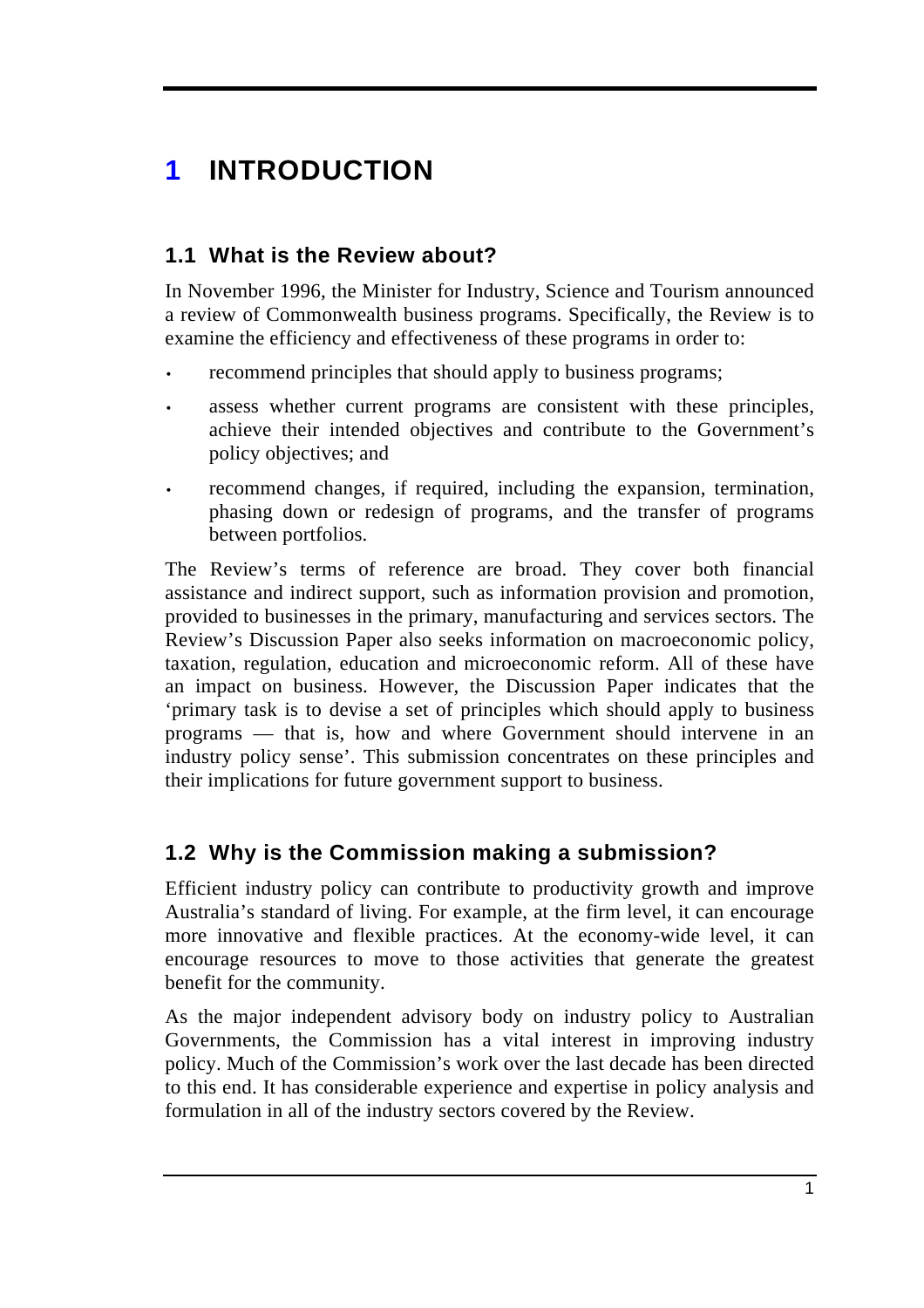## **1.3 Approach taken in the submission**

This submission is premised on the view that the interests of the community as a whole, rather than those of particular firms or sectors, should be the guiding principle underlying future industry policy in Australia. This is important because business programs which benefit a particular industry need not be in the interests of other industries or the nation.

Thus, there is a need to identify the circumstances in which government support can improve on market outcomes to the benefit of the wider community (section 3). Where support is appropriate, good program design and efficient delivery will help to ensure that the community gets maximum value from the money spent (section 4).

More generally, business programs are only one component of an effective industry policy. A recurring theme in much of the Commission's work is that broad-ranging microeconomic reform is the key to improving productivity and industry competitiveness. While individual reforms may disadvantage some industries or sectors, in most cases, these losses will be more than offset by the benefits of other reforms (section 5).

Indeed, in conjunction with sound macroeconomic policies, broad-ranging reform will obviate the need for many specific industry programs. As the Prime Minister recently stated:

Industry policy is low inflation, low interest rates, industrial relations reform, [and] other microeconomic reform (Howard 1996).

Before examining these issues, section 2 provides some scene setting information on Australian industry and current business programs.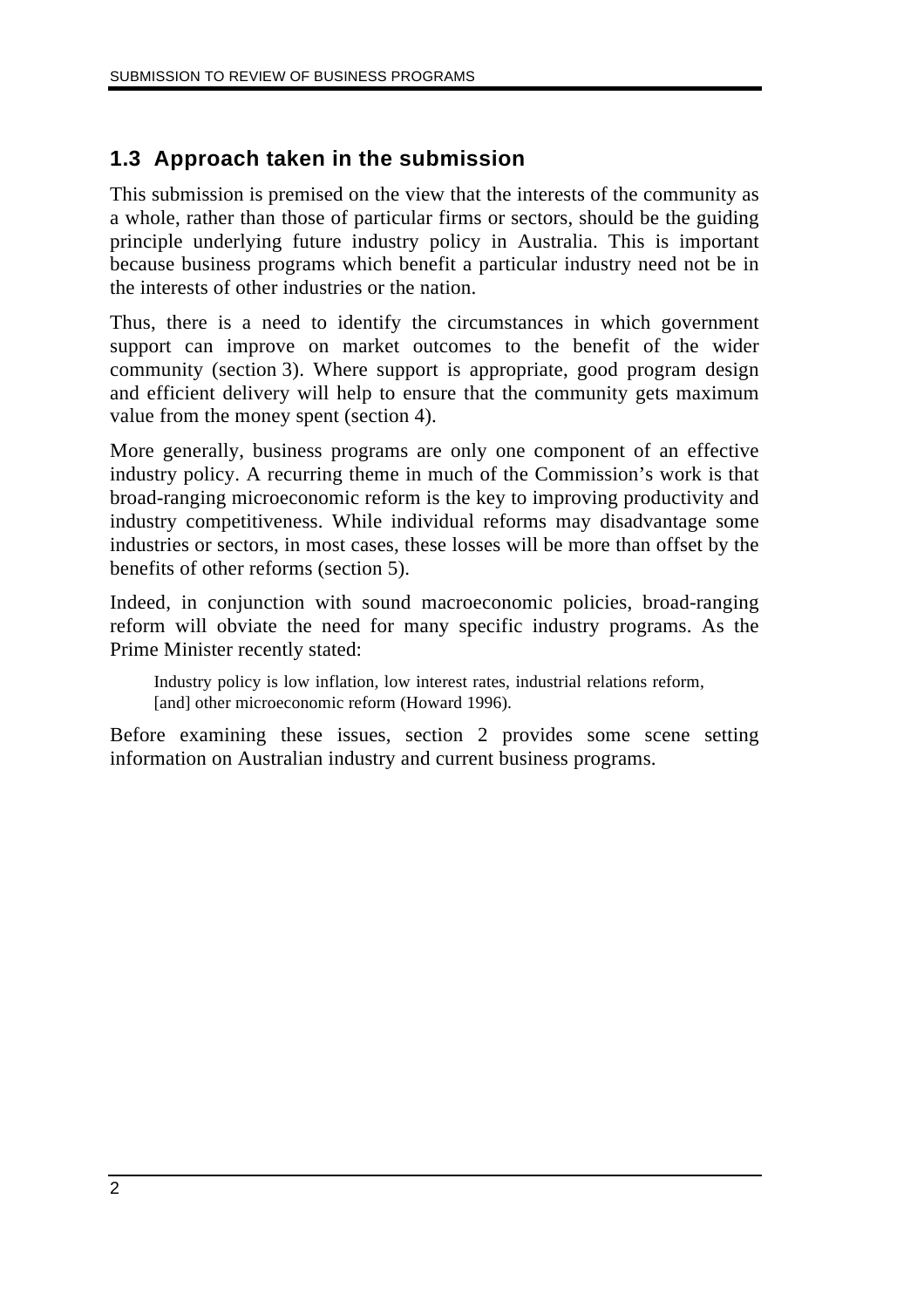## **2 SNAPSHOT OF BUSINESS PROGRAMS**

The past decade has seen significant change in the nature of Australian industry and of government support for business. Reductions in border protection and microeconomic reform have encouraged a more outward oriented and dynamic economy, more closely integrated into the global economy. And, as in most developed countries, the services sector has continued to increase its share of economic activity.

In light of these changes, the Review of Business Programs is timely to ensure that existing programs remain relevant and contribute to improved economic performance.

This section looks briefly at recent changes in Australia's industry structure. It then examines the nature and extent of Commonwealth programs supporting industry. More detailed information on Commonwealth industry support can be found in the Commission's 1995–96 Annual Report (IC 1996e, appendices D and F) and an earlier publication on assistance to agricultural and manufacturing industries (IC 1995b). In addition, the Commission recommended changes to industry support as part of its Stocktake of Progress in Microeconomic Reform (PC 1996). It has also recently reviewed State, Territory and Local Government Assistance to Industry (IC 1996g).

## **2.1 Changing industry orientation**

In recent decades, the level of output has increased in all sectors, but the strongest growth has been in the services sector — in particular, finance, communications and community services. As a result, the services sector's share of output and employment has expanded, while manufacturing's share has fallen steadily (IC 1996i). (Figure 2.1 shows the trend in employment shares.)

Taking the past 25 years as a whole, Australia's productivity performance has been significantly below that of the rest of the OECD. But there are encouraging signs of improved performance more recently. Australia's productivity increased at twice the OECD average between 1989 and 1994 (figure 2.2). While cyclical factors are at work, Australia's improved productivity performance has been sustained beyond that typically experienced after past recessions.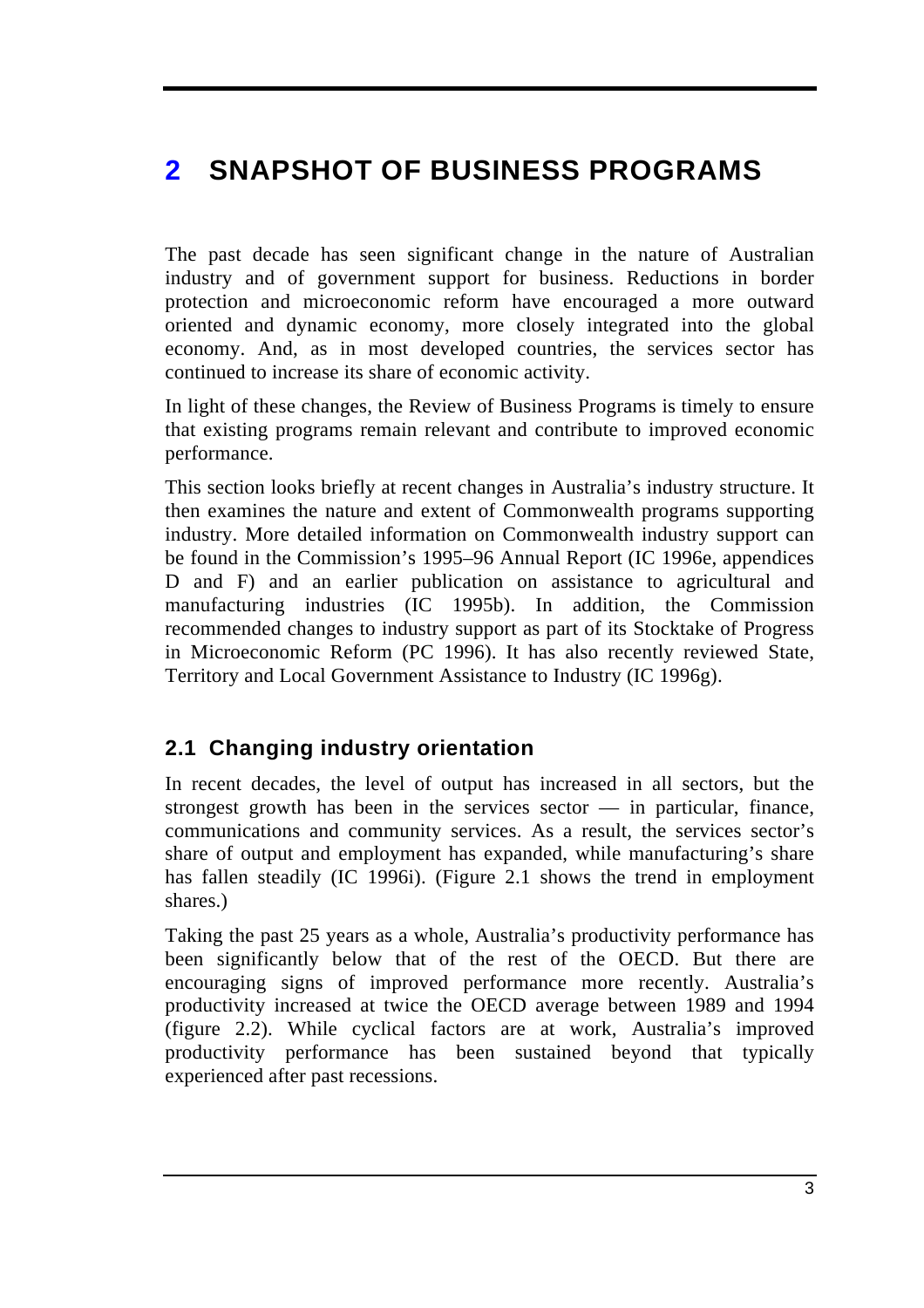



**□ Services □ Manufacturing ■ Mining □ Agriculture** 

Heightened international competition and reductions in border protection have been an important stimulus for productivity improvements in the traded sector and have contributed to a more outward-oriented attitude among domestic firms. Since the mid 1970s, exports of goods and services have increased from 15 to 21 per cent of GDP and imports from 16 to 23 per cent. Tariff reductions have also been a catalyst for more wide-ranging reforms (EPAC 1996).

The tariff reduction program has resulted in a substantial decline in the effective rate of assistance for the manufacturing sector, from around 20 per cent in the mid 1980s to 6 per cent today. Despite this reduction in assistance, manufacturing output has grown, though employment has fallen. Productivity performance in manufacturing has improved — total factor productivity growth averaged 1.7 per cent per annum between 1983 and 1993, compared with 1.4 per cent during the previous decade. And, in the ten years to 1994– 95, growth in manufactured exports (8.7 per cent per annum) has been faster than in Australia's exports in total (6.9 per cent). Exports of 'elaborately transformed' manufactures have grown on average at over 16 per cent per annum.

*Source:* ABS, *The Labour Force, Australia*, Cat. no. 6203.0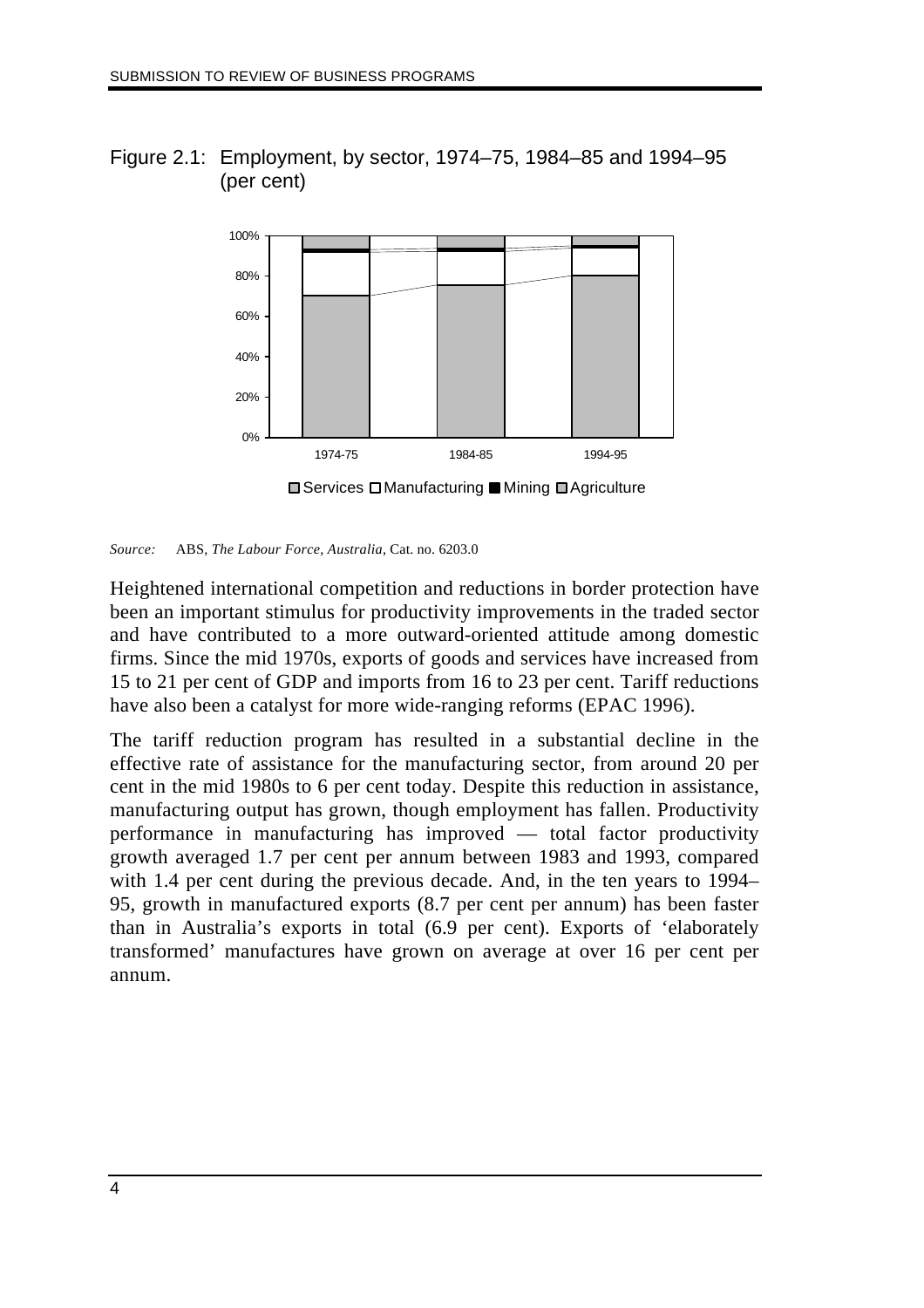

Figure 2.2: Total factor productivity, annual growth (per cent)

*Source:* IC estimates based on Dwyer (1995, p. 2)

Australia's improved productivity performance has been accompanied by increased expenditure on R&D. While Australia still spends less on R&D than most OECD countries (partly because of its industrial structure), over the past decade its R&D expenditure has grown faster than the OECD average (IC 1995c). In 1994–95, Australia spent about 1.6 per cent of its GDP on R&D, double the rate in 1981–82. Business R&D has grown most rapidly and now accounts for almost half of the total (compared with only 25 per cent in 1981–82).

## **2.2 Commonwealth industry support**

The Commission has estimated that Commonwealth support to industry measures which discriminate between activities, firms or industries — totalled around \$10 billion in 1994–95 (the last year for which relevant data are available for all sectors). Of the total, \$6.5 billion was provided by tariffs and agricultural marketing arrangements. The remaining one-third was budgetary support, including nearly \$1.4 billion of tax revenue forgone (IC 1996g). Recent tariff reductions are estimated to have reduced total measured support to around \$8 billion in 1996–97. Of the remaining tariff assistance, around half supports the passenger motor vehicle and textile, clothing and footwear industries.

Australian businesses also benefit from other government measures which are not readily quantified. Among these are government procurement policies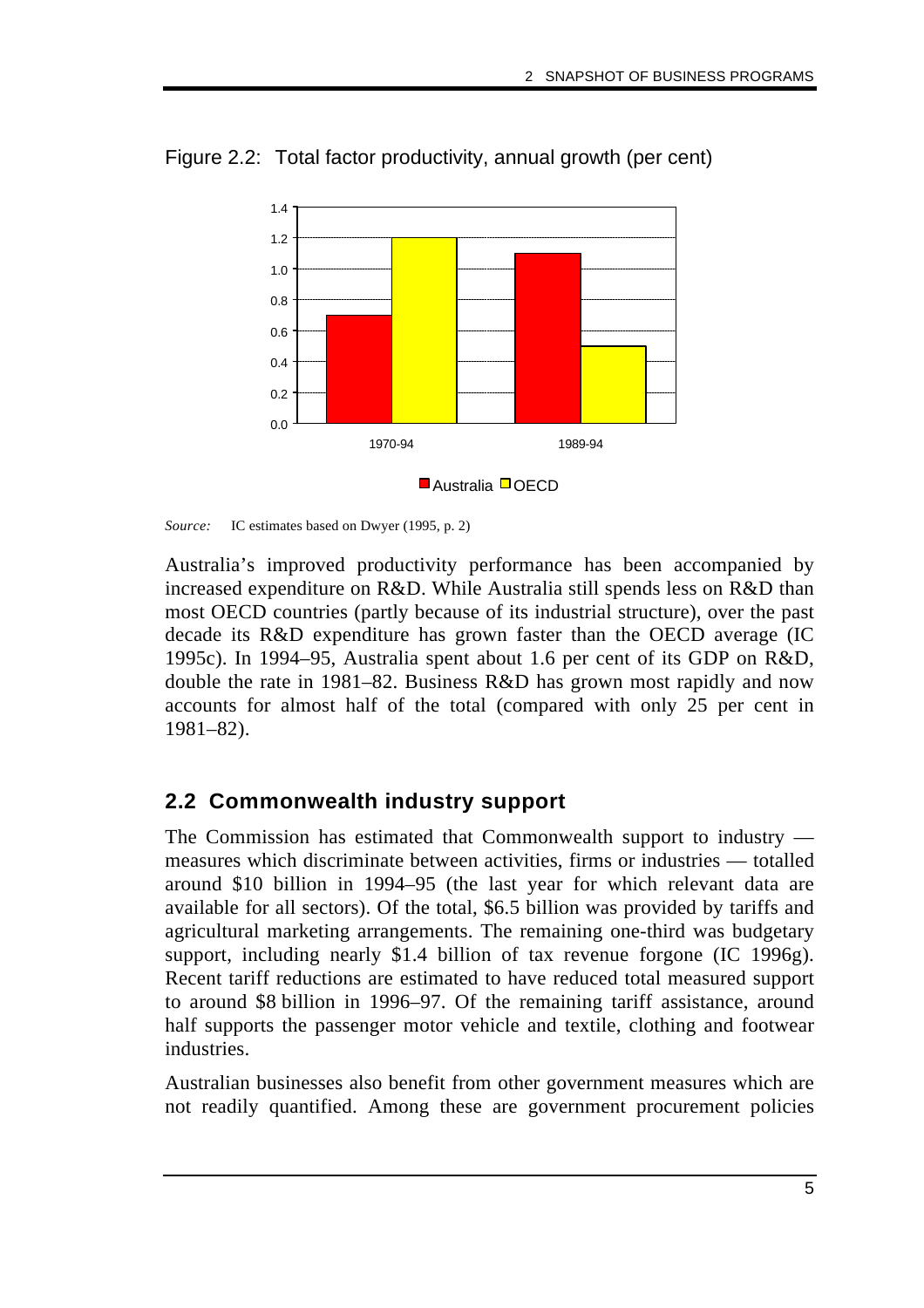(including the Partnerships for Development program), anti-dumping measures, quarantine restrictions (where these are excessive in relation to the risks involved), and the underpricing of government-owned natural resources and infrastructure.

As noted above, despite substantial declines since the late 1980s, tariff assistance remains the most significant form of support, particularly for the manufacturing sector. As part of its APEC commitment to free trade in the region by 2010, Australia's Individual Action Plan commits the Commonwealth Government to reviewing general tariff assistance by 2000. The Commission is currently reviewing post-2000 assistance arrangements for the passenger motor vehicle and textile, clothing and footwear industries.

As tariffs have fallen, budget measures have accounted for an increasing share of Commonwealth industry support (figure 2.3). Budget outlays and tax revenue forgone currently represent around 40 per cent of the total — double their share in 1989–90.

Figure 2.3: Commonwealth assistance to industry, 1989–90 to 2000–01 (\$ million, 1995–96 prices)



*Source:* IC estimates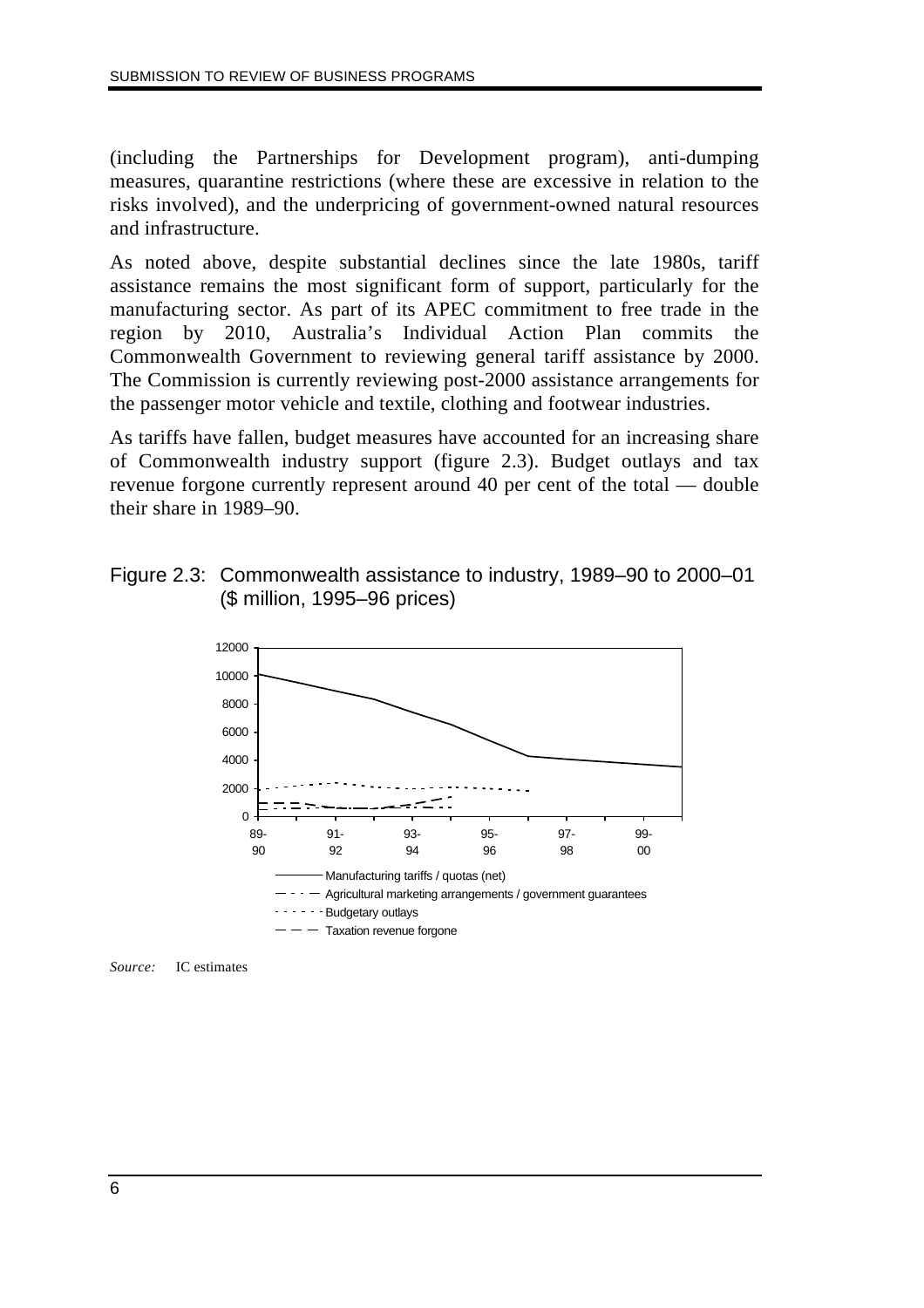#### **Nature and extent of budgetary support**

In 1994–95, Commonwealth budgetary support to industry (outlays and tax revenue forgone) totalled nearly \$3.4 billion (table 2.1). Of this, budget outlays comprised \$2.0 billion, or about 1.7 per cent of total Commonwealth outlays in that year. Outlays on industry support have since declined to \$1.8 billion in 1996–97. This is their lowest level in at least eight years. Forward estimates indicate further reductions in 1997–98. More recent information on tax measures is not available.

Table 2.1: Commonwealth budgetary support, by sector, 1994–95 (\$ million)

|                     | Agriculture | <i>Manufacturing</i> | Mining | <i>Services</i> | <b>Total</b> |
|---------------------|-------------|----------------------|--------|-----------------|--------------|
| Budgetary outlays   | 645         | 810                  | 116    | 461             | 2 0 3 2      |
| Tax revenue forgone | 170         | 1 1 1 4              | -      | 75              | 1 3 5 9      |
| <b>Total</b>        | 815         | 1924                 | 116    | 536             | 3 3 9 1      |

*Source:* IC (1996e, appendix D)

Budgetary support includes a wide range of measures with different rationales and justifications. The data do not distinguish between support which may improve efficiency (for example, R&D funding) and that which reduces community welfare (in the same way as tariffs). Because of this diversity and data limitations, some caution is needed in interpreting the available data. Also:

- Certain categories of expenditure have not been included for example, health and education. While most expenditure in these areas is directed to providers of the services, its purpose is to subsidise the cost of the service to the consumer. Similarly, where labour market program funding is provided to businesses, its benefits are assumed to be passed on to employees/trainees. In addition, apart from support for the film industry, government funding for cultural activities has not been included.
- Where data permit, programs conferring benefits across sectors have been apportioned between recipients. But where disaggregated data are unavailable, expenditure and tax revenue forgone have been allocated to the sector which benefits the most. This is more of a problem for estimates of revenue forgone through such measures as the R&D tax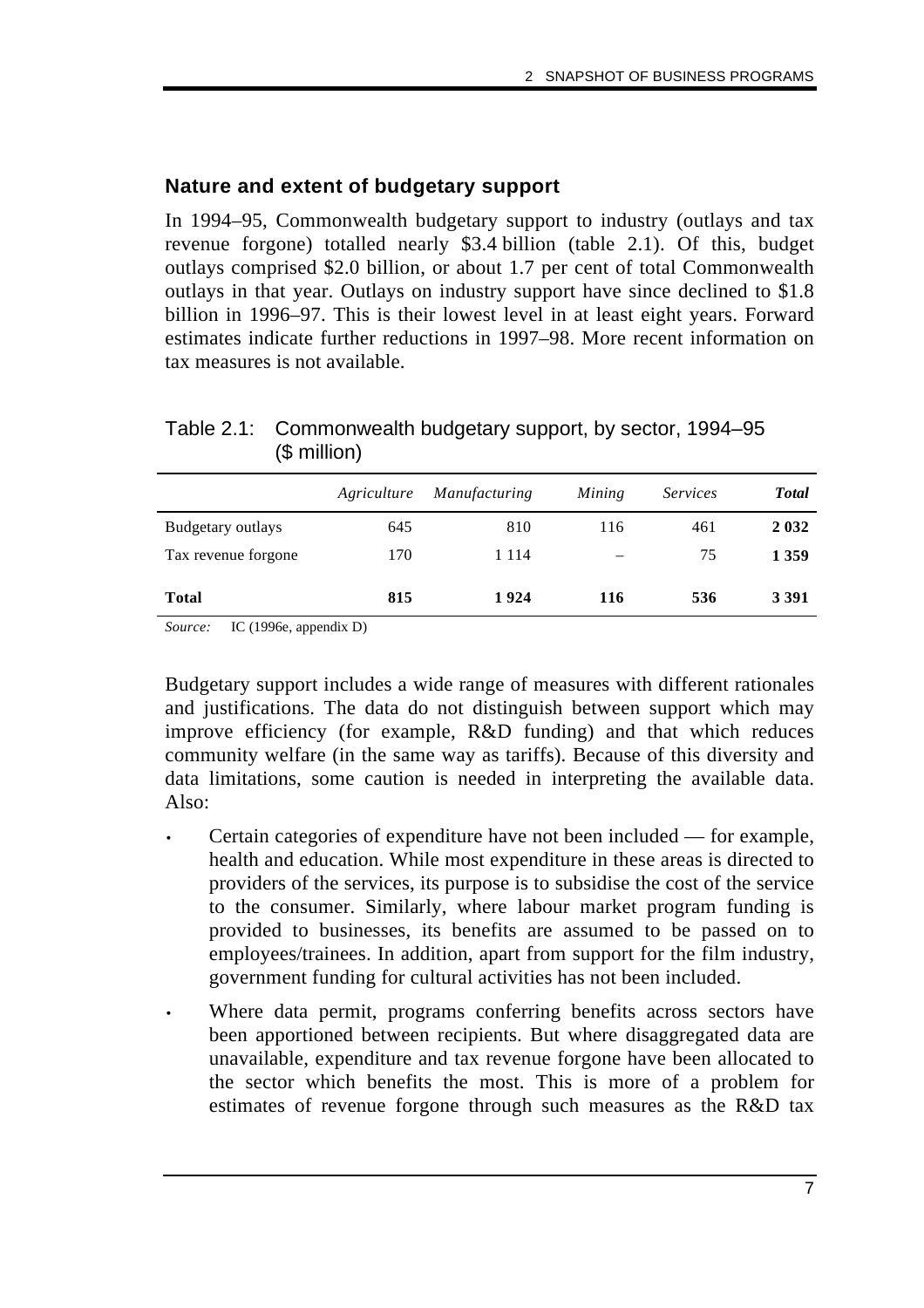concession. For this reason, the discussion which follows on budgetary support by sector has been confined to budget outlays.

#### **Budget outlays by sector**

The manufacturing sector currently receives the largest share of Commonwealth outlays on industry — around 40 per cent of the total. Agriculture, which received the greatest share in the early 1990s, now accounts for 30 per cent. Budgetary outlays benefiting service industries represented just over 20 per cent, with support for the mining sector being much less significant (figure 2.4).

#### Figure 2.4: Commonwealth budget outlays on industry, by sector, 1989–90 to 1996–97 (\$ million, 1995–96 prices)



*Source:* IC (1996e)

As a proportion of sectoral product, however, agriculture receives by far the largest budget outlays  $-3.2$  per cent in 1995–96 (table 2.2). Although generally higher than for other sectors, there have been significant fluctuations in the ratio in recent years, mainly reflecting the volatility of agricultural prices and disaster relief payments. The ratio of budget outlays to sectoral product has been more stable for the other sectors.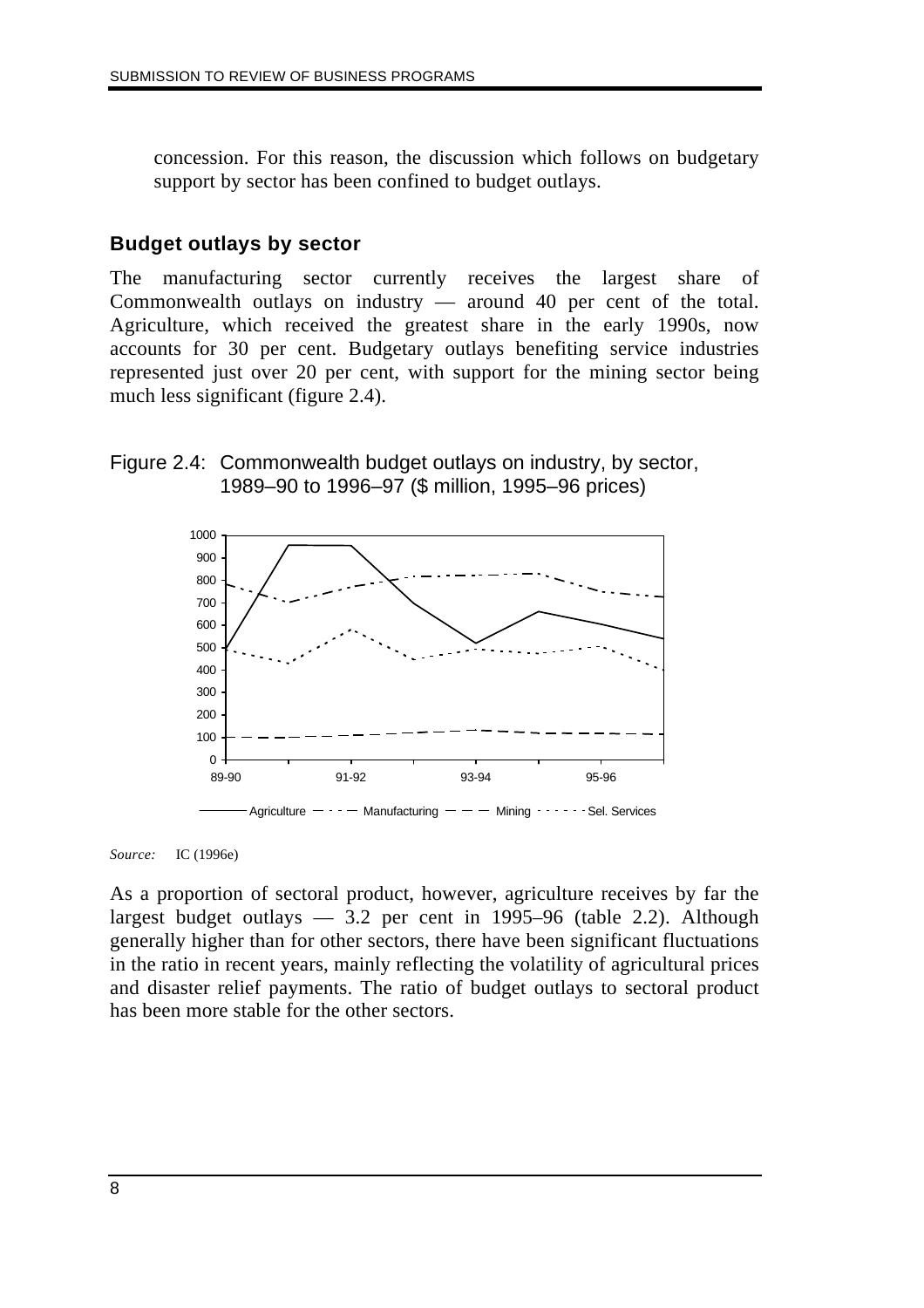|                   | $1991 - 92$                       |                      | $1995 - 96$                       |                      |  |
|-------------------|-----------------------------------|----------------------|-----------------------------------|----------------------|--|
|                   | Real outlays<br>$\Im m$ (1995–96) | Share of GSP<br>$\%$ | Real outlays<br>$\Im m$ (1995–96) | Share of GSP<br>$\%$ |  |
| Agriculture       | 893                               | 5.6                  | 605                               | 3.2                  |  |
| Manufacturing     | 721                               | 1.3                  | 750                               | 1.0                  |  |
| Mining            | 102                               | 0.6                  | 119                               | 0.6                  |  |
| Selected services | 546                               | 0.3                  | 507                               | 0.2                  |  |

#### Table 2.2: Commonwealth budget outlays: share of gross sectoral product (GSP), 1991–92 and 1995–96

*Source:* IC (1996e)

## **Components of budget outlays**

Figure 2.5 disaggregates Commonwealth budget outlays on industry into four broad categories: adjustment (mainly rural adjustment assistance), export, R&D and subsidies (figure 2.5).

## Figure 2.5: Components of budget outlays on industry, 1989–90 to 1996–97 (\$ million, 1995–96 prices)



*Source:* IC (1996e)

In recent years, outlays on exports, R&D and subsidies have been of roughly similar magnitude. While support for R&D has been increasing, export assistance has declined. In 1996–97, export support is estimated to fall by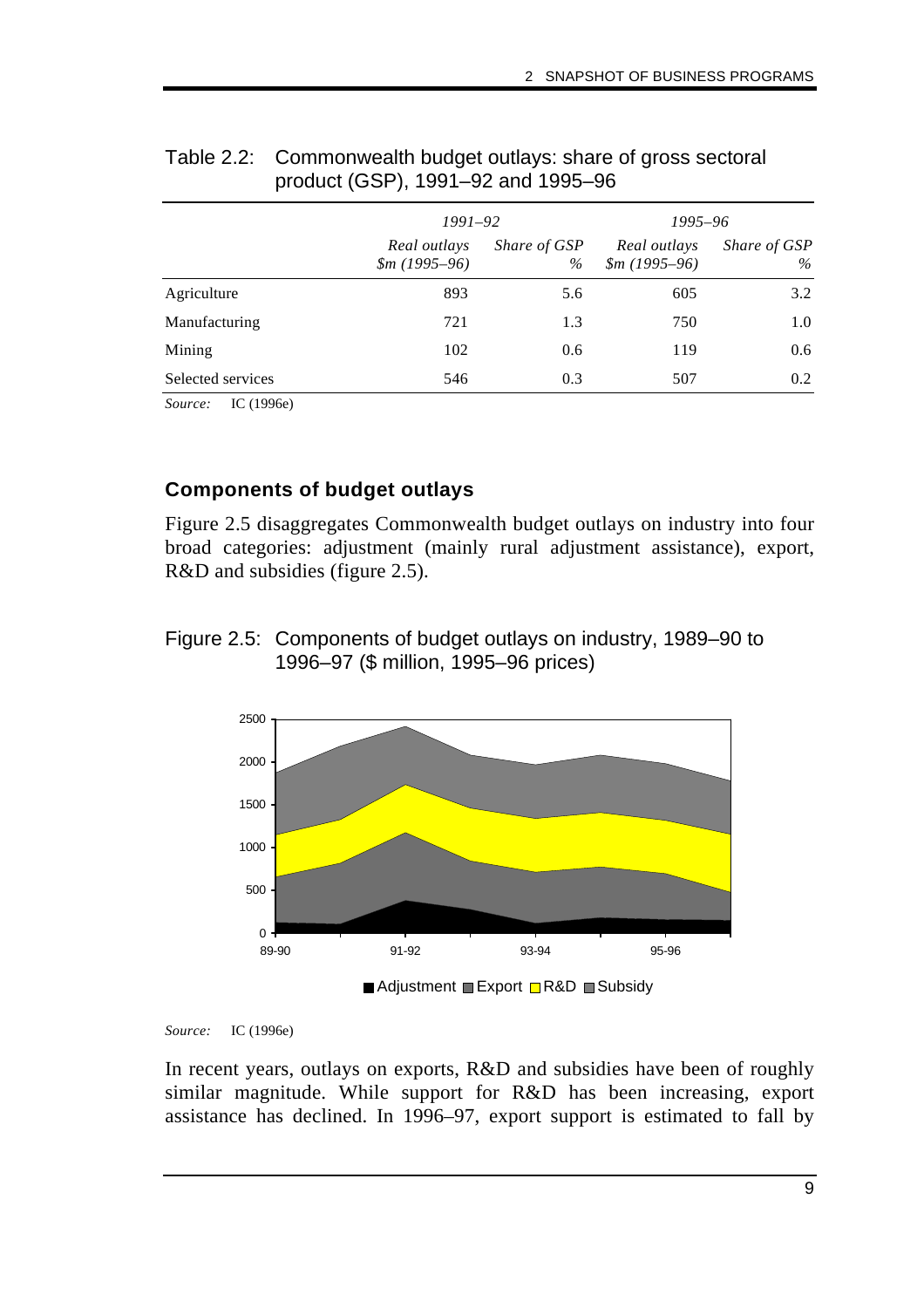around one-third. Subsidies and adjustment assistance are also expected to decline, while funding for R&D is budgeted to increase.

For agriculture and mining, outlays supporting R&D currently predominate. Export support and other subsidies comprise most of the outlays on the services sector. While this has also generally been the case for manufacturing, R&D funding is expected to exceed support for exports in 1996–97 (IC 1996e, appendix D).

#### **Major budget outlay programs**

#### *Agriculture*

The main programs supporting agriculture are the Rural Adjustment Scheme (\$89 million in 1996–97), the National Landcare Program (\$62 million) and funding for R&D through rural R&D corporations (\$140 million), Cooperative Research Centres (\$26 million) and the CSIRO (\$100 million). Together, these programs currently account for three-quarters of Commonwealth outlays on agriculture, forestry and fisheries, with research accounting for half (figure 2.6). The importance of the Rural Adjustment Scheme has fluctuated with the changing fortunes of the agricultural sector. It accounted for only 5 per cent of outlays in 1993–94, but for 16 per cent in 1996–97.

#### Figure 2.6: Budget outlays on agriculture, by type, 1996–97 (per cent)



*Source:* IC (1996e)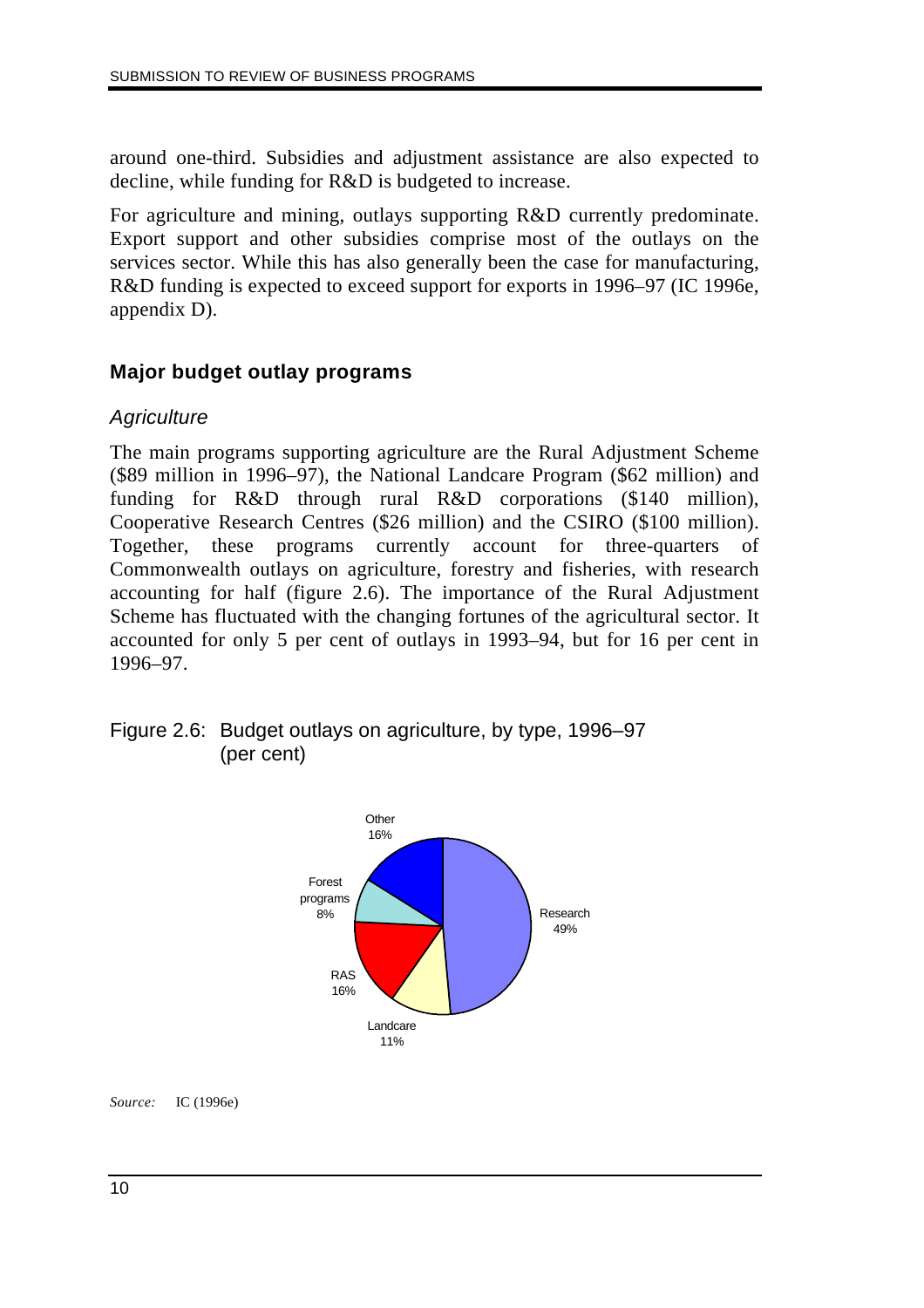#### *Manufacturing*

Despite recent cuts, the Commonwealth continues to fund a variety of programs supporting the manufacturing sector (figure 2.7). With declining expenditure on production bounties, and the abolition of the Development Import Finance Facility (DIFF), the major government outlays on manufacturing are:

- R&D support through Industry Innovation Programs (including the new START program) (\$118 million in 1996–97), Cooperative Research Centres (\$37 million) and the CSIRO (\$98 million);
- the Factor f scheme (\$190 million) which seeks to compensate manufacturers of pharmaceuticals for the low prices brought about by the Pharmaceutical Benefits Scheme, and also to encourage domestic drug production, exports and research;
- the Enterprise Development Program (\$26 million), the major component of which is the National Industry Extension Service; and
- the Export Market Development Grants (EMDG) scheme (\$205 million in total, 40 per cent of which is estimated to assist manufacturers).

#### Figure 2.7: Budget outlays on manufacturing, by type, 1996–97 (per cent)



*Source:* IC (1996e)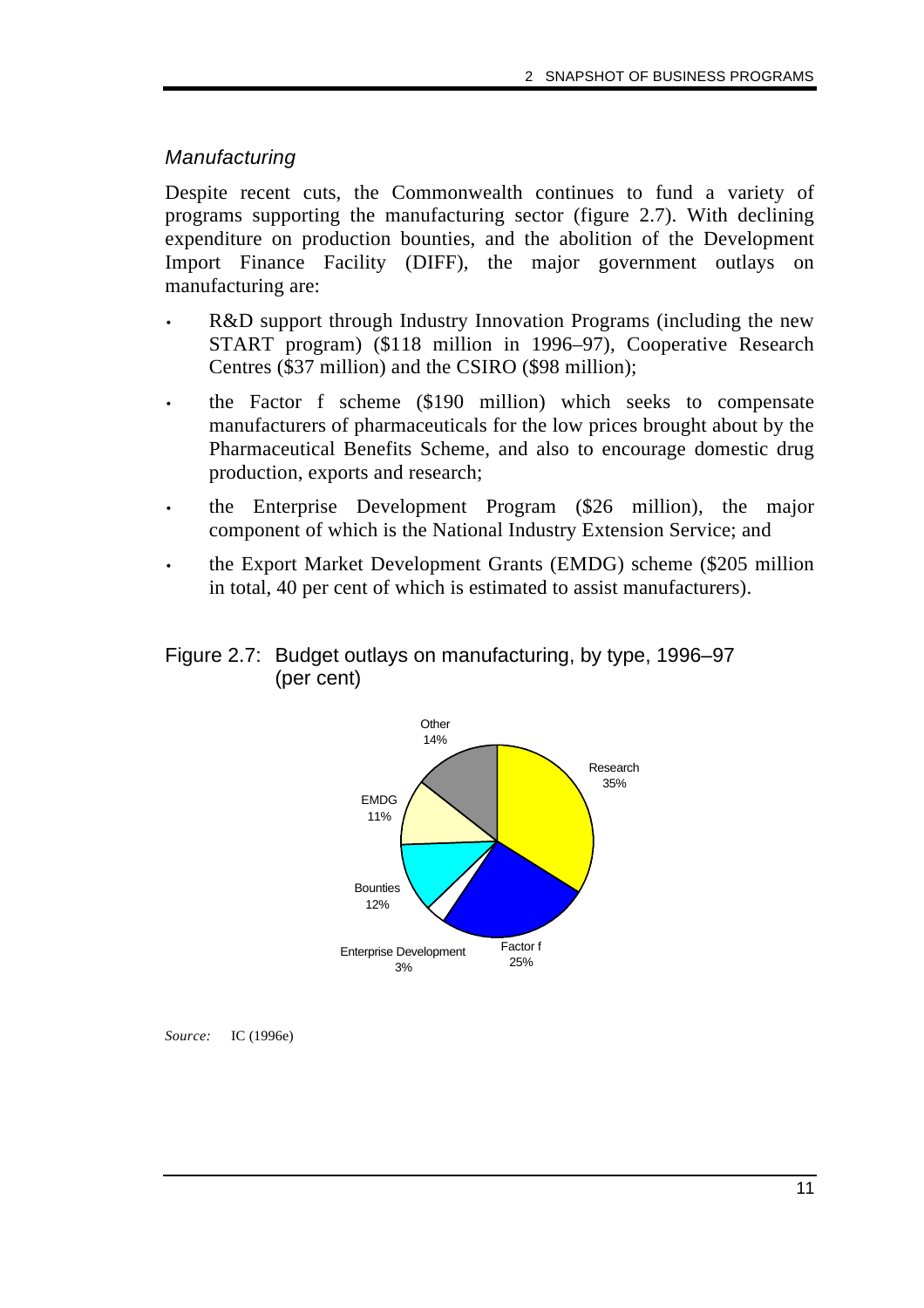## *Mining*

Research funding for Cooperative Research Centres (\$18 million) and the CSIRO (\$73 million) accounts for the bulk of government outlays on the mining and energy sector.

## *Services*

In the services sector, the principal funding allocations are for:

- the Australian Tourist Commission (\$77 million);
- the Australian Film Finance Corporation (\$55 million) and the Australian Film Commission (\$28 million);
- research by Cooperative Research Centres (\$18 million) and the CSIRO (\$43 million); and
- export promotion through the EMDG scheme.

## **Tax revenue forgone**

The Commonwealth Government also uses the tax system to benefit industry. Total tax revenue forgone increased from \$840 million in 1993–94 to nearly \$1.4 billion in 1994–95. This was principally due to the impact of the 10 per cent investment allowance introduced as a short-term measure from February 1993 to June 1994 (\$440 million in 1994–95). There was also a significant increase in the cost of the R&D tax concession. Recent changes (including the reduction in the concession from 150 to 125 per cent) are expected to contain its future cost.

Income tax averaging arrangements for primary producers (\$98 million), accelerated depreciation for Australian trading ships (\$41 million) and the 100 per cent capital deduction for the film industry (\$24 million) were the other major tax concessions in 1994–95.

## **2.3 State, Territory and local government support for industry**

State, Territory and local governments also operate business assistance programs. In its recent inquiry, the Commission estimated that total budgetary outlays by State and Territory governments on assistance to industry were just under \$2.5 billion in 1994–95 (IC 1996g). This exceeded the estimated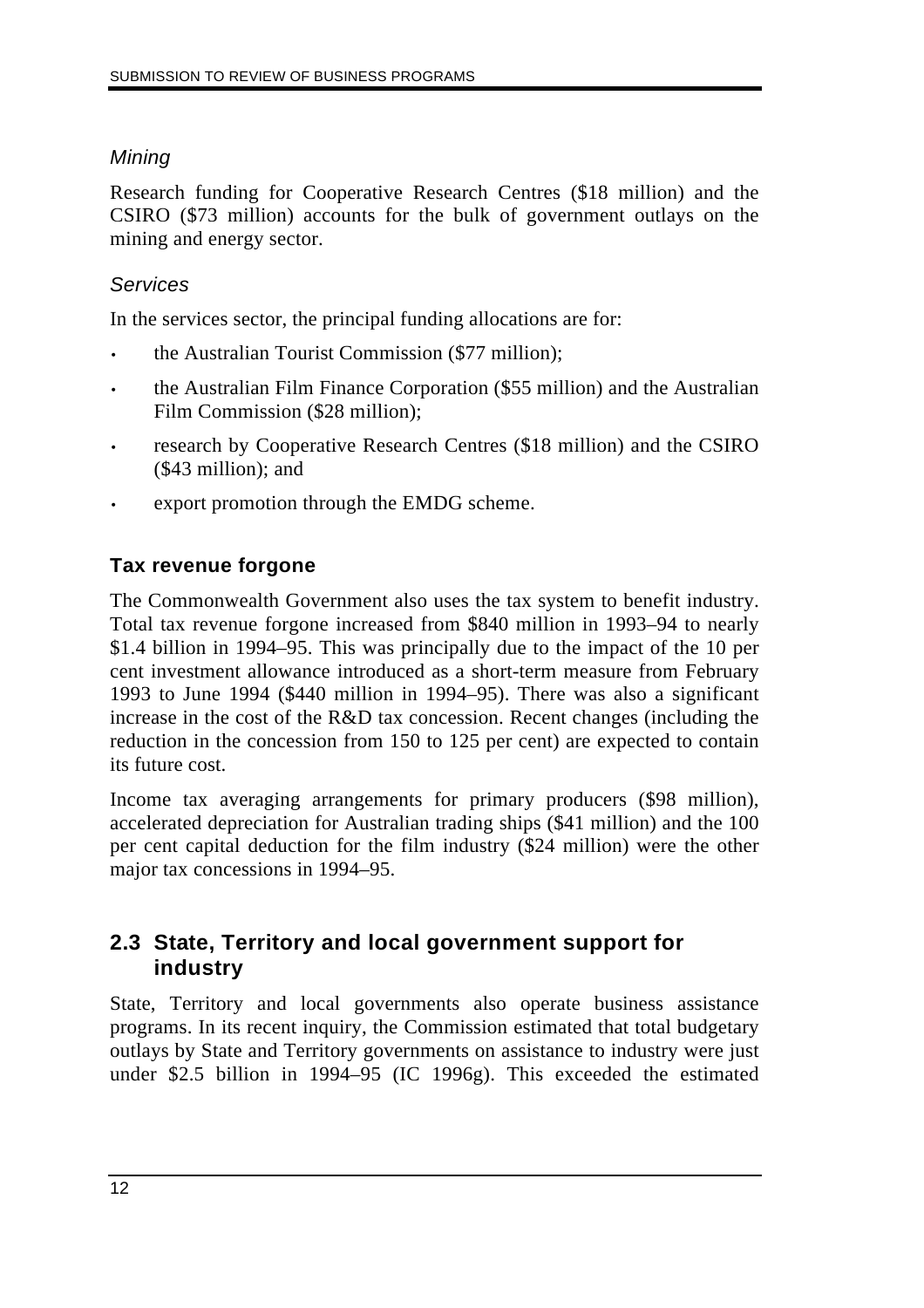\$2 billion of Commonwealth outlays on industry support in that year. Local governments were estimated to have spent a further \$220 million.

The Commission also found that State and Territory governments had forgone an estimated \$3.2 billion in payroll tax exemptions for industry in 1993–94. This included selective exemptions provided to some medium and large businesses, as well as the general exemptions which favour small businesses. The administrative costs of applying payroll tax to very small firms would probably outweigh the efficiency gains of a non-discriminatory approach. However, it appears that the current thresholds are well above this level.

State, Territory and local government programs are outside the Review's terms of reference. Nevertheless, the assistance provided to industry by other tiers of government is relevant in considering the need for, and nature of, Commonwealth programs.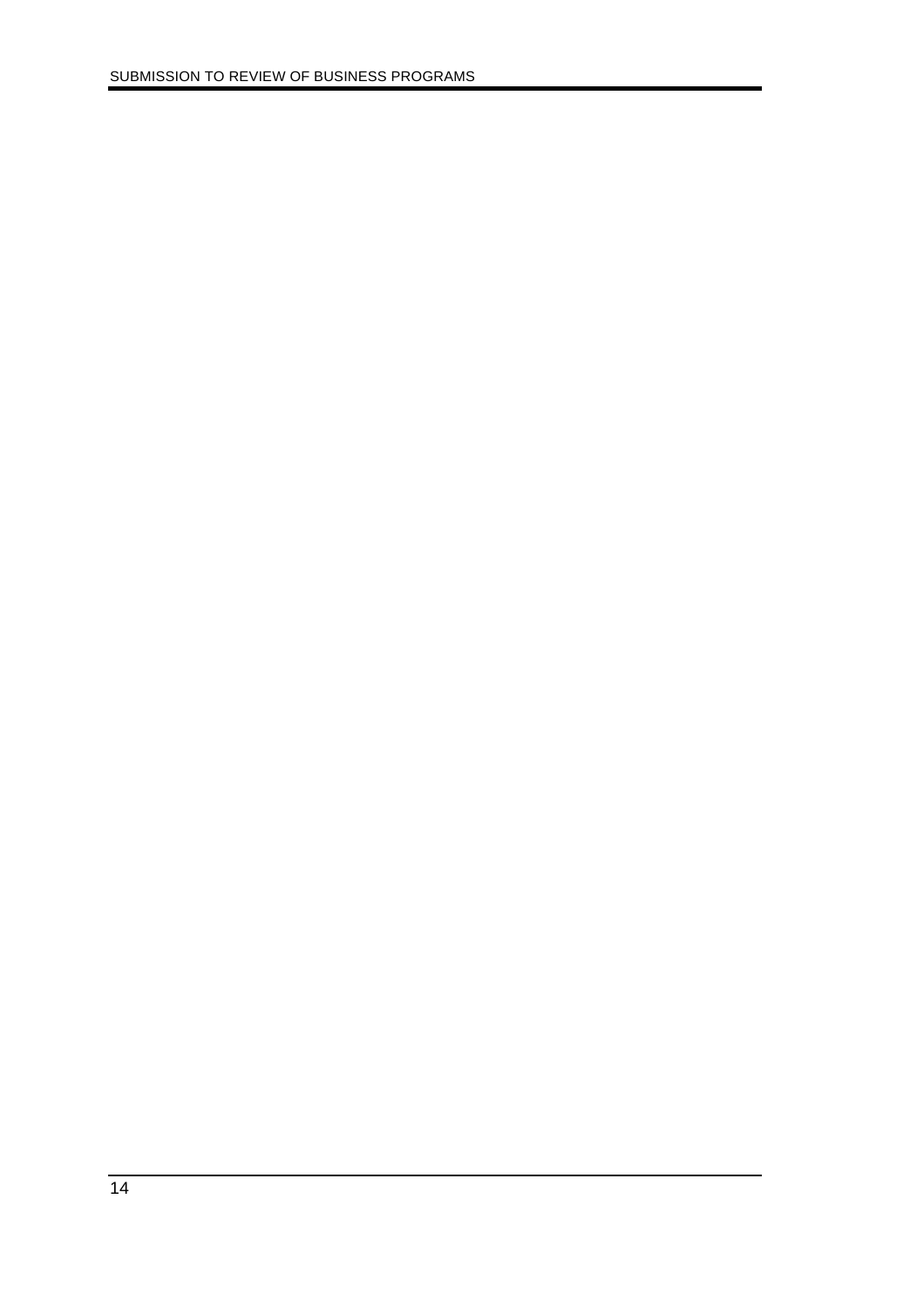## **3 THE ROLE OF BUSINESS PROGRAMS**

Productivity improvement and economic growth are central to improving living standards. They provide for greater employment opportunities and higher income levels. They also provide the means to pursue social goals, such as supporting disadvantaged groups in the community.

Governments can play an important role in facilitating productivity improvement and economic growth by:

- providing a stable and sound macroeconomic environment;
- establishing effective laws, regulations and institutional settings;
- undertaking microeconomic reform to increase the efficiency, flexibility and effectiveness of our industries; and
- addressing 'failures' in individual markets for goods, services, capital or labour.

The first three roles are most significant. They are about 'getting the fundamentals right'. As the Discussion Paper notes, this is one part of the Commonwealth Government's two phase industry policy strategy. As illustrated in section 5, the Government's desire to have a vibrant and prosperous economy will be promoted by broad ranging microeconomic reform. Such reform will deliver benefits to virtually all Australian industries.

In contrast, the last role for government is more specific. It is limited in scope, as are the benefits. In essence, it involves government intervention in markets where good fundamentals and market competition alone would not result in the best outcomes for the community. This role underlies government business programs and is therefore central to this Review.

In some instances, government support for business investment and innovation will benefit Australia as a whole, as well as those businesses directly affected.

In other cases, however, the benefits to particular firms or industries may be outweighed by costs imposed elsewhere in the economy.

This in turn points to the need to be clear about the limited circumstances in which business programs can potentially improve on market outcomes. The need for such clarity is recognised in the Review's terms of reference. It is particularly important in view of some common misconceptions in this area, and the poor performance of some previous programs.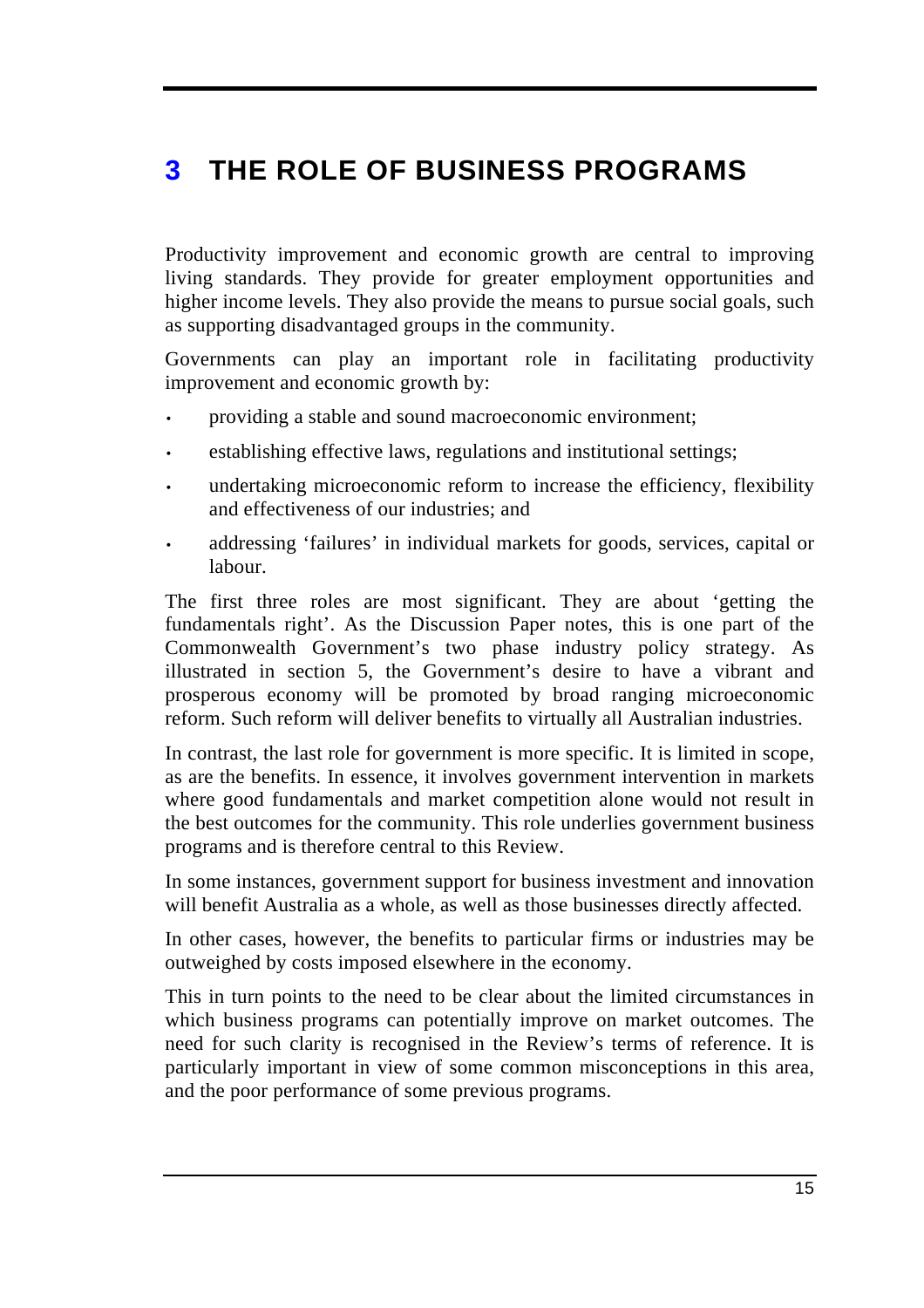This section looks first at some key rationales for government business programs, drawing on examples from the current suite of programs. It then discusses some practical constraints on the capacity of governments to improve upon market outcomes. Finally, the section draws out some broad implications for how the Review might tackle the assessment of current business programs.

## **3.1 Reasons for government business programs**

The commonly advanced reasons for government business programs can be grouped under the following broad headings:

- addressing market failures;
- compensating for other policy distortions;
- acting as a catalyst for change;
- securing economic 'rents' available in overseas markets;
- job creation; and
- improving income distribution, regional development and other social outcomes.

## **Market failures**

Market failure is often given as the reason for government intervention and, in particular, for business programs.

However, examples of significant 'failure' are few and far between. While markets rarely allocate resources 'perfectly', in time, they will usually deliver reasonable outcomes for most market participants.

Moreover, even when there is potential for governments to improve on market outcomes, often they do not have the necessary information to do so (see section 3.2 below). And government intervention is not costless. Apart from administrative and compliance costs, raising the revenue needed to pay for programs can have significant efficiency costs. Thus, governments must be very cautious about their capacity to deliver better results than the market.

Nonetheless, intervention may be warranted where there are significant 'externalities' accompanying business activity or major information deficiencies in a market. As the discussion that follows indicates, a number of other generic market failure arguments sometimes used to justify business programs are difficult to substantiate.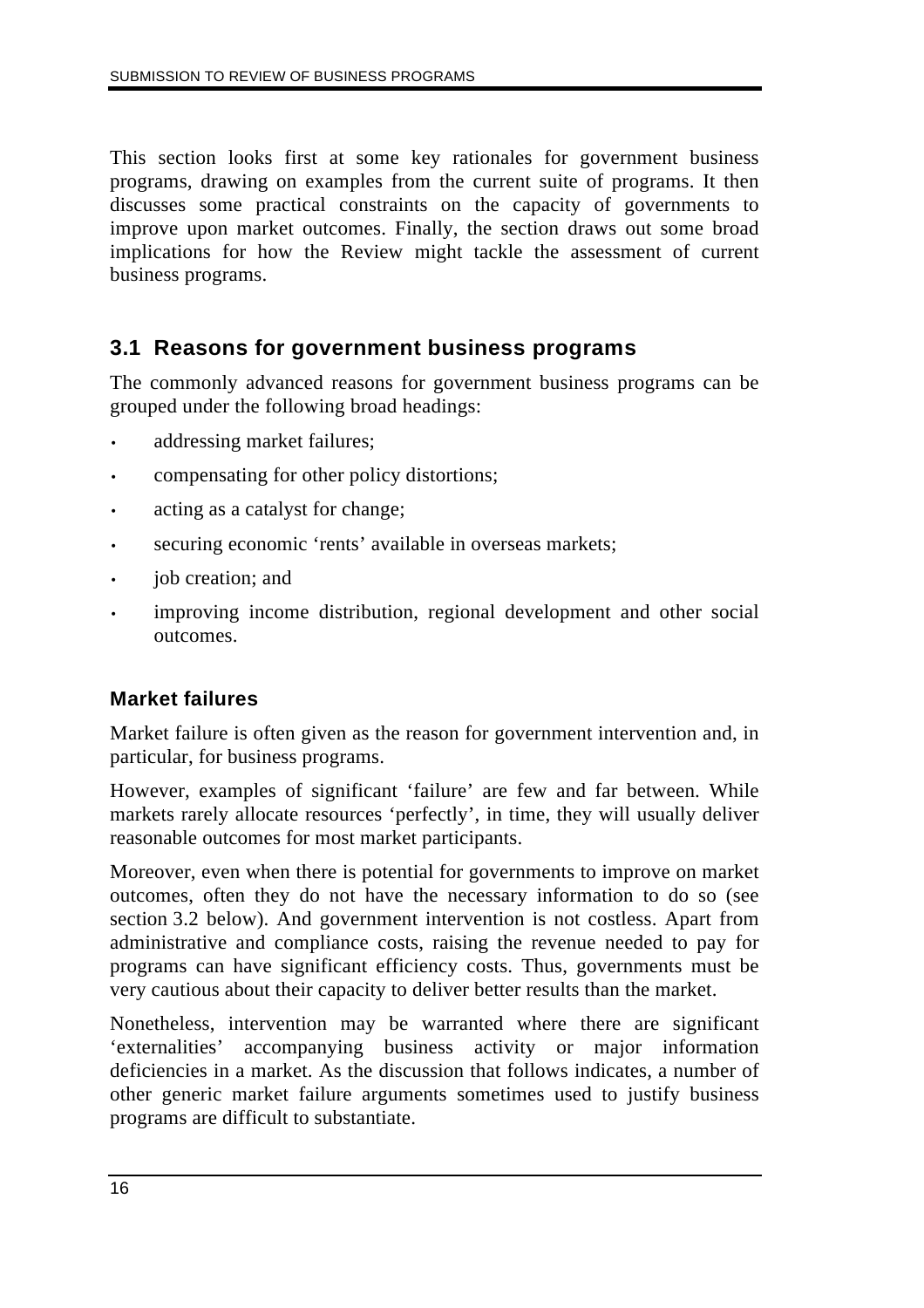#### *Externalities*

An economy is a collection of interdependent activities. Because of these interdependencies, changes in one activity will have flow-on effects for other activities in the economy.

In most instances, such flow-on effects are widely accepted as desirable outcomes of the competitive market process. For example, while the price effects of increased demand for workers in one industry may spill over and disadvantage other businesses, this will help to ensure that the workforce moves to areas where it can produce the most wealth for the community. Similarly, the entry of a new firm to a market will increase competition for other firms, and may even result in some closing down. However, the community usually gains through access to cheaper and/or higher quality products.

But sometimes, the activities of a firm or industry have effects on others which are not properly reflected in market transactions. Without government intervention, these 'externalities' or 'spillovers' can lead to under or over provision of the activity concerned.

In the context of business programs, research and development is the prime example of an activity with substantial positive externalities. The knowledge generated by a firm's R&D is difficult to quarantine and often has significant benefits for other firms. However, when determining R&D expenditure, firms will only take account of the private benefits. In its recent report on Research and Development (IC 1995c), the Commission saw this divergence between private and social benefits as often being significant. It therefore endorsed the need for government assistance to encourage firms to undertake more research activity. Significant externalities can also occur in areas of resource management. For example, poor land management can increase erosion and water run-off and reduce the quality of adjacent water supplies to downstream users.

Perceived externalities are central to a number of other generic arguments for business programs. Examples include: spin-offs from investment by overseas firms; agglomeration benefits and the so-called new growth theories.

However, as discussed in the Commission's report on State, Territory and Local Government Assistance to Industry (IC 1996g), the theoretical validity or policy relevance of some of the underlying arguments is questionable. For example, the new growth theories provide little guidance on the size of widely accepted externalities associated with spending on R&D, or investment in education and training. This is because the empirical results from the theories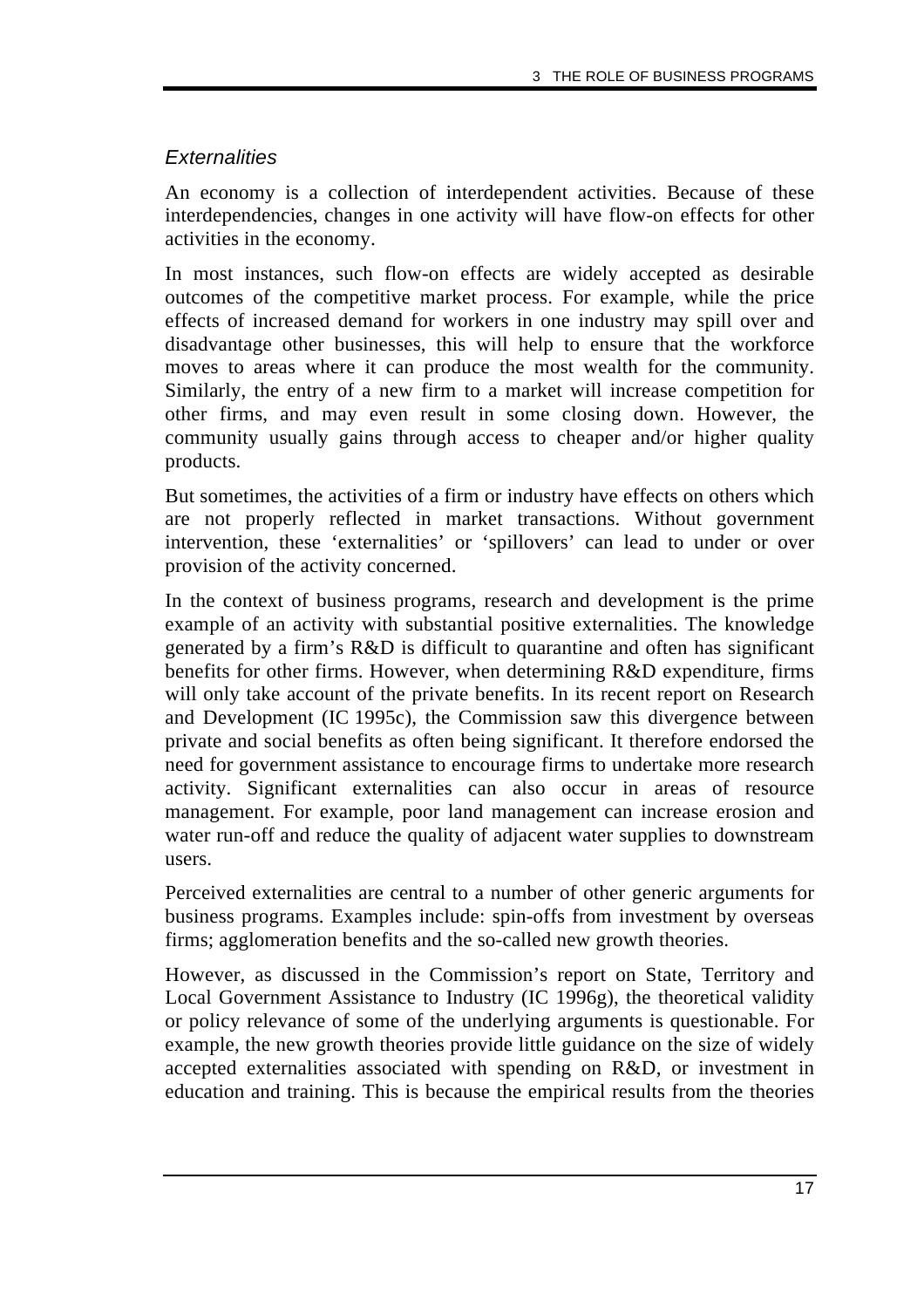do not differentiate between private and social returns. (For a further discussion of the theories see IC 1993.)

Whether government programs in these sorts of areas have much practical impact is also questionable. For instance, the Commission's report on Implications for Australia of Firms Locating Offshore (IC 1996c) discusses survey evidence that government incentives are a minor factor in influencing firms' decisions to locate or invest. Participants in that inquiry characterised such incentives as 'icing on the cake' and therefore a windfall gain to recipients. The BIE (1995a) and a number of overseas studies have reached a similar conclusion.

Similarly, the significance of the externality argument put forward in relation to export market development is open to debate. Some pioneering firms may help to establish Australia's reputation in overseas markets and provide market intelligence to other local firms. However, there is little evidence that such spillovers apply across-the-board to export market development activity, or are generally sizeable. Moreover, for generic goods or services, industry levies to fund export market development can 'internalise' any spillovers and thereby obviate the need for government subsidies.

Also, externalities are sometimes confused with economic *multipliers* generated by an activity. Multipliers are summary measures of linkages between activities: for instance, the number of jobs that an expansion in exports or R&D will create in supplier industries. But if this induced activity involves bidding resources away from other industries, then there will be offsetting negative multiplier effects — such as reduced job opportunities in those industries. That is, all activities (and alternative uses of government funds) have multiplier effects. This is why program assessment must have regard to resource use in the economy as a whole, rather than simply considering impacts on individual industries or sectors.

These examples illustrate the scope to significantly overstate the externality rationale. Indeed, in the extreme, externalities can provide a conceptually appealing catchcry to justify the introduction or continuation of virtually any program.

## *Information deficiencies*

For market participants to make sound decisions they need adequate information on the choices available.

Yet information is often far from perfect and can be costly to obtain. In some instances, governments may be well placed to gather and disseminate information that is of benefit to the community, but which is too costly for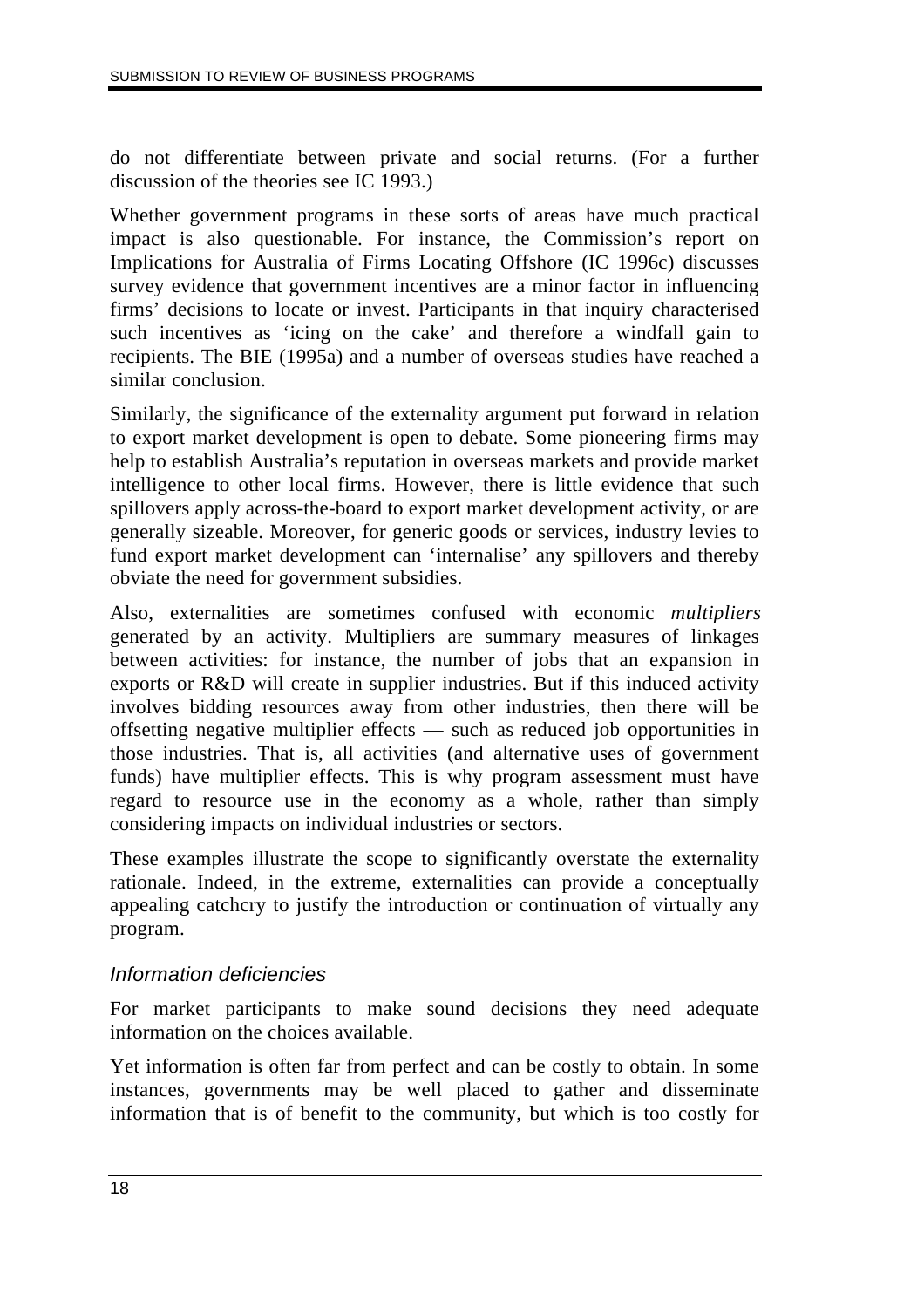individuals or firms to collect. This is the rationale for the operations of the Australian Bureau of Statistics.

Information deficiencies provide all, or part of, the rationale for a range of current business programs, including:

- extension and enterprise programs aimed at increasing firms' awareness and use of best practice technologies and processes;
- regional development programs aimed, at least in part, at improving information on the benefits for firms of locating outside the major cities; and
- landcare programs aimed at improving information to landholders on the consequences of poor land management.

Of course, information deficiencies do not automatically mean that governments should intervene. Often, firms and markets can develop mechanisms to overcome such deficiencies. For example, brand naming and warranties are ways to compensate for consumers' lack of detailed knowledge about the quality of particular products. And there are many private consultants who can advise on appropriate land management.

However, there are some residual information-related problems which markets may not address well. For example:

- Like R&D, suppliers of information often face difficulties in appropriating all of the benefits the information provides. For example, a firm generating or purchasing information on best practice may have difficulty in preventing other firms benefiting through demonstration effects.
- Firms may not fully appreciate the benefits of best practice information and techniques. Such 'asymmetry' will lead the purchaser to undervalue the information, compounding the underprovision problem. Also, firms may not properly use the available information.

In assessing whether such information problems warrant specific business programs, several considerations are relevant.

Obviously, the significance of the problem is paramount. For example, there is evidence that the partial withdrawal of public extension for agriculture led to increased use of private extension services (IC 1996g). This illustrates the need to limit government involvement to areas where there is evidence that reliance on private markets would lead to significant underprovision by the private sector and inadequate uptake of such information.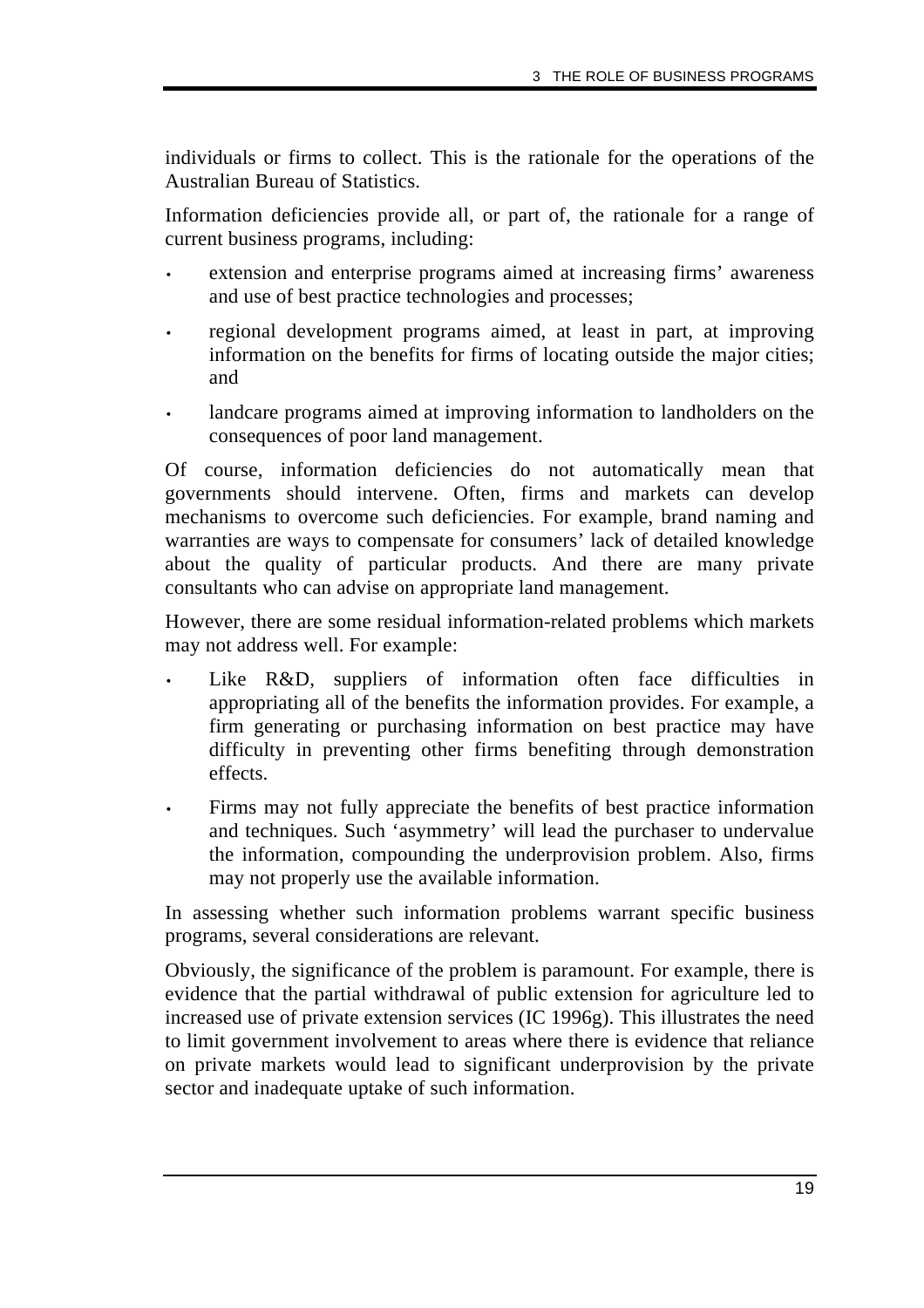Also, where the information problem is significant, there are alternatives to government funded business programs. For instance, information on the role and value of best practice can be conveyed through the higher education system.

The proportionately high cost for small firms of obtaining information should not automatically be construed as a market failure requiring program style intervention. Small firms face relatively high per unit costs for many inputs. Thus, rather than signalling a market failure, this may simply imply something about the optimal business size for the market concerned.

#### *Indivisibility and risk*

Some projects are too large for individual firms to undertake alone. Others may be very risky for firms to undertake, either alone or in concert with other firms. Hence, there is a concern that some large and risky projects will not proceed even if they are in the community interest. In this regard, there is often particular emphasis on the problems faced by small and medium enterprises (SMEs) in attracting finance.

To deal with this perceived market failure there are often calls for government programs to:

- foster joint venturing;
- make available equity capital for risky ventures; and/or
- subsidise the cost of capital for risky ventures.

The Commonwealth currently provides tax concessions for investments by Pooled Development Funds in SMEs.

However, by themselves, indivisibility and risk are not good reasons for government intervention. Firms and institutions can, quite independent of government, seek out joint venture partners to spread the cost of large projects. And the financial markets offer a range of devices to allow firms to pool risk. These opportunities should increase with the growing sophistication of the financial markets, and as deregulation opens up more opportunities for joint ventures and financing on the international market.

Hence, for governments to contemplate intervention, there must be impediments to efficient risk pooling and joint venturing. That is, there must be more fundamental problems in how markets function.

Relatively high financing costs faced by small firms do not provide evidence of such a fundamental problem. These higher costs mainly reflect features of small business operations that increase costs for lenders, including: higher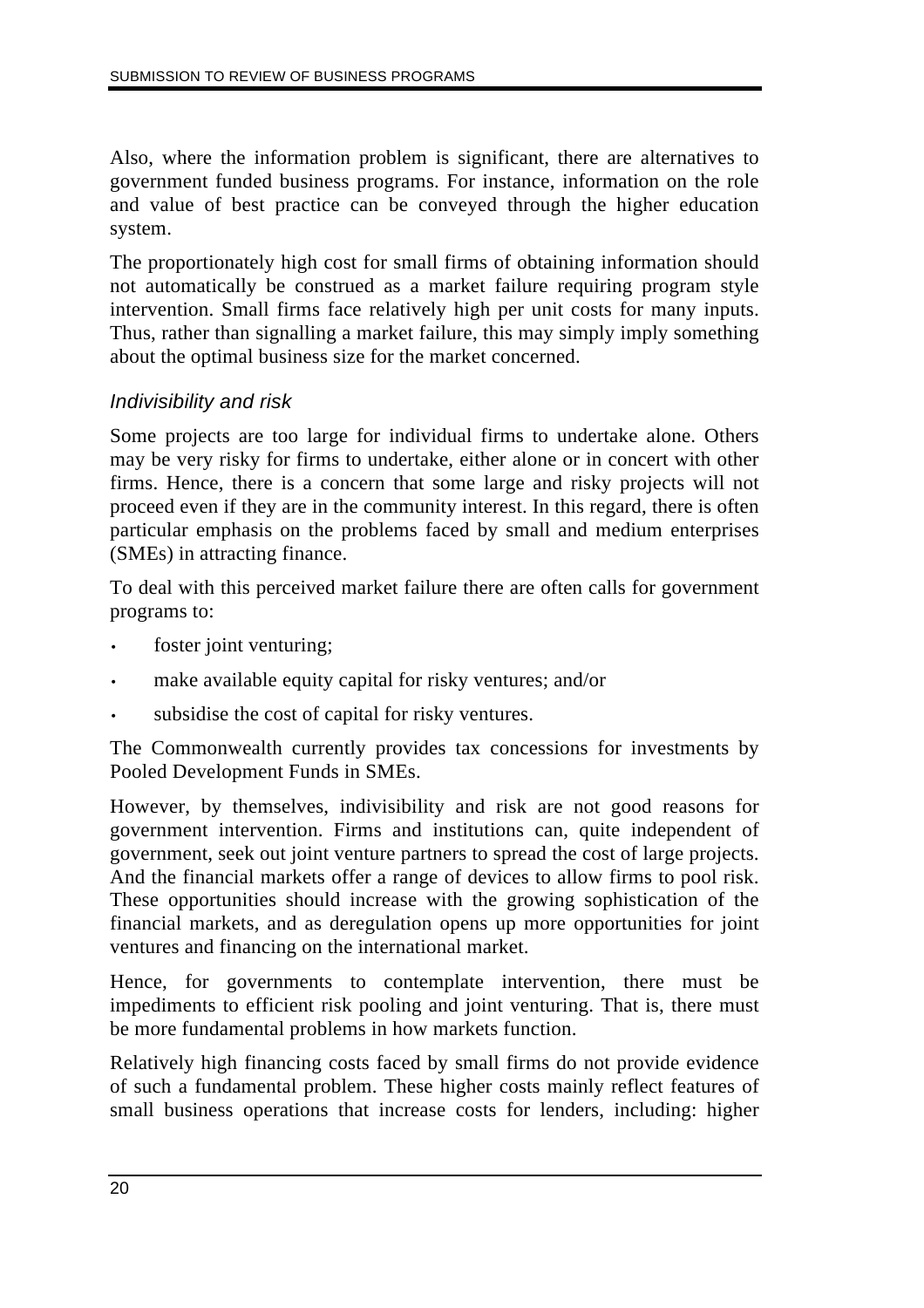failure rates; proportionately higher costs of obtaining information on, and monitoring, firms' activities; and the less liquid nature of equity investments (see IC 1991).

#### **Compensating for other policy distortions**

Another rationale for government business programs is to compensate for the adverse effects on industries of other government policies: For example:

- The Factor f scheme for the pharmaceutical industry is in place partially to offset the effects on the local industry of drug price suppression under the Pharmaceutical Benefits Scheme (PBS).
- In the past, governments assisted the rural sector partly to compensate producers for the adverse effects of tariff protection provided to manufacturers.

In an environment where other distorting policies cannot be altered, compensating support may sometimes improve overall resource allocation.

However, it is a risky approach. Designing compensatory policies is very informationally demanding. In this context, the Commission's recent report into the Pharmaceutical Industry (IC 1996b) concluded that the Factor f scheme had over-compensated some firms for the impact of the PBS on drug prices, and under-compensated others.

More broadly, compensating for the distortions caused by other policies can reduce the pressure to reform those policies. The most efficient approach is to directly address the policy causing the problem. Thus, the Commission's Pharmaceutical Industry report argued that reform of the PBS listing process would be preferable to an ongoing Factor f style scheme.

## **A catalyst for change**

Using government support mechanisms as a catalyst to improve business practice and culture is another common rationale for business programs. For example, enterprise and extension programs are seen as fostering a 'best practice' culture. Similarly, export assistance programs are often seen as a means to encourage firms to participate in export markets and to adopt the 'leading edge' technology and management processes employed by the most efficient firms.

The importance for economic growth of exposure to international market disciplines and the pursuit of best practice is not in dispute.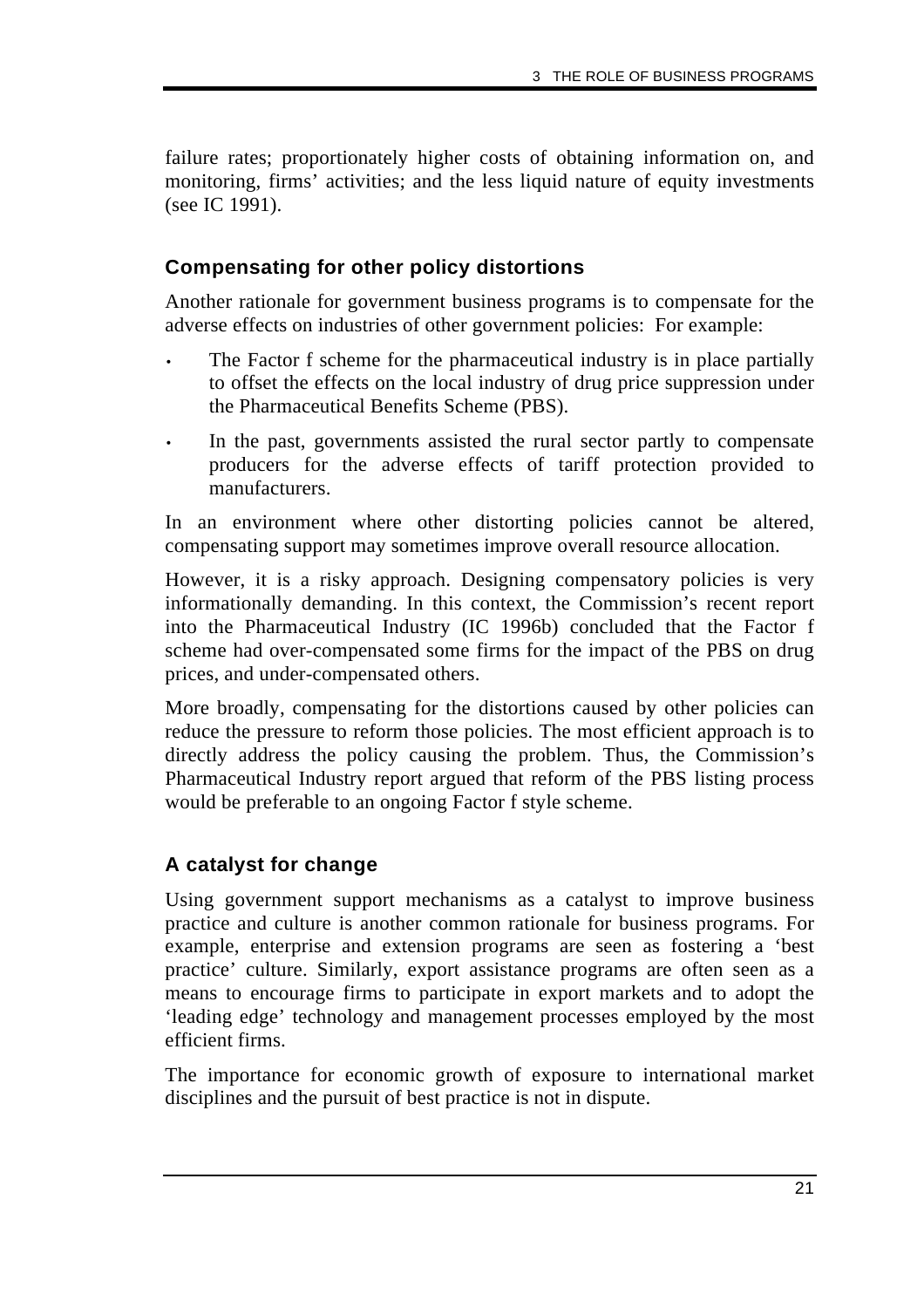However, many firms already have strong commercial incentives to explore profitable opportunities in overseas markets, and most face incentives to seek out productivity-enhancing technologies and processes.

This suggests that the absence of an export or best practice culture may reflect more fundamental information problems, or impediments elsewhere in the economy that retard exports or the uptake of better business practice. As argued above, addressing any such problems at their source will be preferable to providing compensatory assistance to promote change. Indeed, if the cause of the problem is not addressed, 'catalytic' assistance may have limited impact. An example would be where inflexible industrial arrangements preclude the adoption of best practice working arrangements.

## **Capturing rents in overseas markets**

For many years economists have acknowledged some minor exceptions to the general presumption in favour of free trade. For example, where a country's producers are large enough to influence prices in a particular market, governments can increase overall export returns by assisting them to restrict export supply.

In recent years, however, 'strategic trade' theorists have suggested that such cases deserve more attention. They argue that, in some circumstances, government assistance can help firms establish a dominant international market position and earn 'economic rents' that exceed the cost of the initial assistance and any imposts on domestic consumers. According to this view, government assistance is a mechanism for capturing these rents from overseas producers.

There has been much debate about the policy relevance of these theories, particularly as the form of government intervention necessary for a country to capture any rents will depend on the behaviour of overseas firms and their governments. This, of course, is difficult to predict in advance.

However, there is general consensus that, if other countries provide retaliatory assistance to their producers, all rent seeking countries will lose. Partly for this reason, one of the architects of the theories — Paul Krugman — has downplayed their policy relevance. In any event, Australia's small size will be a considerable barrier to achieving international market domination in most scale intensive industries. (For a further discussion of the strategic trade theories see IAC 1989b.)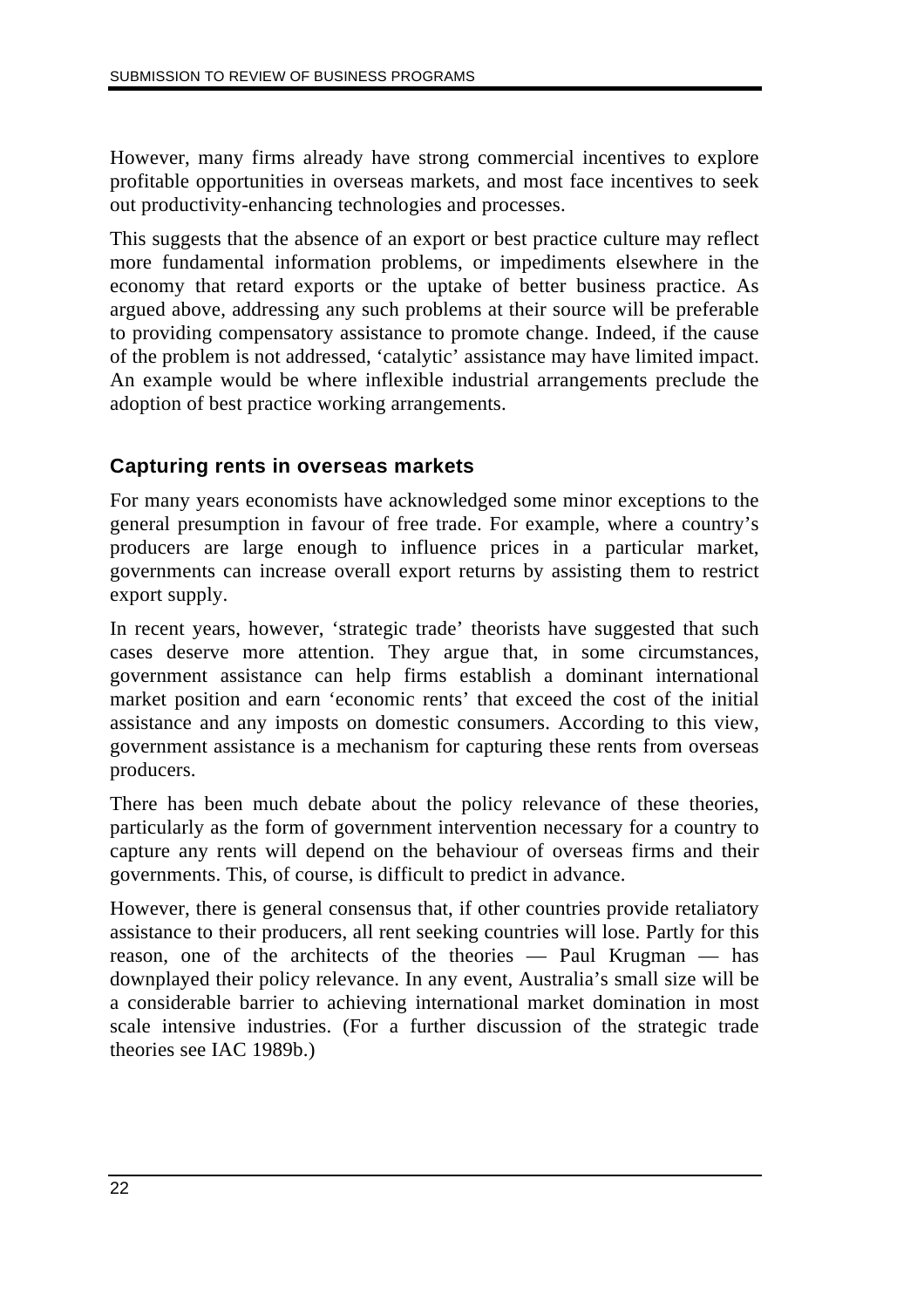#### **Job creation**

Business programs are often seen as being justified on employment creation grounds. The argument is that the programs boost economic growth and thereby lead to more jobs in the economy.

But the impact of business programs on total employment is unlikely to be significant. This is because business programs are mainly about increasing activity in selected areas by redistributing resources from other activities. Hence, increased job opportunities induced by special assistance from government will often be at the expense of jobs elsewhere.

Providing a business environment which facilitates high and sustainable growth is the key to boosting total employment. This requires both good macroeconomic policies, and microeconomic reform to make industry as a whole more productive and better able to respond to emerging market opportunities. In this context, reforms that improve the flexibility of the labour market and the effectiveness of retraining programs are of particular relevance.

## **Income distribution and social objectives**

Governments have an important role to play in facilitating adjustment, helping those adversely affected by change, promoting regional development and in redistributing income more generally.

However, the role of specific business programs in promoting such objectives is less clear.

As a general rule, the Commission has argued for general measures rather than specific programs to meet social objectives. For example, the social welfare system and generally available retraining programs are appropriate means to assist producers or employees adversely affected by change. The use of more specific measures carries with it the risk of 'horse trading' over the level of assistance and can lead to considerable inequities. There is also the risk that transitional assistance schemes will become permanent. The retention of 'temporary' quotas on passenger motor vehicle imports from 1974 to 1988 illustrates this point.

Nevertheless, the Commission has acknowledged that there will be circumstances where more specific measures or programs are warranted on either efficiency or equity grounds. Thus, the Commission has typically recommended phased rather than abrupt tariff reductions.

Using specific measures to meet more general social objectives puts a premium on good policy design (see section 4) so as to minimise the risk of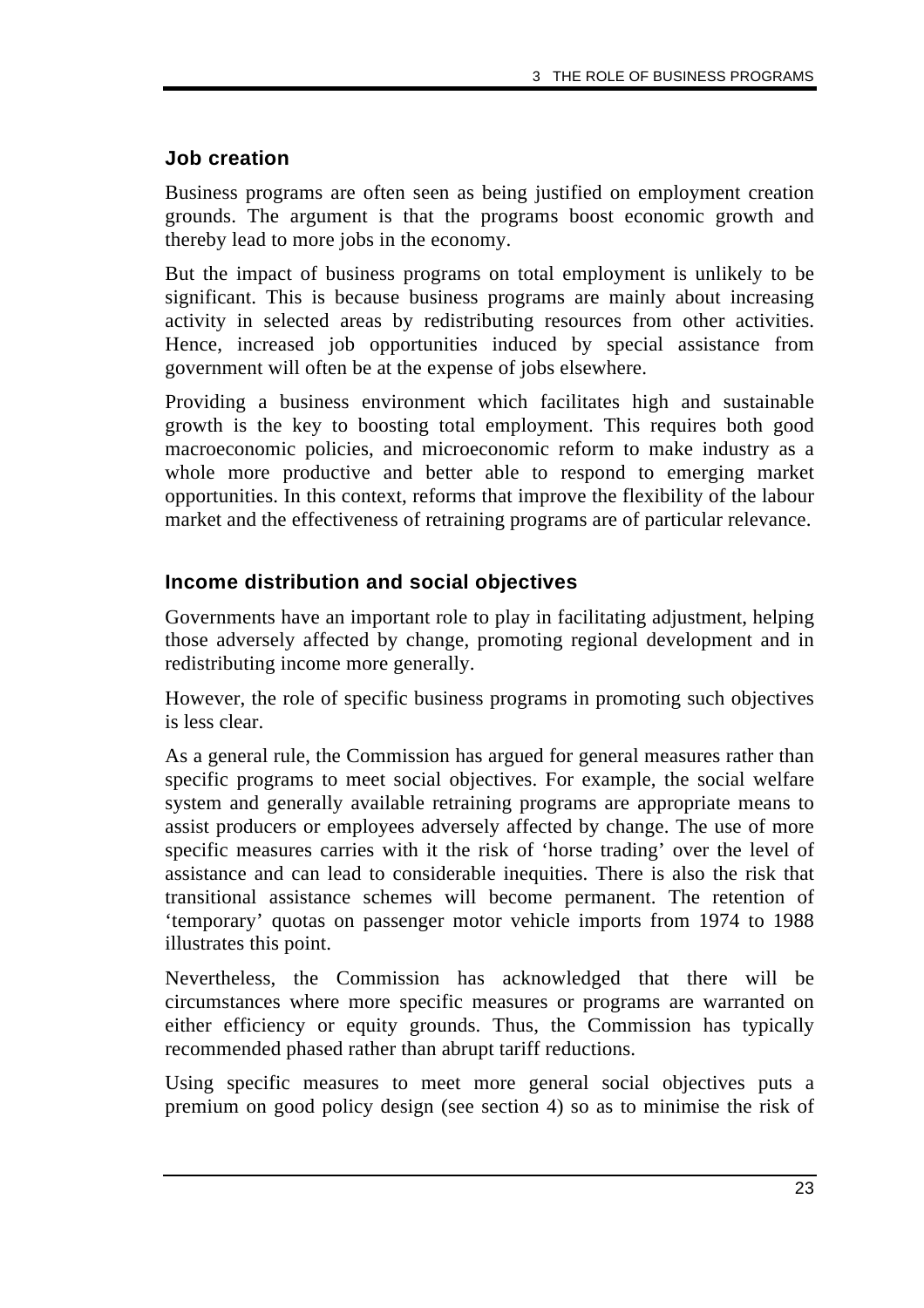unwanted side effects. In its submission to the review of the Rural Adjustment Scheme (IC 1996h), the Commission noted the need to ensure that sectorspecific welfare support does not create major inequities and/or adverse incentives through its interaction with the social security system.

## **Summing up on rationales**

The over-riding objective for government business programs must be to improve overall community welfare. Thus, the focus of business programs cannot be simply on 'promoting industry', or particular sectors. In this context, the development and growth of particular industries or sectors needs to be seen as an outcome rather than an objective.

Against this criterion, only a few of the rationales commonly put forward for government business programs have merit. Programs are most likely to be warranted where there are significant externalities or information deficiencies. And where such market failures exist, generally available rather than firm- or sector-specific programs are required.

Business programs will not generally be an appropriate vehicle for pursuing wider employment creation or social objectives.

## **3.2 Constraints on governments seeking to improve on market outcomes**

Even when there is a sound rationale for government business programs, there are invariably costs and constraints that partially offset the benefits of those programs or, in the extreme, lead to negative outcomes.

## **Costs of intervention**

As already noted, government action entails financial and administrative costs. These costs are integral to assessments of whether or not to take action. For example, analysis in the Commission's recent inquiry into Book Printing (IC 1996f) suggested that the benefits from the book bounty are probably outweighed by the scheme's administrative and compliance costs. In its Draft Report, the Commission therefore proposed that the bounty be terminated.

It is also important to recognise that raising taxes to pay for programs has efficiency costs. The Commission's recent Stocktake of Progress in Microeconomic Reform (PC 1996) reports evidence that the efficiency cost of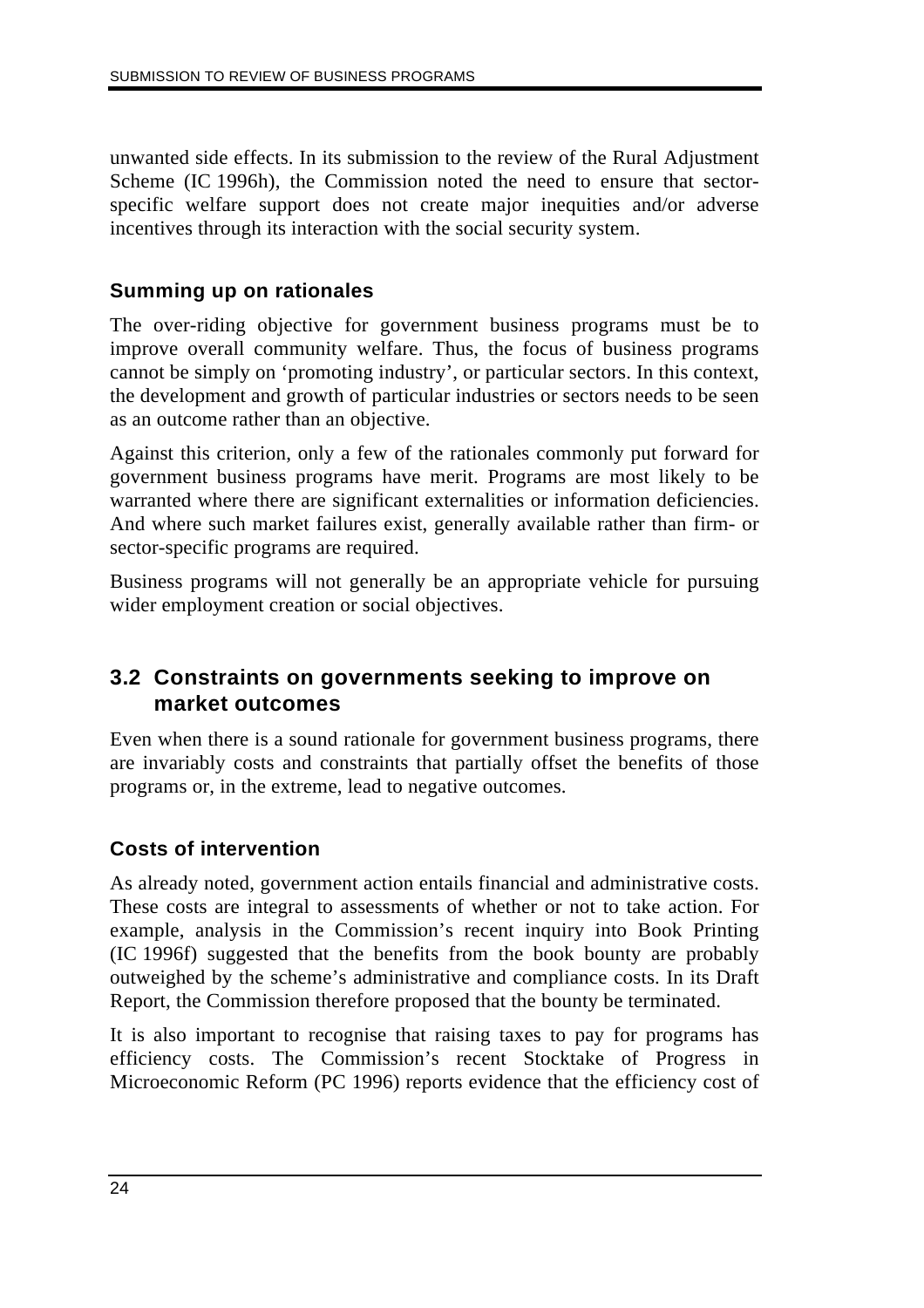revenue raising via income tax could be more than 20 cents for each dollar raised.

#### **Information problems**

The development and implementation by government of successful business programs requires much sophisticated information and skilled analysts to interpret it. For example, as discussed in section 4, proper assessment of proposed programs must take account of such things as:

- the nature and magnitude of the problem being addressed;
- the impacts of alternative policies to deal with the problem; and
- the impact of not doing anything.

Obtaining relevant information can be costly, or even impossible. This increases the probability that intervention will be inappropriate, or based on what is good for particular firms or industries rather than for the community as a whole. This is because information on the benefits to particular firms or industries will typically be more comprehensive than that on the costs to the wider community. This is a manifestation of the wider political problem that the beneficiaries of government incentive schemes tend to be concentrated and well organised, whereas those who bear the cost are often widely dispersed and poorly organised.

## **Encouraging lobbying**

The availability of government support for industry, even for good reasons, inevitably encourages greater lobbying for political and financial favours. The costs of such activity, which provide no offsetting benefit to the community, can be significant for both business and government. Such wider systemic impacts should be an important consideration for government in determining its broad approach to program support for business.

#### **Incentives for program administrators**

The incentives for those developing and implementing business programs can induce outcomes which are not compatible with maximising community welfare. For example:

• Government budgetary processes mean that administrators often have incentives to spend all funding available for a program in a particular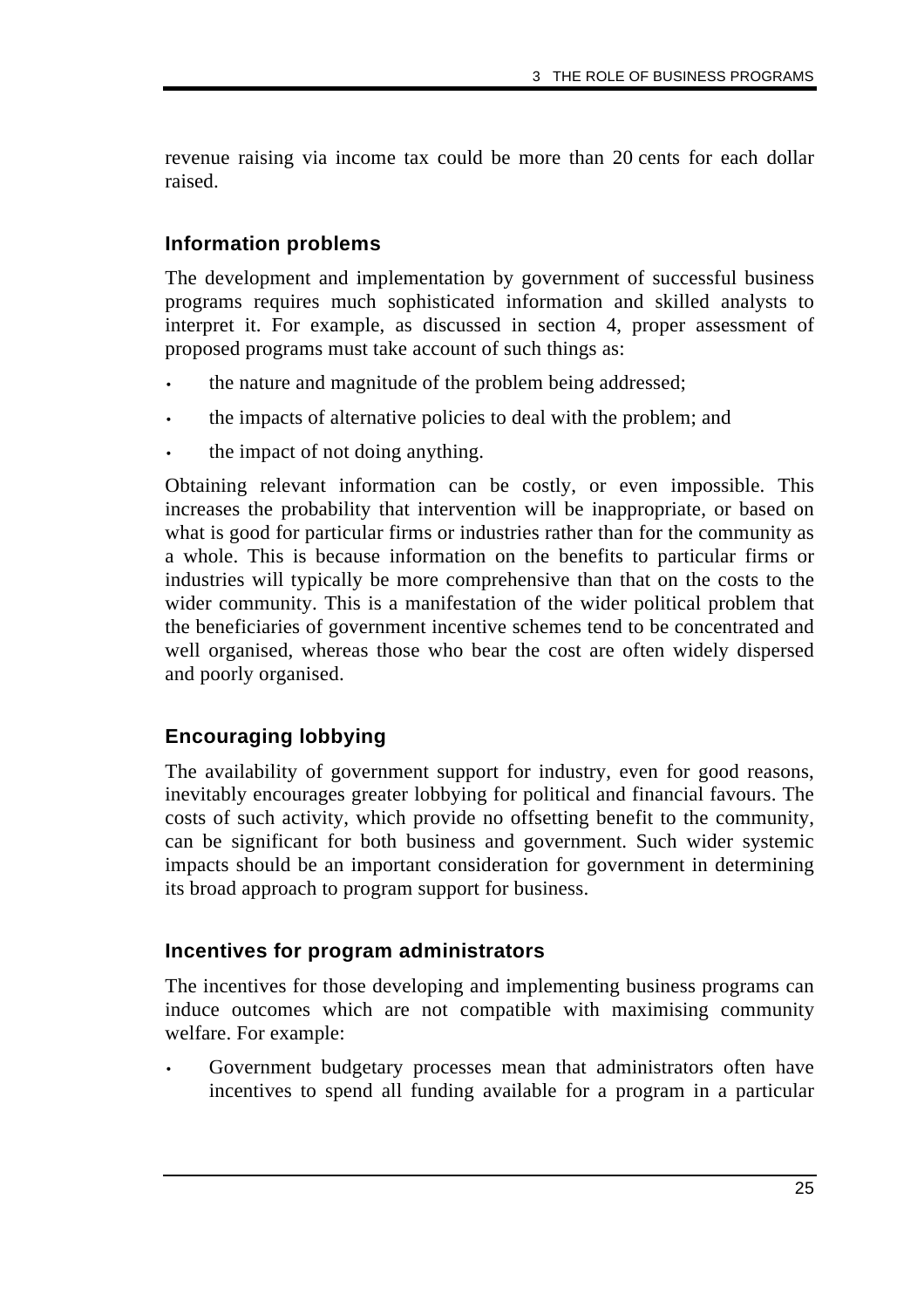year, even if some of the money would have been better redirected elsewhere.

- The performance of program administrators is likely to be based in the first instance on how well they have served the users of a program. In the extreme, this can lead to the problem of 'regulatory capture'.
- To avoid the appearance of failure, governments can be tempted to provide extra assistance to 'at risk' activities that have previously benefited from government support. For the same reason, there may also be a tendency for administrators to target low risk activities.

## **International obligations**

Australia is a signatory to a number of international trade agreements which limit the forms of support provided to business. These include agreements entered into as part of the World Trade Organisation agreement (including the General Agreement on Tariffs and Trade (GATT) 1994) and the Australia New Zealand Closer Economic Relations Trade Agreement. Both of these agreements seek to limit industry assistance within member states, particularly assistance that distorts international trade. For example:

- The GATT Agreement on Subsidies and Countervailing Measures prohibits any export subsidy outside agriculture.
- The Agreement on Trade-Related Investment Measures prohibits the use of measures such as local content requirements.

Australia has also given a range of undertakings to reduce existing trade barriers, and not to introduce any new ones, as part of its APEC commitments. (For a more detailed discussion of Australia's international agreements, see IC 1996g.)

As the recent challenge to Australia's export facilitation arrangements indicates, those commitments cannot be ignored with impunity.

## **Accountability through public reporting a key**

The problems discussed above do not condemn all business programs to failure. For example, the Commission (1995c) found that generally available tax concessions for R&D have been beneficial for Australia. This is despite the absence of information on the precise extent of market failure in this area.

However, to minimise the possibility of implementation constraints leading to adverse outcomes, there is a need for thorough evaluation of, and public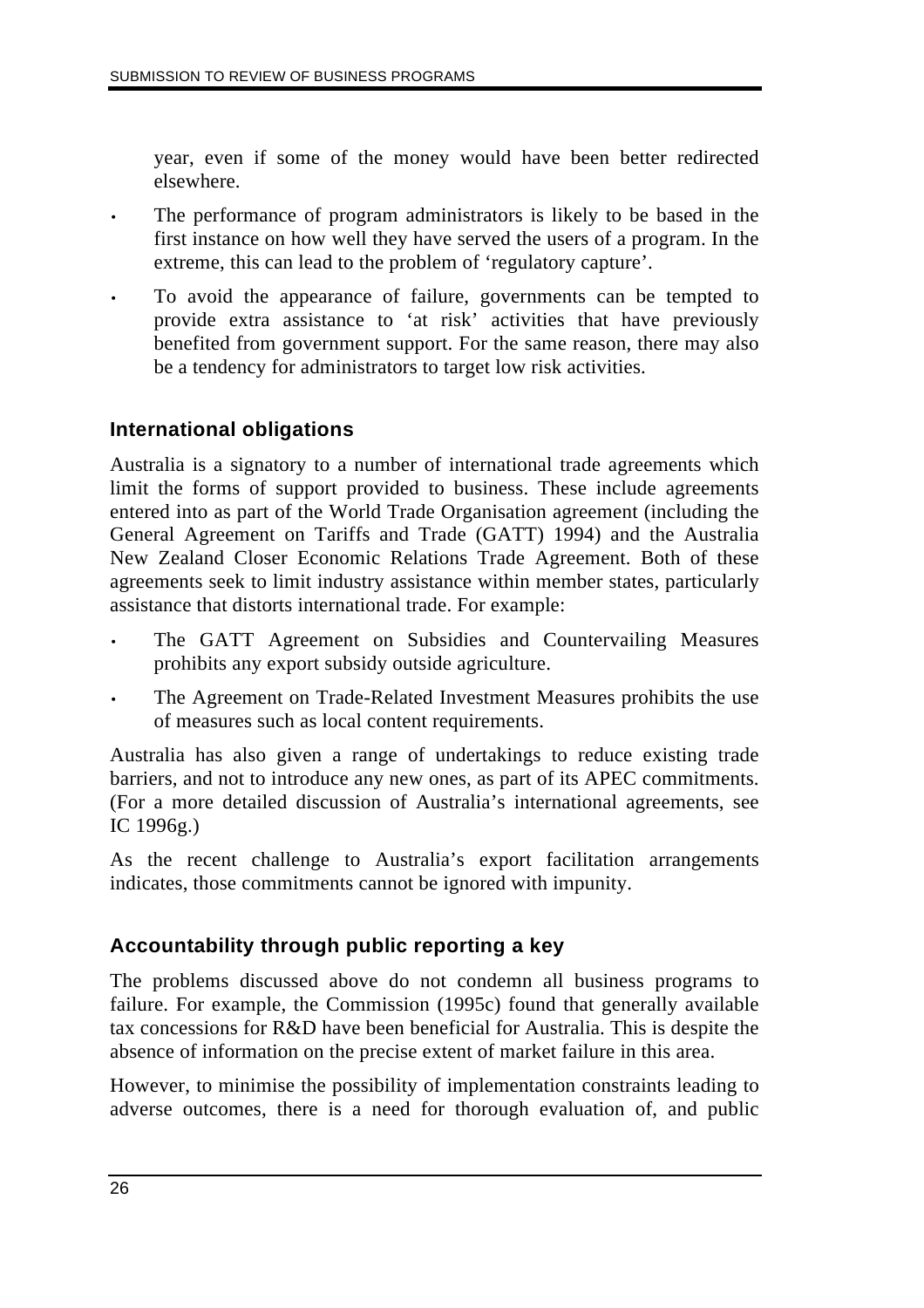reporting on, business programs and regular, independent reviews. (These matters are discussed in more detail in the next section.) Apart from delivering better outcomes for specific programs, public reporting can help to build public confidence in industry policy as a whole. An important message emerging from the Commission's inquiry into State, Territory and Local Government Assistance to Industry is that secrecy in process and outcomes can lead to public suspicion that 'deals are being done', even when this is not the case.

## **3.3 Implications for this Review**

Against the rationales enunciated above, the current suite of business programs is a mixed bag. For example:

- Support for R&D targets universally accepted market failures. The question here is not whether governments should intervene, but rather whether the current mix of measures and business programs can be improved upon. In this regard, one concern is the increasing emphasis on firm-specific R&D subsidies. In its report on Research and Development (IC 1995c), the Commission alluded to a range of problems with the firm-specific approach, including excessive administrative discretion, a focus on picking likely successful firms rather than targeting market failure, and the concentration of assistance in the hands of a small number of firms.
- There is an in-principle case for some enterprise and extension programs. However, the significance of the underlying market failure is likely to vary considerably according to the type of information and the industries involved. Thus, there is an issue of the appropriate balance between budget and user funding for such programs.
- The efficiency case for firm-specific export assistance is relatively weak (see appendix A for further details).

Differences in the strength of the in-principle case for various business programs raise a broad strategic question on how best to approach future reform of those programs.

It would be possible to evaluate every single program in detail. However, given that some programs target areas where the government's role is questionable, this approach may be unnecessary.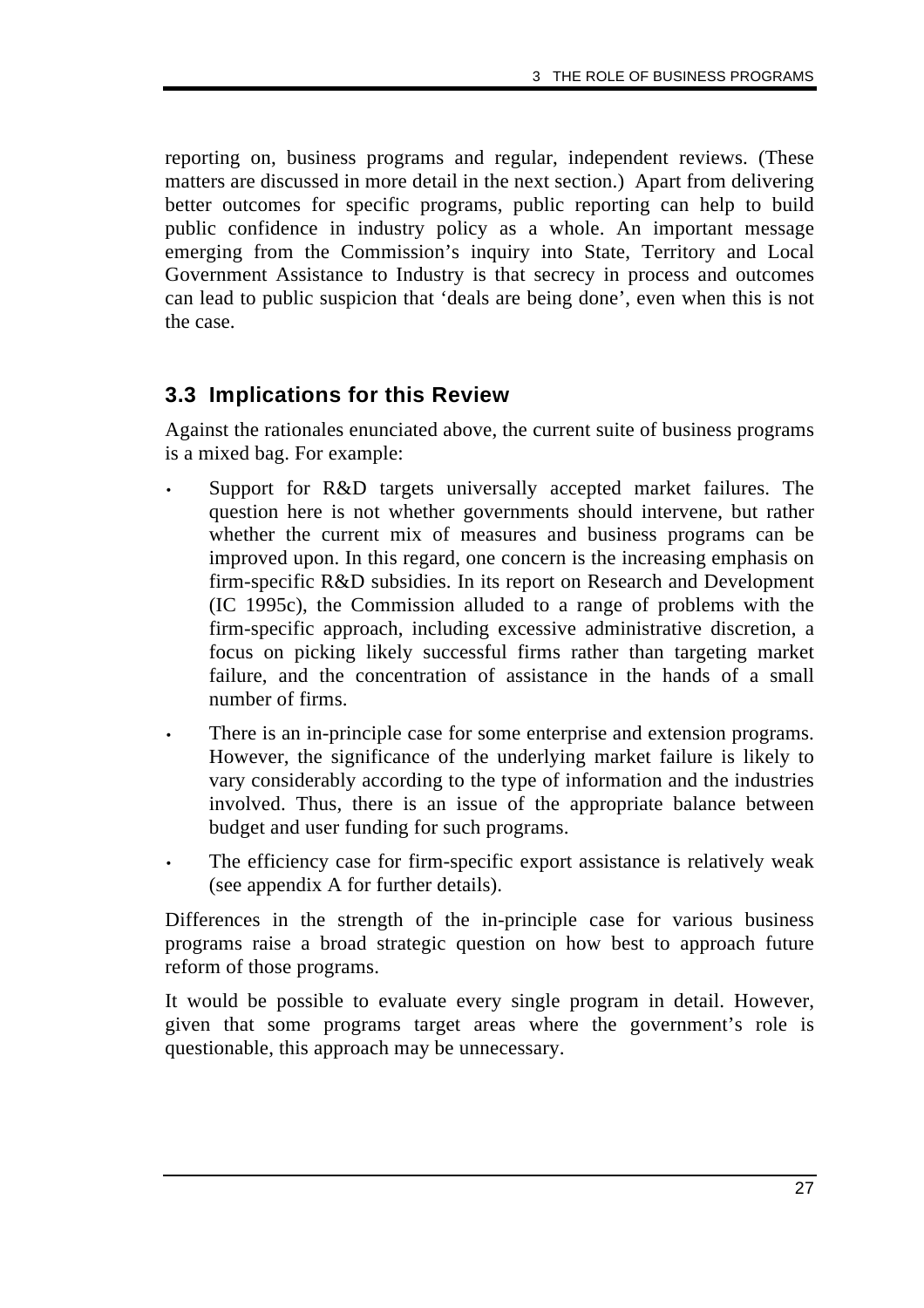An alternative approach would be to terminate, without detailed review, programs which do not measure up against some threshold tests emerging from the previous discussion, namely:

- Are there clear externalities, information deficiencies or policy impediments that warrant government involvement?
- Are there significant costs if nothing is done, and do they exceed the costs of government intervention?
- Is a business program the only, or the best, way to address the problem?

More detailed review of ways to improve program effectiveness could then be limited to a smaller group of programs.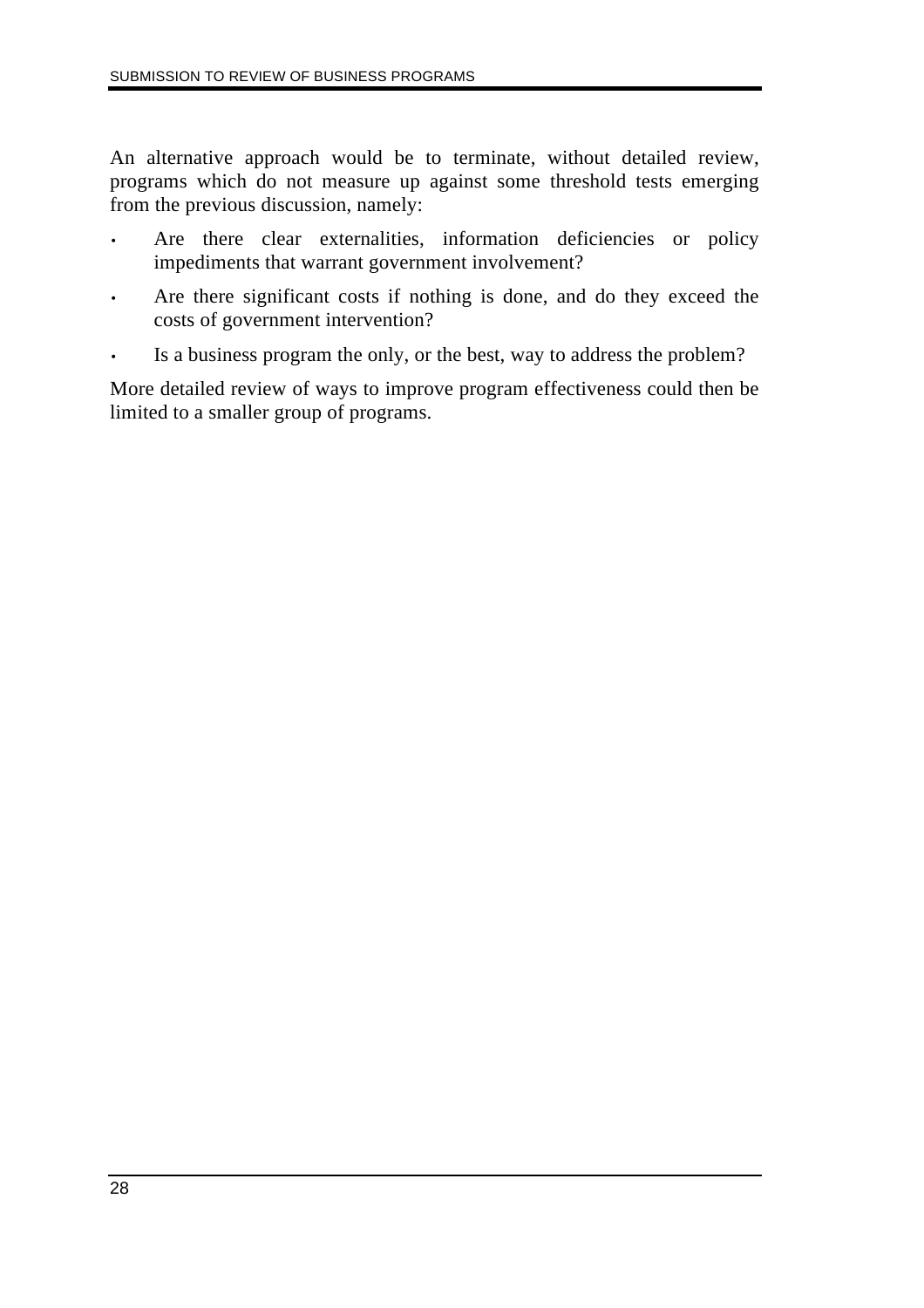# **4 EFFICIENT PROGRAM DELIVERY**

Government business programs must be well designed and delivered effectively. This section sets out some mechanisms to achieve these objectives. In so doing, it discusses relevant recommendations in the Burgess Report (1994) and the Report of the Small Business Deregulation Task Force (Bell 1996).

## **4.1 Characteristics of good program design**

## **Targeting**

#### *Causes not symptoms*

Programs should address the causes of problems, not the symptoms, and target those causes as directly as possible. By spreading government assistance more widely, poor targeting will increase the budgetary cost of meeting a program's objectives. It can also worsen resource allocation if it encourages an expansion in activities not affected by the underlying problem.

For similar reasons, programs should seek to avoid assisting activity that would have occurred anyway. This simply provides a windfall gain to firms receiving such assistance. The Burgess Report and DIST (1996) discuss mechanisms to help ensure that government support only goes to incremental activity (the so-called 'additionality' principle). An obvious example is attempting to link support directly to changes in activity levels.

However, targeting can be costly for both government and firms. Compliance costs for firms and administrative costs for government typically increase with the degree of targeting. The efficient level of targeting must have regard to these 'transactions' costs. Thus, for example, transactions cost considerations provide a justification for:

- Across-the-board tax concessions for R&D, even though these undoubtedly support some activity that would have occurred anyway (see IC 1995c).
- Not replacing tariffs with bounties. Because bounties assist domestic production without raising prices to consumers, they target the objective of supporting domestic activity more directly than tariffs. However,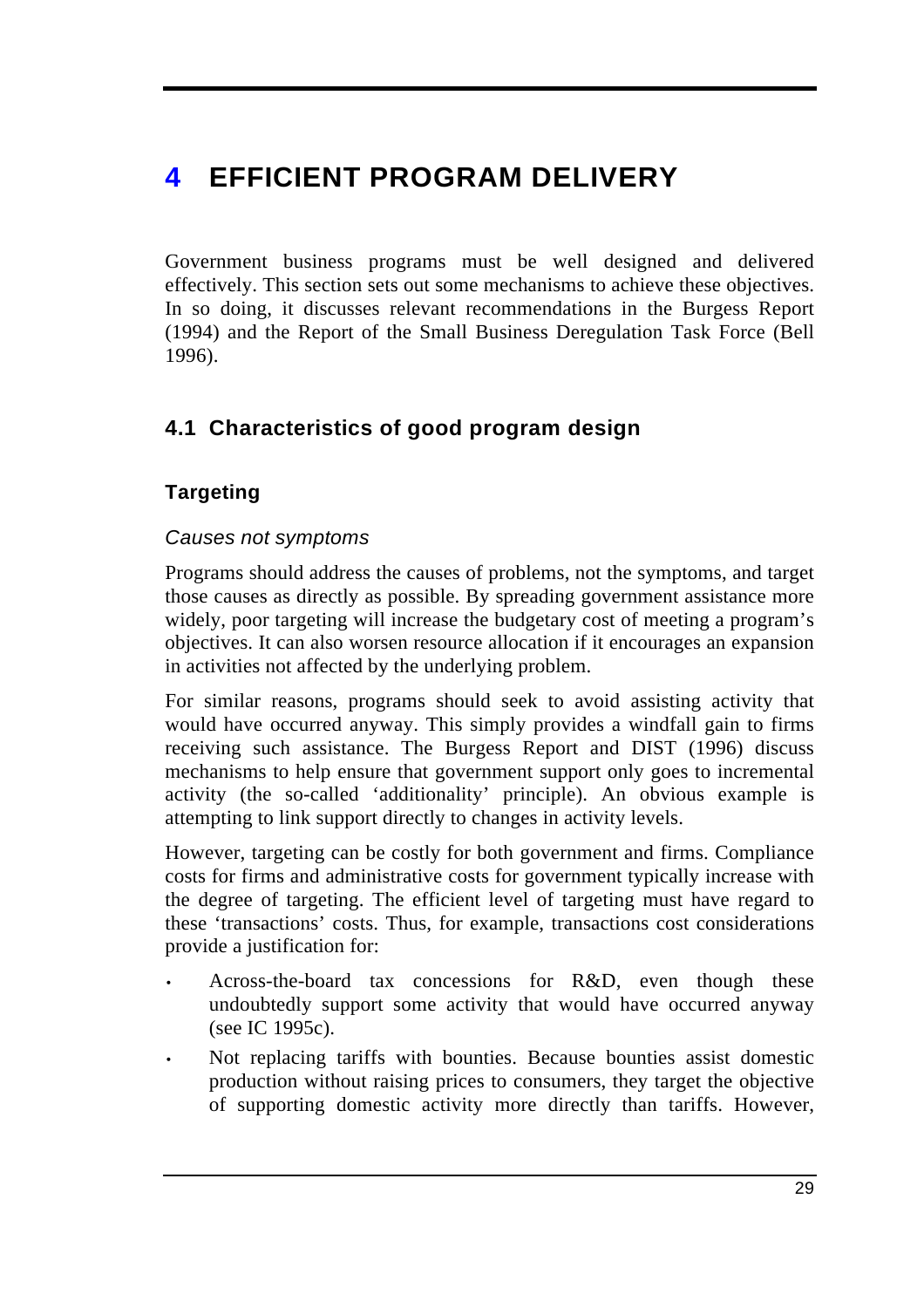compared to tariffs, bounties are administratively complex. Hence, when the level of support to firms is low, the extra administrative and compliance costs are likely to outweigh the benefits of better targeting see, for example, the Commission's report on Book Printing (IC 1996f).

The benefits of targeting must also be set against other desirable attributes for programs, such as transparency. For instance, Partnership for Development type programs — which require government suppliers to meet industry development commitments — ostensibly assist activity that may not otherwise occur. However, the level of assistance provided to local production is difficult to ascertain. The BIE estimated that partnership agreements in the IT sector had increased suppliers' costs by as much as \$80 million. Yet government departments perceived the arrangements as having little impact on contract costs (BIE 1994).

#### *Target market failures and policy impediments, not firms or sectors*

Government programs should, as far as possible, avoid favouring some firms over others. Favouritism, or 'selectivity', undermines competitive processes by disadvantaging an assisted firm's competitors. Thus, it typically results in less efficient outcomes. For example, the Commission (IC 1996b) found that the exclusion of some companies from the Factor f scheme for the pharmaceutical industry had reduced the value of the scheme. And, as discussed in the Commission' report on State, Territory and Local Government Assistance to Industry (IC 1996g), transparency is often a casualty of selective support programs.

This is another way of saying that government programs should target the sources of market imperfection rather than particular firms or industries affected by those imperfections. Thus, broadly-based programs will generally be preferable to sector or firm-specific programs.

For similar reasons, it will be generally inappropriate to limit access to programs to firms of a particular size. This is because the key rationales for program support do not usually relate explicitly to size. For example, the factors that lead to market underprovision of R&D apply to large and small firms alike.

Hence, the Commission has concerns about explicit targeting of small and medium enterprises (SMEs) as advocated by Burgess (1994) and others. If there are market imperfections that apply only to SMEs, these should be tackled directly, rather than by limiting access to programs designed to correct for more general market failures.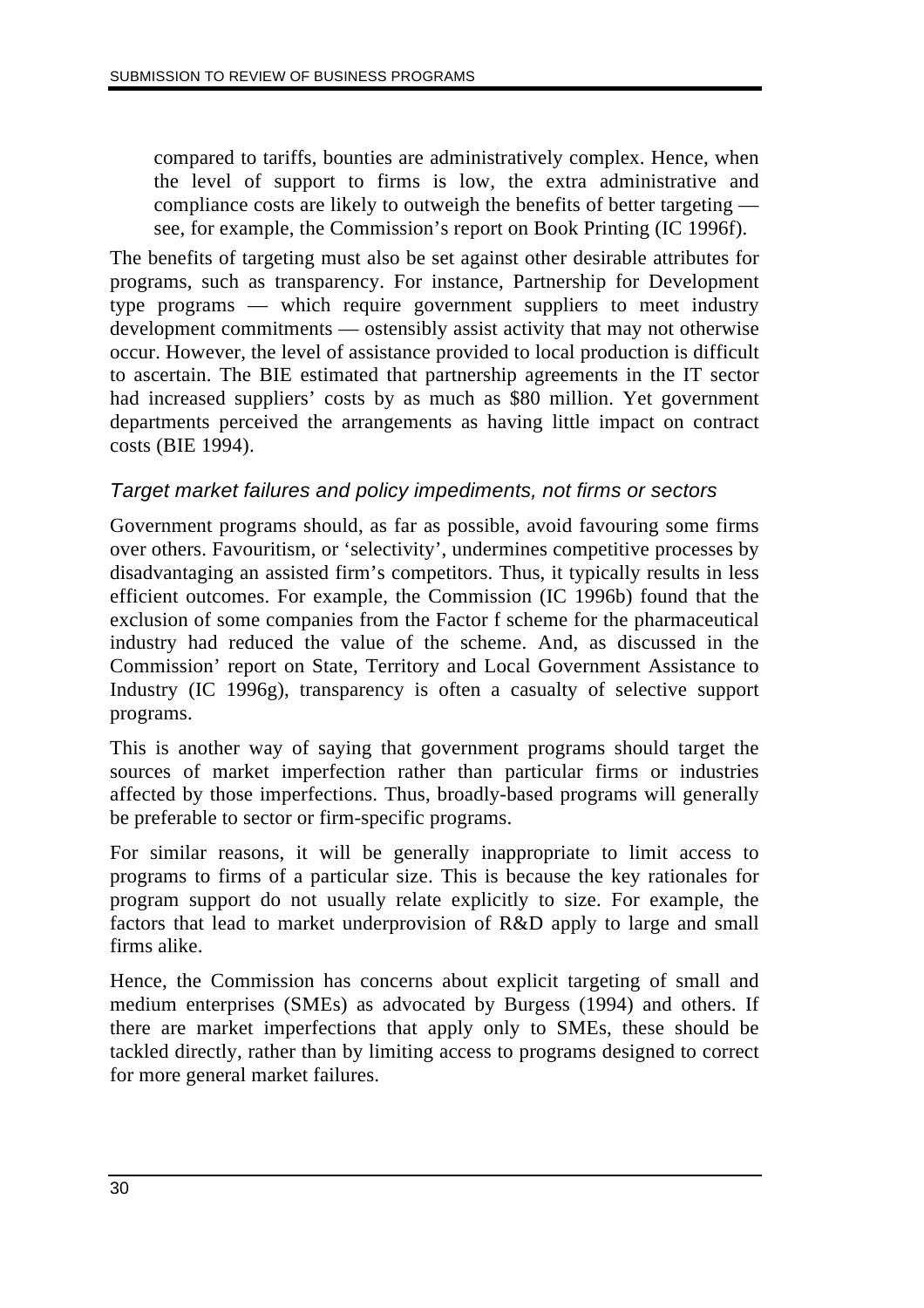The Commission also disagrees with the proposition that program support should be targeted at firms in the traded sector (or with strong links to that sector), and with the underlying inference that the traded sector is more important to the economy than the non-traded sector. Greater efficiency benefits the community irrespective of where in the economy it occurs.

#### *Eligibility criteria*

Effective targeting will be facilitated by eligibility criteria which encourage the 'right' applicants to come forward and which ensure that:

- The level of government support is linked to the size of the problem being addressed. Where government provides a service to business, there should be user contributions to reflect the private benefit to assisted firms. (Cost sharing can also help to maintain the pressure on government to deliver programs efficiently.)
- Support is available to firms for an appropriate duration. For example, support to firms under industry extension programs should generally only be temporary, whereas support for R&D should be available on an ongoing basis.
- Where there is a budget constraint, the projects selected are those that provide the greatest net benefit. This involves more than assessing which firms have the most extensive linkages with the rest of the economy as advocated by Burgess in relation to enterprise programs. As discussed in section 3, it is important to distinguish between simple multipliers and genuine externalities. Net benefit should be judged primarily in relation to externalities.

These issues are discussed in greater detail in DIST (1996).

#### **Maintaining market incentives**

Programs should aim to maintain market incentives and disciplines. This recognises the advantages of markets in reflecting information on individual preferences and encouraging innovation and economy in resource use.

This leads to three broad requirements:

- Programs should not reduce the incentives for firms to operate efficiently by providing excessive levels of subsidy to assisted activities.
- Programs should not alter relative prices any more than is necessary to address the underlying problem. Hence, subsidies (or tax concessions) for particular activities should generally be denominated in percentage terms; and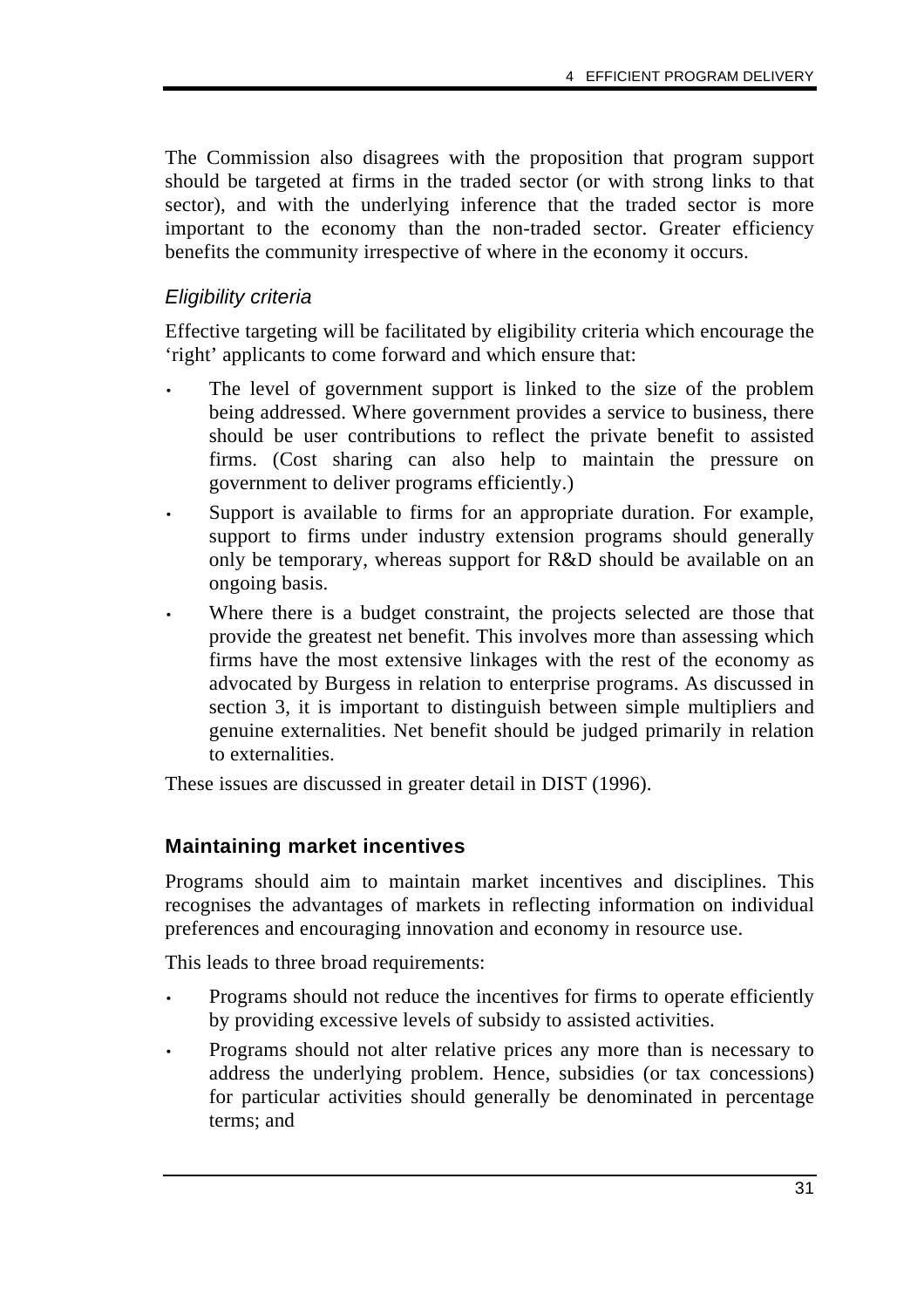• Delivery of programs providing a service to business should be contestable (see below).

## **Minimising compliance costs**

All government programs involve compliance costs for users and administrative costs for government.

While it is important to avoid unnecessary imposts on business, compliance costs must be assessed in conjunction with the other benefits and costs of business programs, rather than in isolation. Hence, as recognised in the Bell Report, the need to target funding to meet program objectives and to maintain public accountability for the use of funds limits the degree to which compliance costs can be reduced.

The Commission notes the recommendation in the Bell Report that this Review develop guidelines for the administration of government programs that minimise the compliance burden on small business while maintaining appropriate accountability procedures.

However, the Regulatory Impact Statement (RIS) approach (see box 4.1 below) already provides a framework for program designers/reviewers that includes consideration of compliance costs, including for small business. Thus, any new compliance costs guidelines emerging from this Review should be compatible with, and not duplicate, the RIS approach. Examples of such 'supportive' guidelines might include:

- Employ the simplest policy consistent with underlying objectives and have clear eligibility criteria. This will help to minimise confusion and facilitate self assessment by firms of the likelihood of receiving support.
- Seek industry input into program design and monitoring. Program monitoring (see below) can also help to identify unwarranted compliance costs.
- Relate the stringency of compliance requirements to the amount of support available to successful applicants.

There may also be opportunities to take advantage of new electronic technologies to reduce the paperwork burden.

Coordinating and rationalising programs and delivery agencies is another means of reducing compliance costs. The problems created by the multiplicity of programs and delivery networks were raised in submissions to the Burgess Review and also to the Commission's inquiries into State, Territory and Local Government Assistance to Industry (IC 1996g) and Medical and Scientific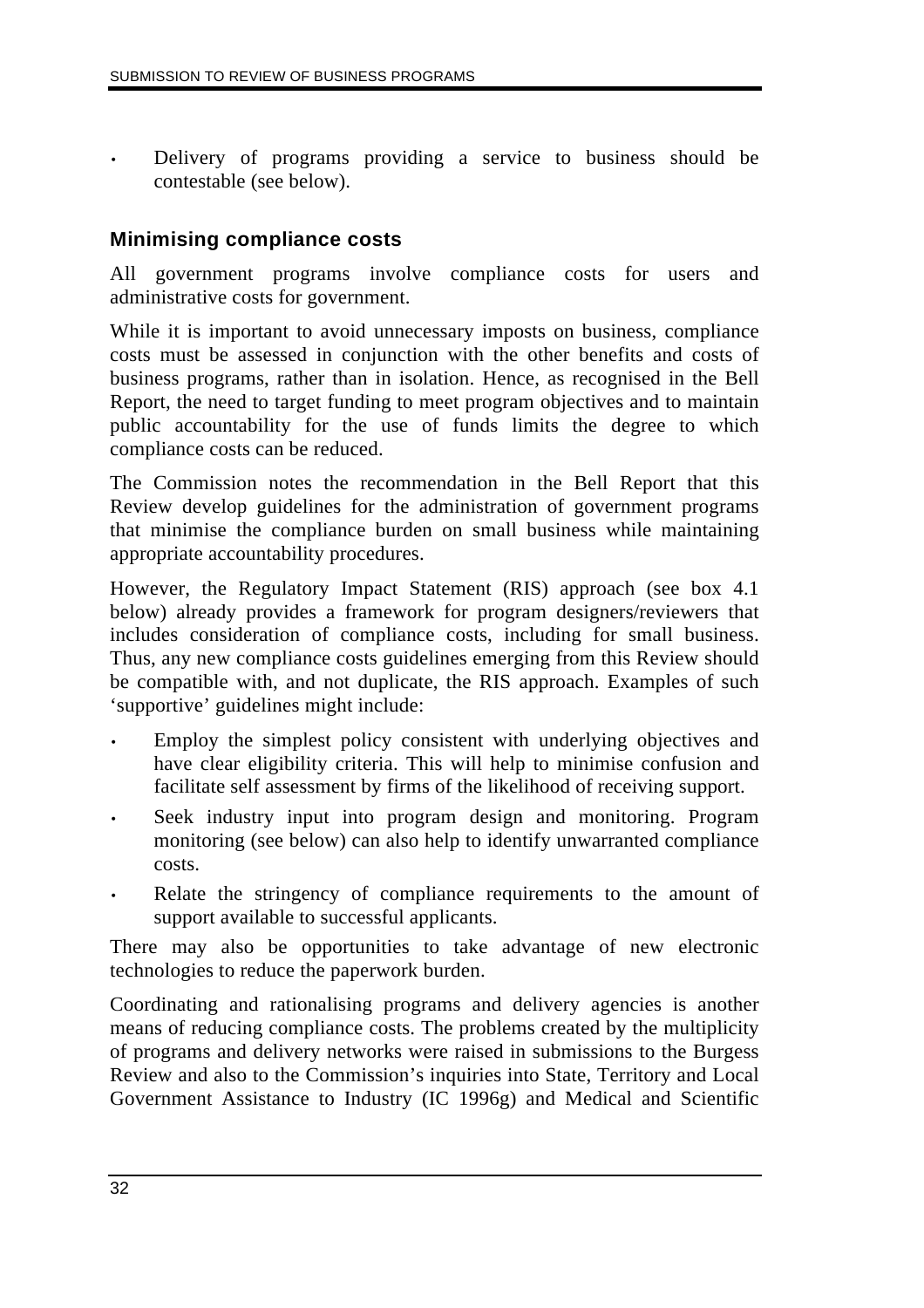Equipment Industries (1996j). Submissions to the latter inquiry also revealed that the multiplicity of programs contributes to a lack of knowledge in the industry about relevant support programs.

As noted by the National Commission of Audit (1996), 'first stop shops' providing a single gateway to a range of programs can reduce duplication in the delivery of information. Similarly, co-location of program delivery agencies in 'one stop shops' can reduce administrative complexity and duplication of effort.

## **Transparency**

Well designed and run programs are transparent. Transparency usually goes hand in hand with clear and simple eligibility criteria that limit administrative discretion in the allocation of support to firms. Transparency also requires effective reporting requirements (see below).

Transparency implies that levels of assistance provided to firms should be readily apparent. Arrangements that involve direct budgetary outlays will usually fare better against this criterion than those providing support through government forgoing revenue. However, the Commission's report on the Pharmaceutical Industry (IC 1996b) raised concerns about the clauses in the Factor f scheme which grant confidential status to the amount of assistance given to individual firms and exactly what they have done to secure that assistance. Arrangements such as Partnerships for Development, where assistance is indirectly funded through an undisclosed price premium on government contracts, also fare poorly against the transparency criterion.

## **4.2 Supporting institutional and administrative arrangements**

The institutional and administrative arrangements for delivering government business programs have an important influence on the efficiency of outcomes.

## **Broad management and delivery arrangements**

Clear objectives and lines of accountability will help agencies delivering government business programs to mesh the needs of government and clients. It will also make it easier to hold those managing programs accountable for their performance. And clear objectives can help to highlight duplication across programs and thereby identify opportunities for rationalisation.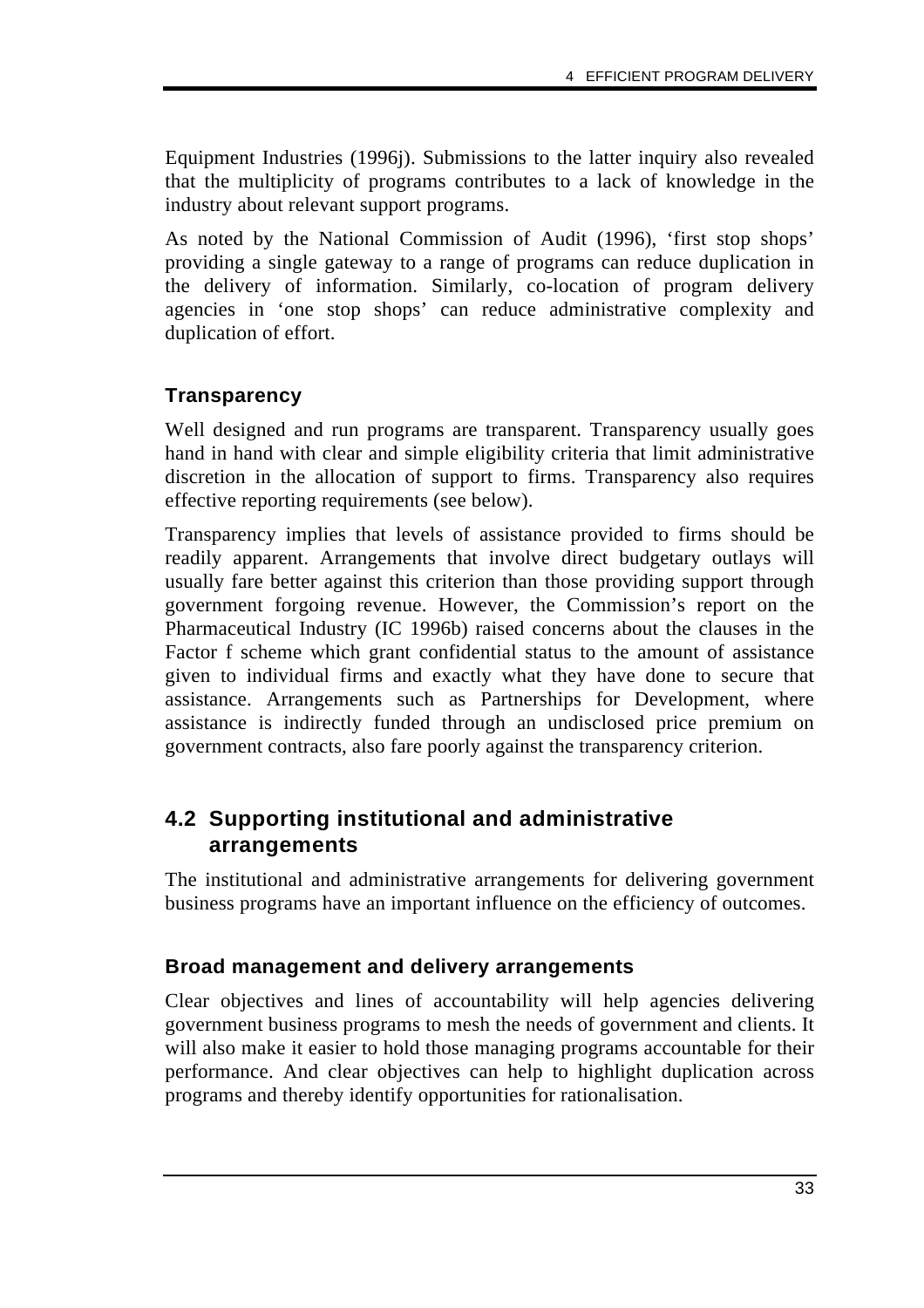Ideally, responsibility for policy formulation and evaluation and for program delivery should be separate. Government agencies built up to oversee and provide business programs naturally have an interest in the continuation of those programs, even if the community interest dictates otherwise. For this reason, the Commission's Draft Report on State, Territory and Local Government Assistance to Industry argued that broader industry policy evaluation should reside with central agencies such as Treasury or Finance. These agencies are better placed to take a 'whole of government view' and to consider alternative uses for the funds involved.

While there is a case for the Commonwealth devolving responsibility for some functions to lower levels of government, it should retain policy responsibility for major business programs. This is because the underlying market failures have national rather than local ramifications. However, this is not to deny a potentially important role for the States in *delivering* programs on behalf of the Commonwealth (see below).

## **Evaluation, monitoring and reporting**

## *Evaluation techniques and procedures*

Effective evaluation of proposed and existing business programs is crucial to achieving good outcomes.

The cornerstone of the evaluation system should be thorough benefit-cost analysis. Programs should only be initiated (or continued) if the expected returns to the community exceed those from spending the money on other programs (or not spending it at all). Implicit in the latter requirement is the need for those undertaking analyses to address the 'do nothing' option explicitly. Non-business program options should also be considered. For example, as discussed earlier, where business programs are proposed to compensate for other policies, modifying those policies may be preferable.

Valuing some program benefits and costs can be difficult and involve significant judgment.

But valuation difficulties are not a reason to dispense with systematic and consistent analysis. Even if some components lack precision, the rigour of such analysis is preferable to the nebulous and needs-based assessments that have supported the introduction of some business programs in the past.

Through Regulation Impact Statement (RIS) requirements (see box 4.1 and IC 1996d), a framework is already in place requiring those proposing new programs, or reviewing existing ones, to undertake such analysis. RISs have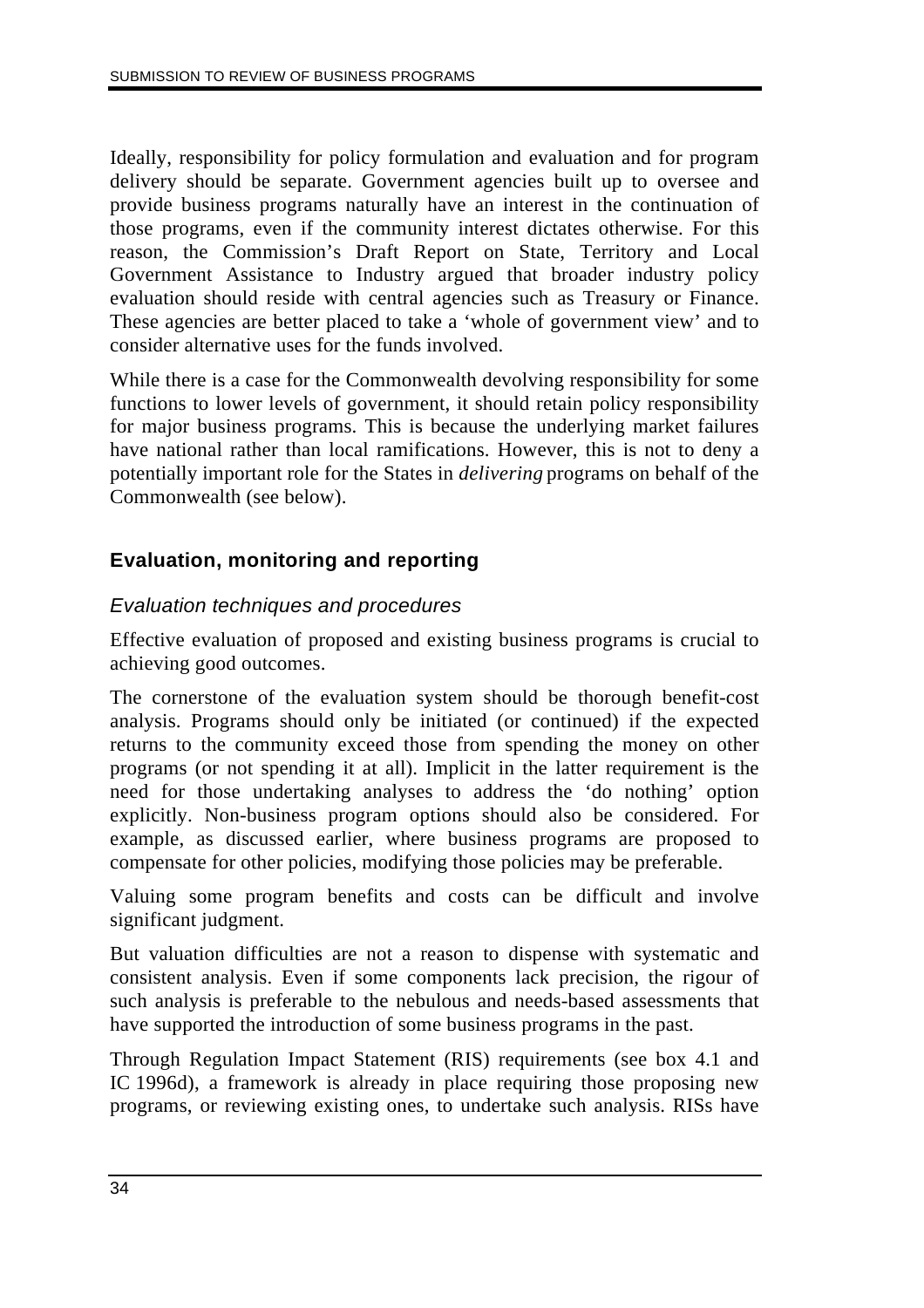been required for all submissions to Cabinet affecting business since 1986. Oversight of these requirements rests with the Office of Regulation Review. The Government is currently considering a number of improvements to the RIS regime in response to the recommendations of the Bell Report. One issue for this Review is whether there are gaps in the current (or amended) RIS requirements as they apply to proposed business programs or the review of existing ones.

#### Box 4.1: Key characteristics of the RIS approach

A RIS should include:

- a clear statement of the objectives of the government program or regulation based on the nature and magnitude of the problem;
- alternative approaches for dealing with the problem;
- assessment of the expected benefits and costs to the community of each alternative approach;
- analysis of the impact of the proposal on business, consumers, government and the community as a whole. Ideally, the RIS process should lead to selection of the option that maximises the community's net benefit;
- public consultation; and
- the establishment of future review mechanisms.

As noted above, separating responsibility for policy evaluation and review from program administration would help to discipline the evaluation process. Introducing a requirement for government agencies to publish analyses supporting the introduction of new programs would also help. Such reporting should be part of a wider suite of program monitoring and reporting requirements.

#### *Monitoring*

Monitoring serves a variety of ends including:

- ensuring that programs remain relevant;
- assessing program performance against objectives; and
- identifying problems in program design and delivery, and means of overcoming them.

More generally, the lessons learned from monitoring individual programs can often be applied more widely.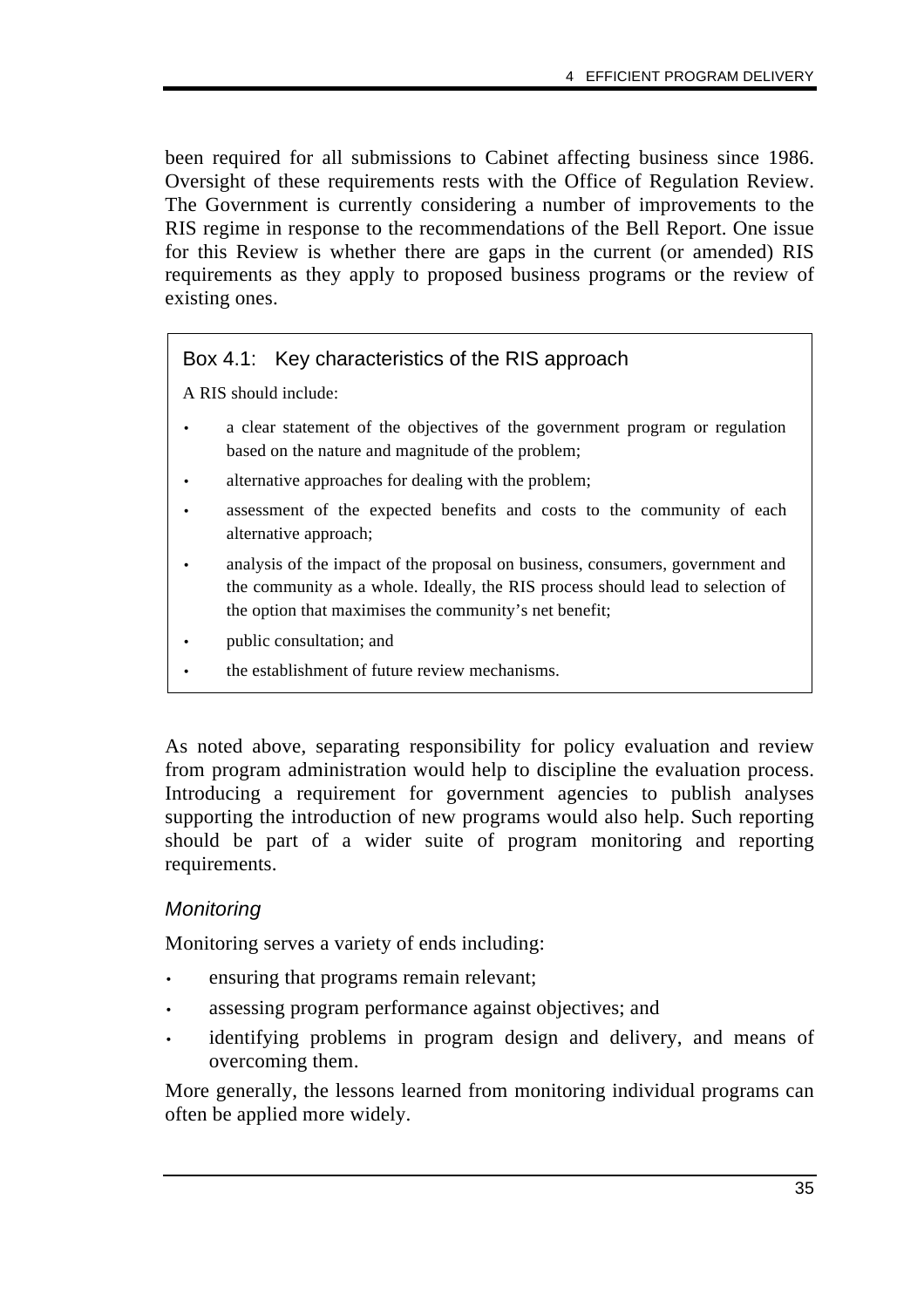Regular monitoring should be a requirement for all Commonwealth business programs. It should focus on results achieved from the money expended. The intensity of the monitoring should be related to the level of expenditure involved. Responsibility for ongoing monitoring should lie, in the first instance, with the agencies responsible for managing program delivery.

To complement ongoing monitoring, there is a need for periodic, independent reviews of programs. This is a way of bringing wider community interest considerations to bear and should be premised on the evaluation requirements discussed above. Such reviews should be triggered by inserting sunset provisions in all programs.

## *Reporting*

Public reporting of assistance provided by business programs and the results achieved should be the norm. By increasing transparency, public reporting can help to assure the community that taxes are being well spent. In so doing, it will reinforce the disciplines on those designing and managing programs to act in the public interest. Public reporting can also provide useful information to potential users of programs.

The level of detail of public reporting should be linked to the amount of public money involved in a program.

However, there are a number of core requirements which reports should address, including:

- the objectives of the program;
- the criteria and approval processes used to assess applications for support;
- evidence from program monitoring that the benefits of the program exceed its costs; and
- information on those receiving support.

'Business confidentiality' should not be used to justify non-disclosure of the financial assistance that individual firms receive from budget-funded programs. As the Commission argued in its report on State, Territory and Local Government Assistance to Industry, firms that accept public support should do so in the knowledge that details of that support will be made public. Similarly, in its report on the Pharmaceutical Industry, the Commission argued that in any new Factor f type scheme, payments to companies should be public.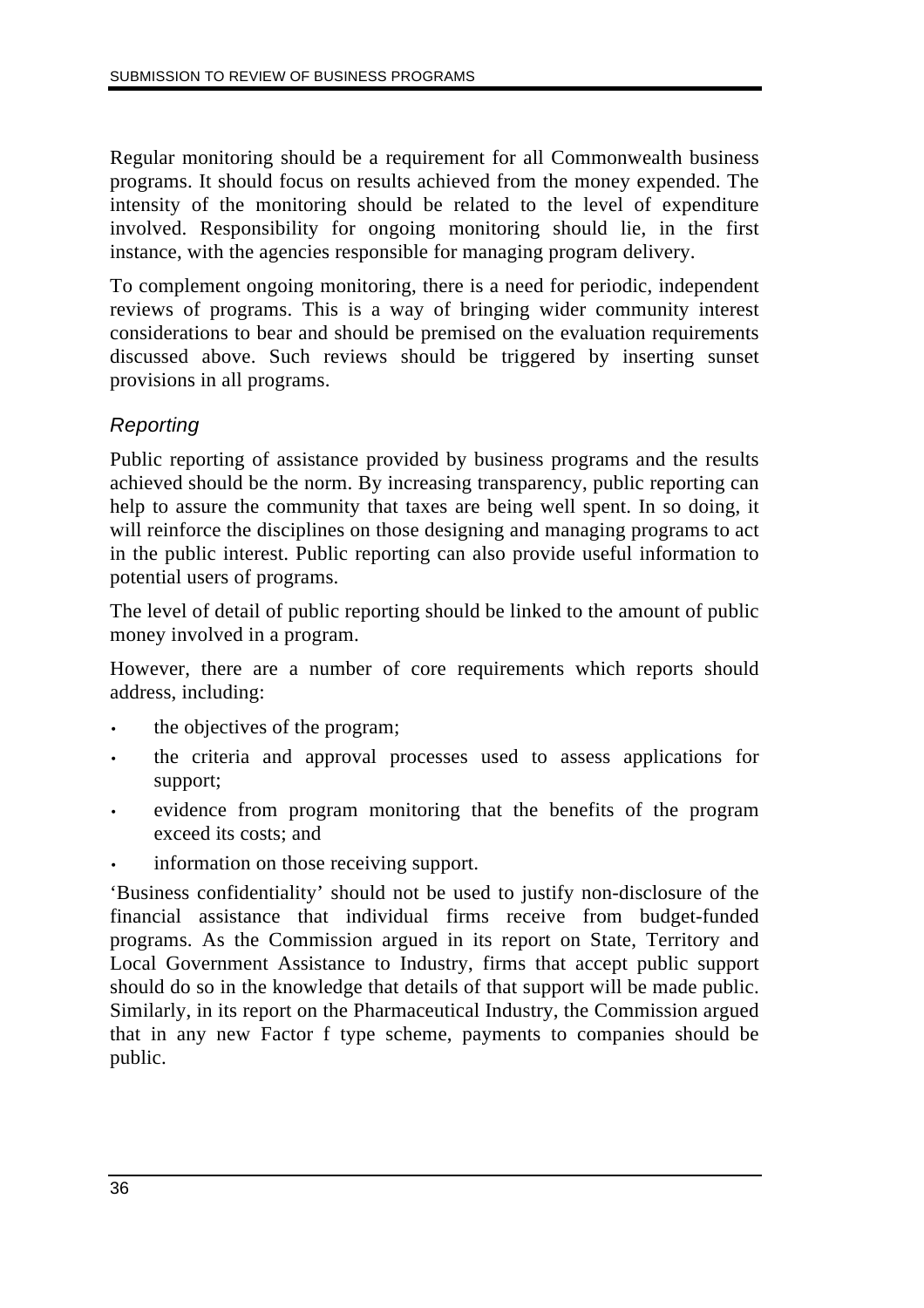#### **Improving the efficiency and quality of service delivery**

Where programs involve the provision of a service rather than financial support (for example, industry extension), service delivery should be contestable. Contestability involves removing the monopoly of the managing agency over the delivery of the program. It provides the opportunity for private sector firms and other government agencies to tender for the right to deliver programs.

Encouraging competition will help to reduce the cost of program delivery and increase quality. Most studies point to cost savings of 10 to 30 per cent from competitive tendering.

In tendering for the delivery of business programs, the lessons emerging from the Commission's recent report on Competitive Tendering and Contracting by Public Sector Agencies (IC 1996a) are pertinent:

- structure competitive tendering and contracting (CTC) to ensure effective competition so that the best providers are chosen;
- use it to encourage agencies to review whether their activities are effective in meeting agency objectives;
- focus CTC on outcomes rather than processes; and
- support CTC through cultural change in agencies and a new mix of skills.

The principles for governments to apply in assessing the scope for competitive tendering and contracting are discussed in detail in the Commission's report. The bottom line is that, if contracting is to deliver the potential gains, it must be intelligently implemented. Further, as noted in PC (1996), there will be greater scope for competition in service delivery when there is competitive neutrality between public and private providers.

In making Commonwealth business program delivery contestable, managing agencies should look at the scope to devolve delivery to State governments. Combining the delivery of some Commonwealth and State business programs may allow for the realisation of economies of scale. It may also facilitate the creation of one stop shops for government programs. As discussed earlier, these shops are one way of reducing compliance costs.

Finally, the Commission reiterates that user contributions towards program costs will help to encourage cost effective and high quality service delivery.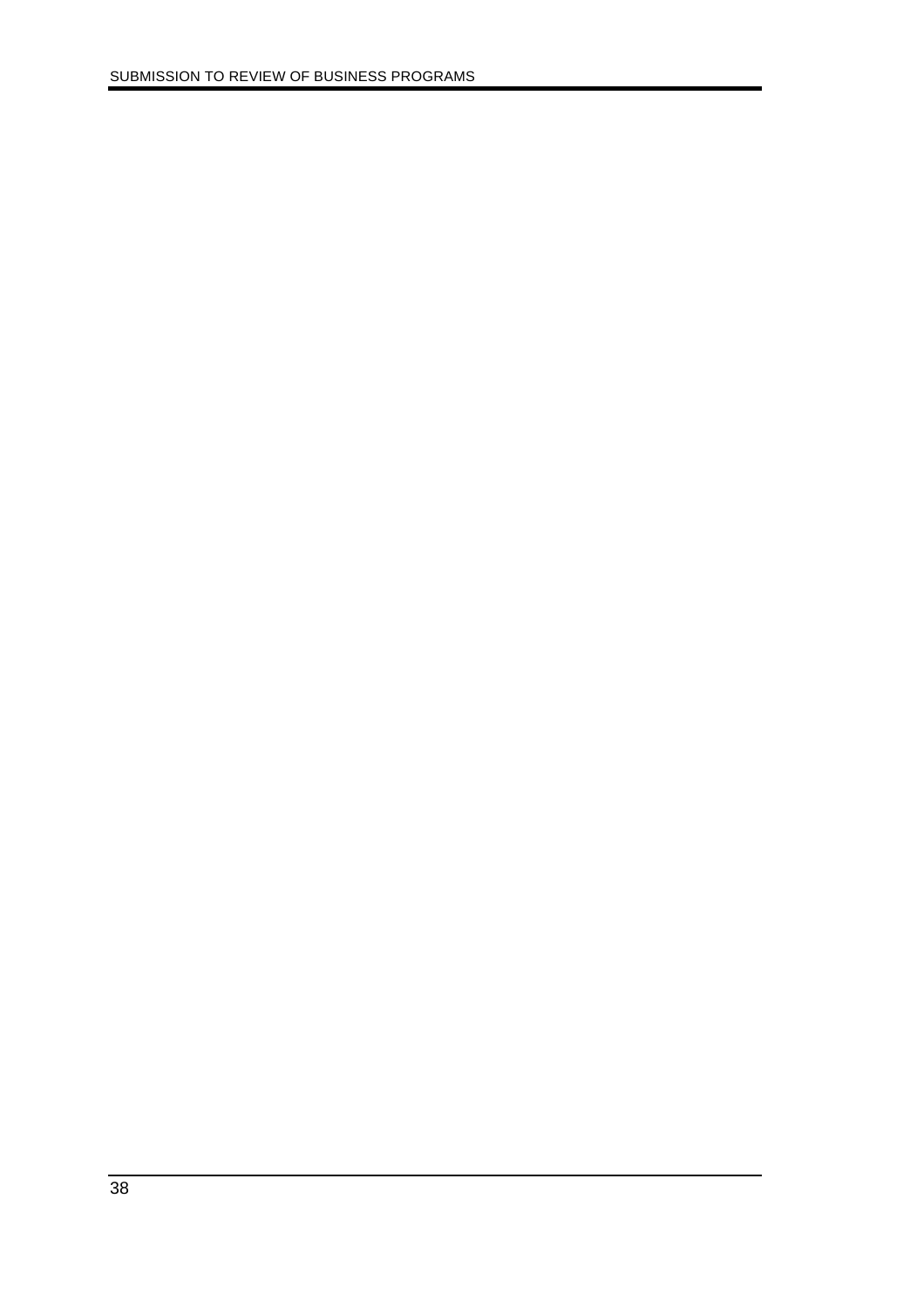## **5 THE WIDER ROLE OF GOVERNMENTS**

It is important that this Review consider the potential contribution of business programs to promoting industry development and economic growth in the context of the other ways that governments can meet those objectives. As noted earlier in this submission, the role of government in promoting industry development and enhancing growth and job prospects is many faceted.

Sound macroeconomic management is central to provide an environment conducive to private decision making and to avoid the resource misallocation costs that accompany high inflation.

Over the past decade or so, there has also been growing awareness in Australia — not least in the business community — that broad-based microeconomic reform can significantly raise the productivity of Australian industry and the economy generally. The Discussion Paper asks what reforms are of critical importance and what further actions are required. An indication of the priorities for action is provided below.

In combination with sound macroeconomic management, microeconomic reform is likely to be of greater, and more enduring, benefit to efficient industry development than are government business programs. Microeconomic reforms may also obviate the need for some business programs — particularly where such programs have been designed as secondbest solutions to inflexibilities in the economy that reforms are now beginning to address directly.

## **5.1 How will broad-based microeconomic reform benefit industry?**

Microeconomic reform is about improving the incentives for producers to be more productive and flexible, to minimise costs and to price their goods and services appropriately. Increasing the exposure of industries to competitive pressures will help to ensure that these incentives are in place. However, microeconomic reform also seeks to rid the economy of disincentives such as inappropriate regulations that penalise success and discourage the entrepreneurship essential to the wealth creation process. Reform is also concerned with providing better signals to consumers about the true cost and quality of goods and services so as to improve consumption decisions.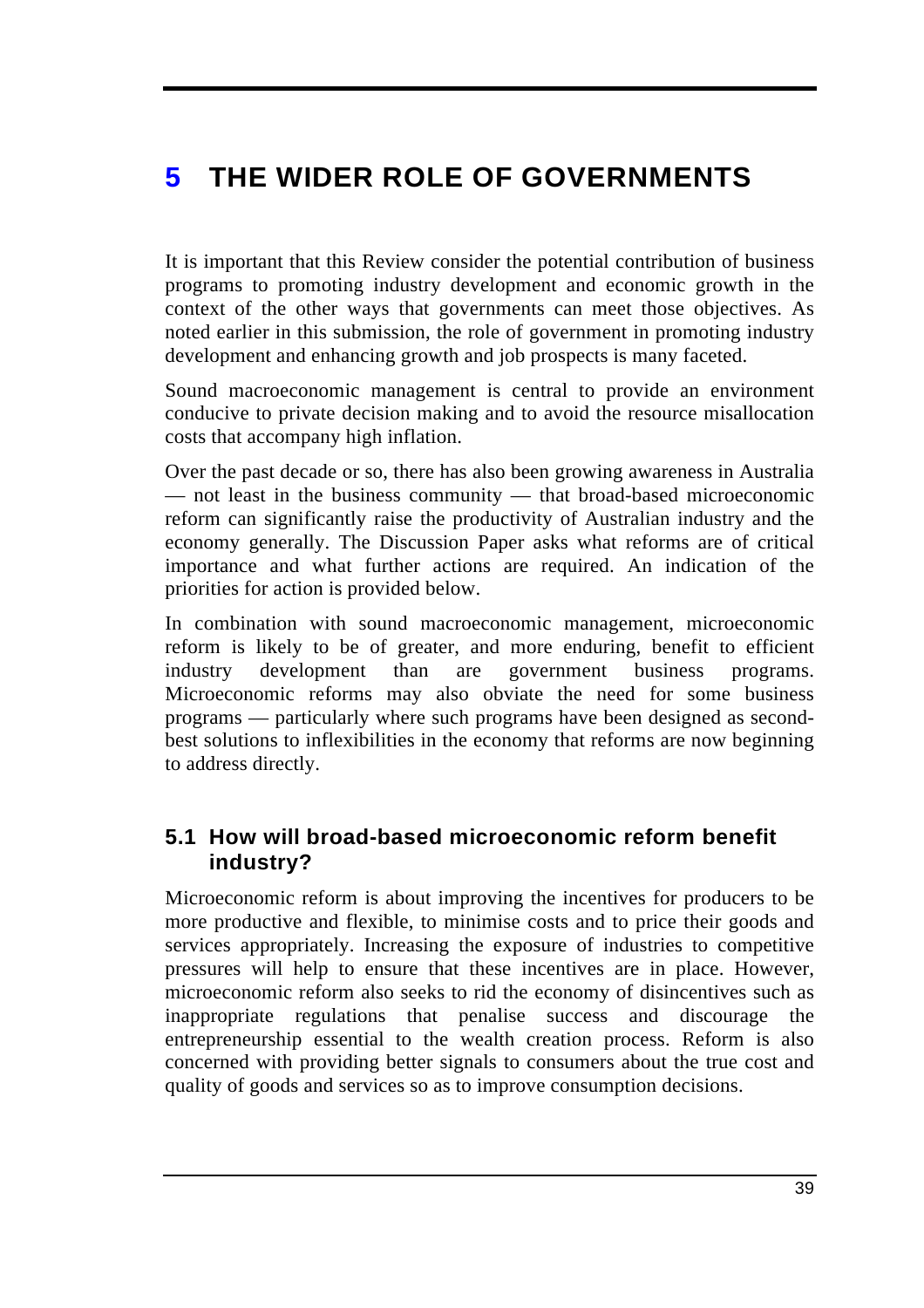In seeking to enhance choice and improve incentives for people to do better in the range of activities and institutions that make up our economy, the objective of microeconomic reform is to improve living standards. The Commission therefore sees the scope of reform as being very wide. Cost-effective and high quality health care and education are at least as important to community wellbeing as the provision of economic infrastructure and other goods and services. And if Australian industry is to be able to respond positively to global change, fair and effective social support mechanisms for those most vulnerable to change are crucial.

Past reforms are benefiting industry. To cite but one example, greater competition in electricity generation and distribution is reducing costs. An Australian Chamber of Manufactures survey of Victorian manufacturers who have availed themselves of the contestable market shows average price reductions of over 10 per cent. In New South Wales, average business costs for electricity have fallen in real terms by 23 per cent since 1992–93 according to the Independent Pricing and Regulatory Tribunal.

Yet all of the Commission's work indicates considerable scope to reap further productivity gains across many areas of the economy. For example:

- World best practice indicators point to further potential improvements in the performance of much of Australia's economic infrastructure. For instance, best practice rail freight rates overseas are one third lower than Australia's best; and the highest rates charged in Australia are 60 per cent above Australia's best practice rates (BIE 1995b).
- Labour markets are not functioning as well as they could. Persistent unemployment remains Australia's most pressing economic and social problem. Around 800 000 people are looking for work, over a quarter of whom have been unemployed for a year or more. The unemployment rate of 15–19 year olds not in full-time education currently stands at over 20 per cent. Of the two million part-time workers, one-quarter would prefer to be working more hours.
- In response to wide-ranging concerns about the quality and efficiency of service delivery, Australia's education, health and community services are being examined to determine where improvements in performance can be made. Government expenditure on these services is a large and growing part of the economy — around 12 per cent of GDP in 1994–95. So the potential benefits from even small improvements in productivity are large. Benchmarking of government service provision undertaken by the Commission on behalf of COAG has revealed major variations in the cost and effectiveness of service delivery across jurisdictions (SCRCSSP 1997).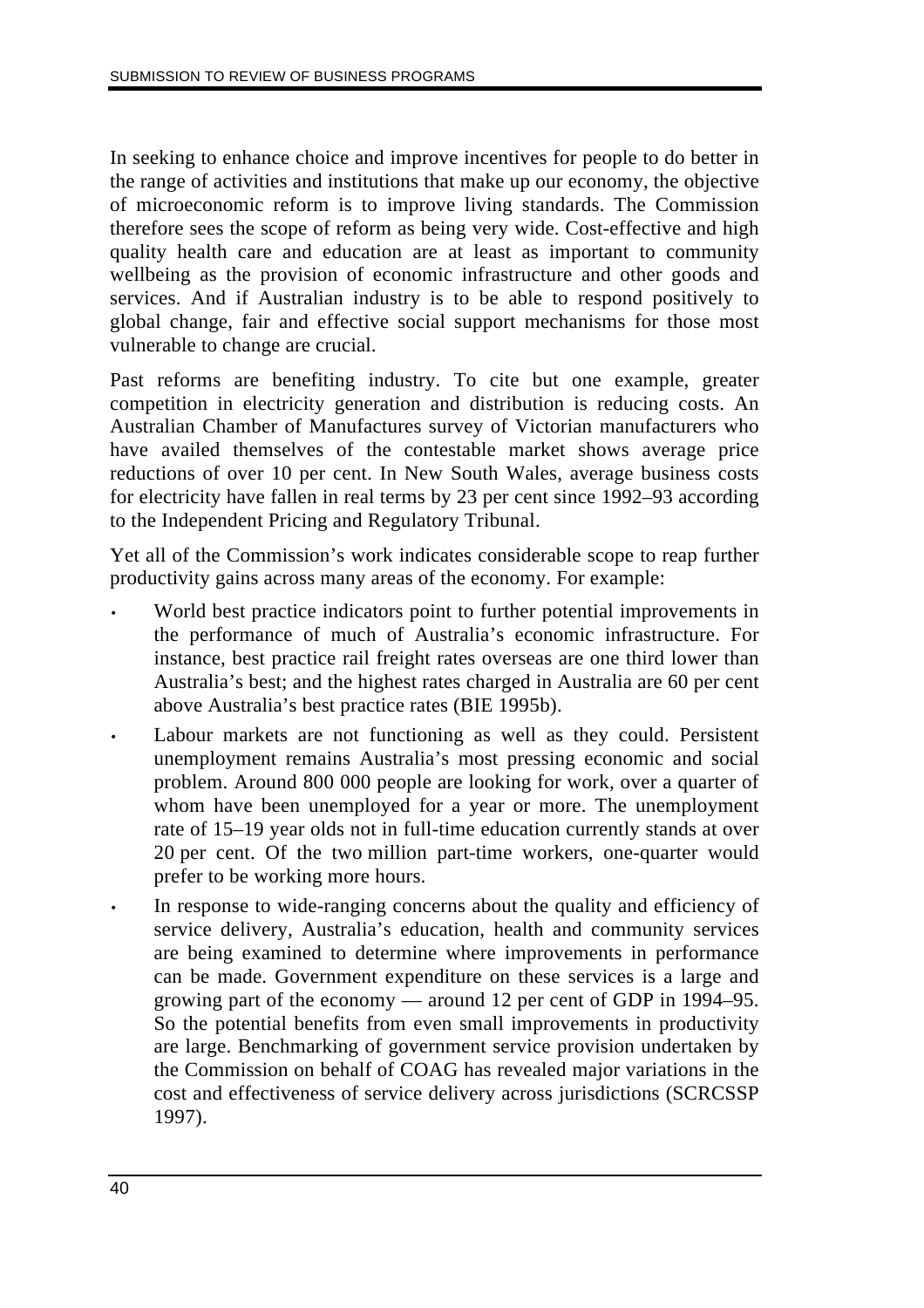Last year, the Commission was asked to undertake a Stocktake of Progress in Microeconomic Reform (PC 1996). This provided an opportunity to take stock of what already has been achieved, and to identify what more needs to be done. The Commission's stocktake identified many areas, including in the provision of industry assistance and business programs, in which immediate action or further review could lead to improved performance. The scope of the reform program and priorities for action, as seen by the Commission at that time, is summarised in table 5.1. It should be noted that governments have already acted in some areas along the lines recommended.

#### **The stakes for industry are high**

A number of recent modelling studies have estimated the gains to Australian industry and the economy generally from microeconomic reform. These models have limitations. Not least is the difficulty of measuring real world adjustment costs. Equally, though, many feel that existing models underestimate the gains because they inadequately capture the dynamism that reforms can inject into an economy.

All of these studies show that the benefits of reform to industry and the community are significant, widespread and ongoing. This is regardless of the type of economy-wide model used (EPAC 1994b). The estimated long term gains in Australia's GDP range from 5 per cent to as high as 20 per cent (in one study) depending upon the range of reforms modelled, different base scenarios, time frames and assumptions about how the economy operates and adjusts to change. Importantly, all recent studies show that while there are divergent results for individual industries, broadly based reform leads to an expansion in activity in all sectors of the economy. (The nature of the reforms modelled and key results for five modelling exercises are presented in box 5.1. A more detailed analysis of the modelling work is contained in BIE 1996.)

The studies underline the importance of undertaking reform on a broad front. A wider reform effort is likely to produce higher aggregate benefits. In addition, for particular industries, gains from some reforms tend to offset the losses from others which reduces adjustment costs. For example, the modelling shows that contractionary effects of tariff cuts on some importcompeting activities are more than offset by the stimulus of lower prices for business inputs and infrastructure services.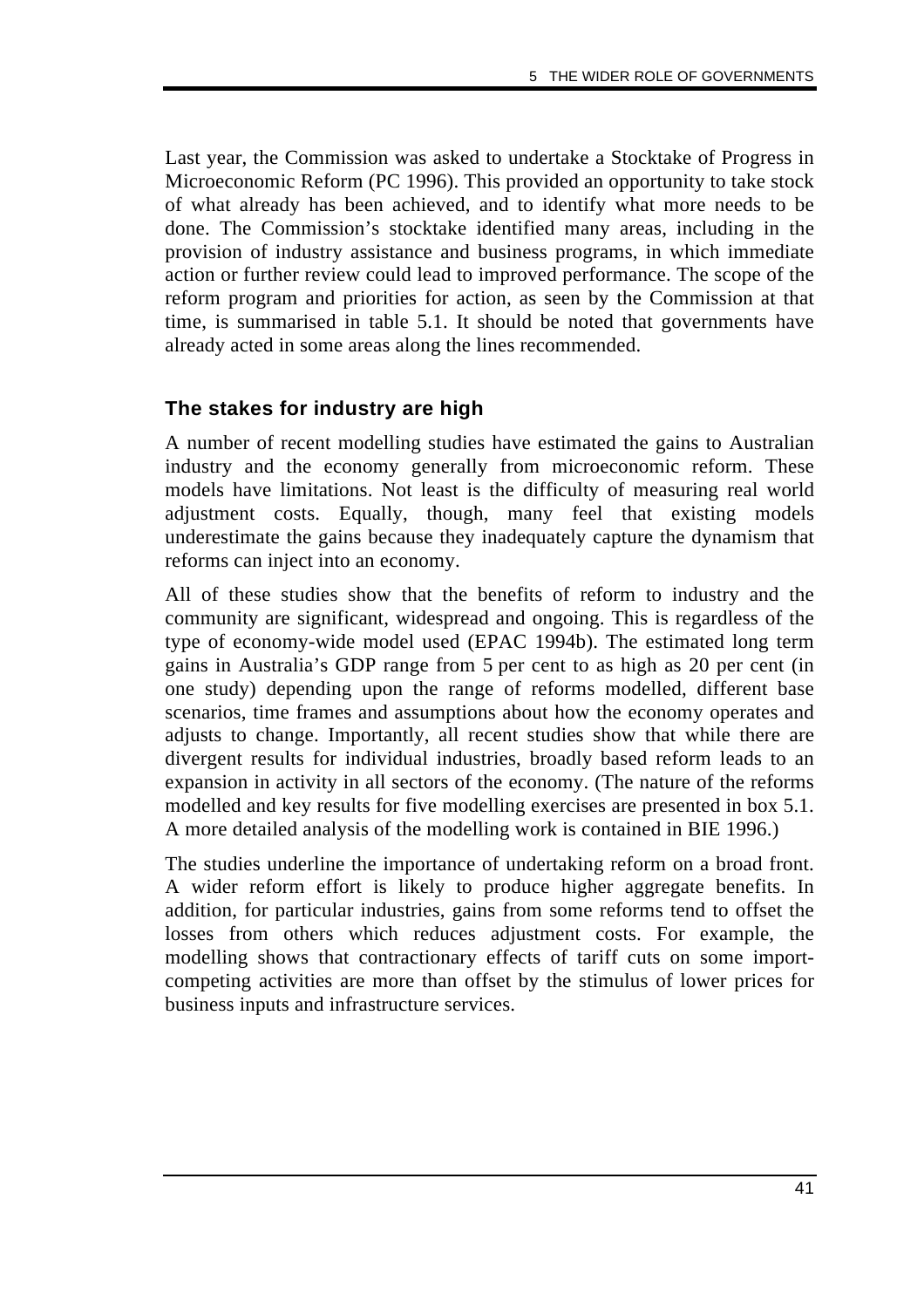| Area                           |           | Key actions <sup>a</sup>                                                                | Responsibility    |  |
|--------------------------------|-----------|-----------------------------------------------------------------------------------------|-------------------|--|
| <b>HUMAN RESOURCES</b>         |           |                                                                                         |                   |  |
| Industrial relations           | $\bullet$ | <b>Facilitate workplace agreements</b>                                                  | Cwlth & states    |  |
|                                | $\bullet$ | <b>Ensure enactment of key</b><br>provisions in Workplace Relations<br><b>Bill</b>      | Cwlth             |  |
|                                | $\bullet$ | Review and further consolidate<br>safety net provisions                                 | Cwlth             |  |
| Other labour market            |           | Rationalise employment programs                                                         | Cwlth             |  |
|                                |           | Implement workers' compensation<br>and OH&S reforms                                     | Cwlth & states    |  |
| Education and training         |           | see SOCIAL INFRASTRUCTURE                                                               |                   |  |
| <b>COMPETITION POLICY</b>      |           |                                                                                         |                   |  |
| National competition<br>policy | ٠         | <b>Resolve outstanding issues in</b><br>framework and implement                         | Cwlth & states    |  |
|                                |           | Bring transparency to exemptions                                                        | Cwlth & states    |  |
|                                |           | Ensure legislative reviews are<br>independent                                           | Cwlth & states    |  |
|                                |           | Review operation of framework                                                           | Cwlth to initiate |  |
| <b>Trade Practices Act</b>     |           | Review elements such as merger<br>policy                                                | Cwlth to initiate |  |
| <b>ECONOMIC INFRASTRUCTURE</b> |           |                                                                                         |                   |  |
| General                        | $\bullet$ | <b>Implement national competition</b><br>policy (see above)                             | Cwlth & states    |  |
|                                | $\bullet$ | Review ownership, contracting out                                                       | Cwlth & states    |  |
|                                |           | Institute rolling reviews of progress                                                   | Cwlth to initiate |  |
| Specific areas                 | $\bullet$ | Reform in transport, especially<br>waterfront, rail and roads                           | Cwlth & states    |  |
|                                | $\bullet$ | Progress electricity, gas, water and<br>communications reforms                          | Cwlth & states    |  |
| <b>SOCIAL INFRASTRUCTURE</b>   |           |                                                                                         |                   |  |
| Education                      | $\bullet$ | <b>Review level and form of</b><br>government support and<br>institutional arrangements | Cwlth & states    |  |
| Training                       |           | Review vocational education and<br>training                                             | Cwlth to initiate |  |

## Table 5.1: The reform program — key actions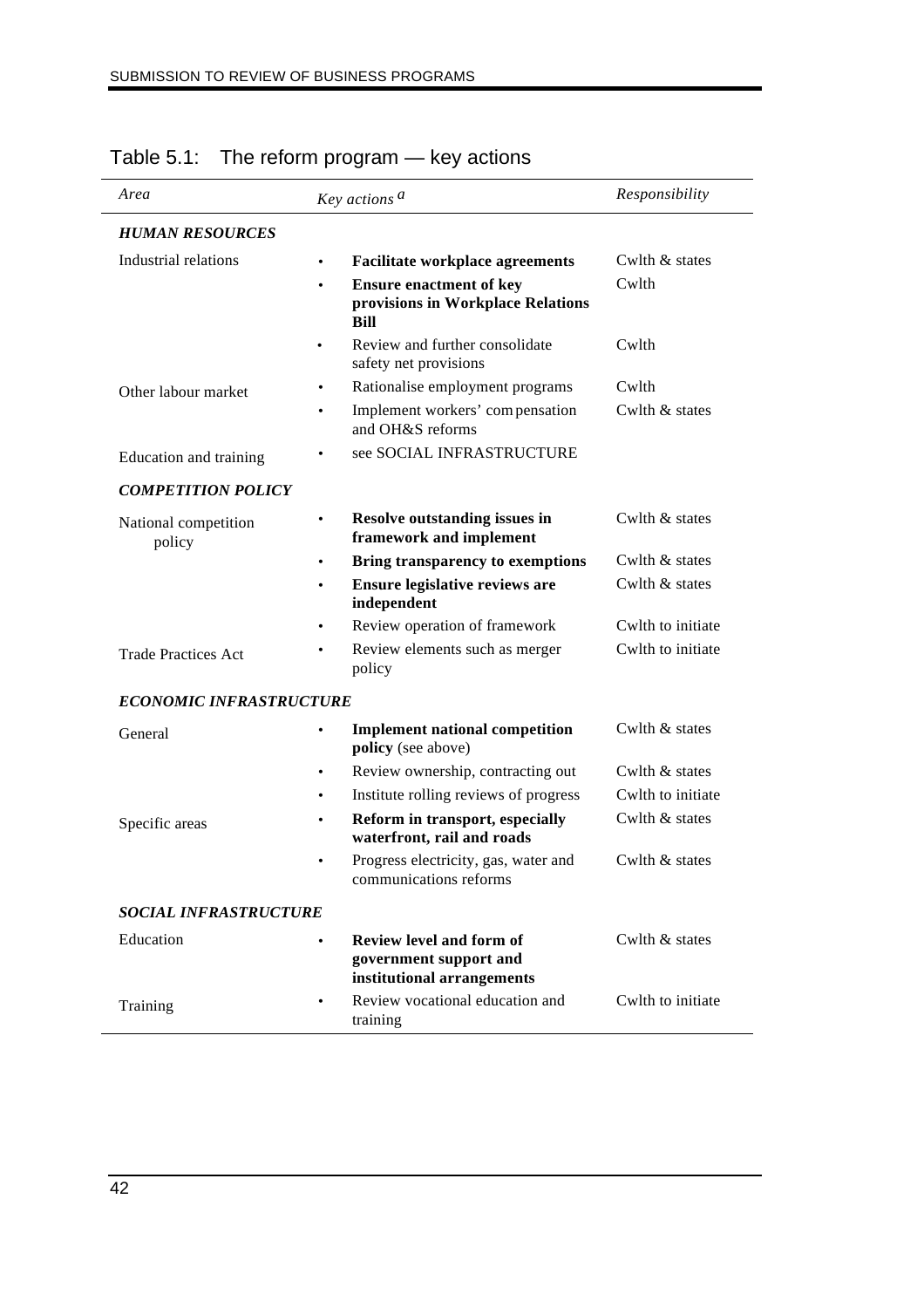| Area                          |           | Key actions <sup>a</sup>                                                                                | Responsibility       |
|-------------------------------|-----------|---------------------------------------------------------------------------------------------------------|----------------------|
| Health                        | $\bullet$ | <b>Review financing and delivery</b>                                                                    | Cwlth & states       |
|                               |           | Extend casemix funding                                                                                  | <b>States</b>        |
|                               | ٠         | Apply competitive neutrality<br>principles between public and private<br>providers of hospital services | <b>States</b>        |
|                               |           | <b>Review PBS</b>                                                                                       | Cwlth                |
|                               |           | Enhance performance monitoring                                                                          | Cwlth & states       |
| Social welfare system         |           | Review effectiveness, including<br>labour and tax interactions                                          | Cwlth                |
| <b>OTHER KEY REFORM AREAS</b> |           |                                                                                                         |                      |
| Taxation                      | $\bullet$ | Comprehensive reform of taxation<br>system a longer term goal                                           | Cwlth $\&$ states    |
| Trade and assistance          | ٠         | Continue general tariff phasedown                                                                       | Cwlth                |
|                               | $\bullet$ | <b>Review PMV and TCF</b>                                                                               | Cwlth to initiate    |
|                               |           | Review/reform SMAs                                                                                      | Cwlth $\&$ states    |
|                               |           | Rationalise budgetary programs                                                                          | Cwlth & states       |
|                               |           | Review/reform non-tariff mea sures                                                                      | Cwlth                |
|                               |           | Implement R&D reforms                                                                                   | Cwlth                |
| Resources and the             |           | Clarify access                                                                                          | Cwlth $\&$ states    |
| environment                   |           | Improve efficiency of environmental<br>protection measures                                              | Cwlth, states, local |
|                               |           | Review land management                                                                                  | Cwlth to initiate    |
| Regulatory review             |           | Extend mutual recognition                                                                               | Cwlth & states       |
|                               |           | Ensure rigorous processes for<br>implementation and review                                              | Cwlth & states       |
| Public administration         | $\bullet$ | Extend administrative reforms and<br>performance monitoring                                             | Cwlth, states, local |
| Commonwealth-State            |           | Reduce reliance on tied grants                                                                          | Cwlth                |
| financial relations           |           | <b>Review revenue arrangements</b>                                                                      | Cwlth & states       |

| Table 5.1 | (continued) |
|-----------|-------------|
|-----------|-------------|

a Bold type indicates priority reforms. *Source:* PC (1996)

In summary, by pressing ahead with broad-based microeconomic reform, government can make a substantial contribution to industry development and raise national productivity. This submission argues that business programs which effectively improve on outcomes where markets fail can also help to meet those objectives. However, those which merely prop up inefficient sectors of industry or fail to meet cost-effectiveness criteria, need to be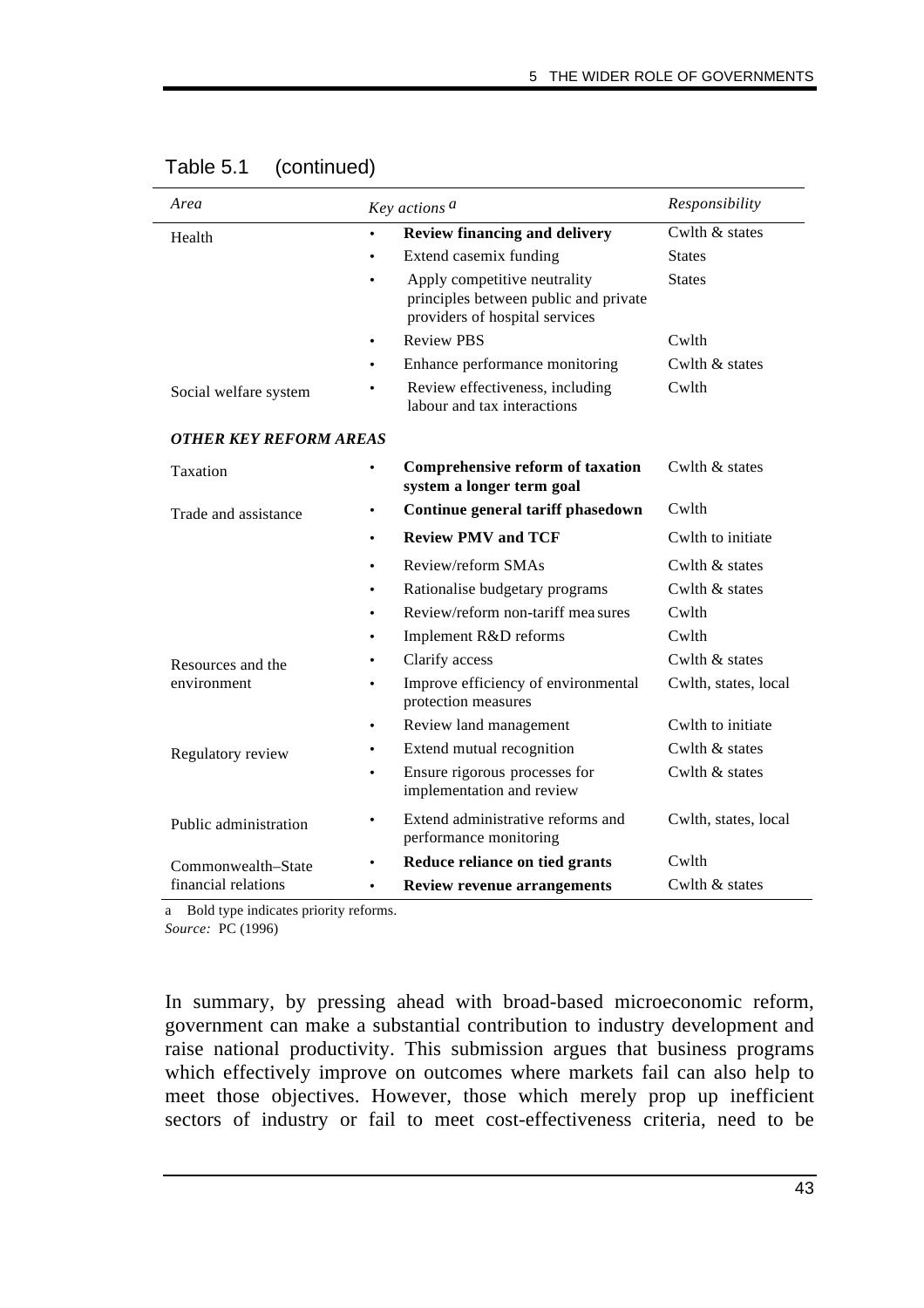terminated as part of the reform process, as they reduce Australia's national income.

#### Box 5.1: Modelling the gains from reform

- The IC (1990) modelled reform in transport, aviation, communications, water and electricity, contracting out by governments and the removal of rural and manufacturing assistance. This projected long term gains in GDP of 6.5 per cent and, assuming flexible real wages, an extra 53 000 jobs.
- The BIE (1990) estimated the benefits from reform over the seven year period from 1988–89 to 1994–95. In addition to those examined by the IC, the reforms modelled included the impact of investment incentives and labour market reforms assumed to result in large increases in labour productivity. The study found that reform would increase GDP by 9.5 per cent.
- Filmer and Dao (EPAC 1994a) analysed the effects of: the reduction in tariffs and subsidies; labour market reform; facilitation of the operation of markets; transport and communications reforms; Government Business Enterprise (GBE) reform; gains from international trade negotiations; support for emerging exporters; and the efficient provision of government services. The model also projected the benefits of reducing the sustainable unemployment rate from 7.3 to 5.0 per cent. It estimated reform would increase GDP by 12.7 per cent. All of the model's 25 industries experienced growth.
- Reforms modelled by the BCA (1994) included: the replacement of the existing indirect tax system with a broad based consumption tax; improvements in the level and efficiency of government services; further improvements in the efficiency of GBEs; and improvements to labour productivity in the private sector that were assumed to bridge the gap between Australian productivity levels and world's best practice (except where they were due to economies of scale). The model estimated reform could increase real GDP by 20.5 per cent over a 20 year period.
- The IC (1995a) estimated the growth and revenue implications of the Hilmer and related reforms. Specifically, the IC modelled the impact of reforms in the transport, communications and utilities sectors, and to statutory marketing arrangements, government services, unincorporated enterprises and anticompetitive legislation. The IC results suggested that, over time, there would be a gain in GDP of 5.5 per cent, an increase in real wages of 3 per cent and, if there were to be flexible real wages, 30 000 extra jobs through higher labour force participation rates.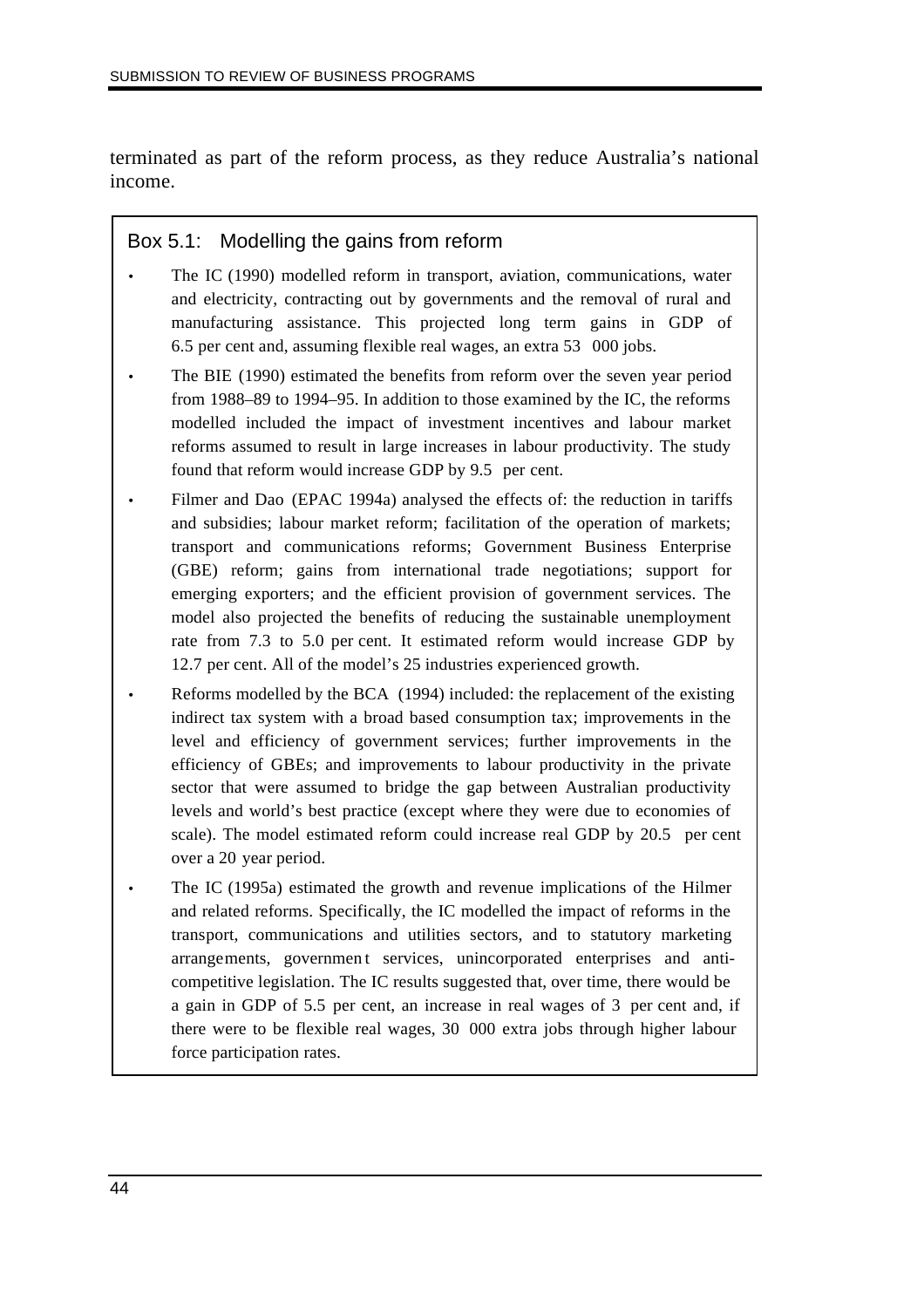# **APPENDIX A EXPORT ASSISTANCE**

Like other countries, Australia assists exports in a variety of ways. These include:

- subsidised export marketing, intelligence and promotional services provided to firms by Austrade and other agencies;
- grants to firms to increase exports (for example, the Export Market Development Grants scheme); and
- trade facilitation schemes such as export facilitation for the passenger motor vehicle and textile, clothing and footwear industries.

General programs such as bounties, Partnerships for Development, and Factor f, also provide support for export activity.

The main arguments for export support centre around a desire to foster cultural change, and spillovers associated with export activity. There are also second best arguments based on compensating exporters for the costs of tariff protection and other inefficiencies in the economy.

Some also claim that export incentives improve the trade balance and the current account. However, these are mainly a function of aggregate savings and investment behaviour (see IC 1995d, appendix A.) Thus, such considerations are of little relevance in evaluating whether to continue with export incentive programs.

## **Supporting cultural change**

The Commission's Review of Overseas Export Enhancement Measures (IC 1992) explains why countries should try to improve their trade and export performance. Greater trade exposure encourages countries to specialise in the activities they do best, leading to higher national income. It provides for greater scales of production and for the transfer of skills and technology between countries. And the increased competition is a stimulus for productivity improvement in the traded sector, and a catalyst for reforms in non-traded parts of the economy.

But profit maximising firms will have strong commercial incentives to explore opportunities in overseas markets.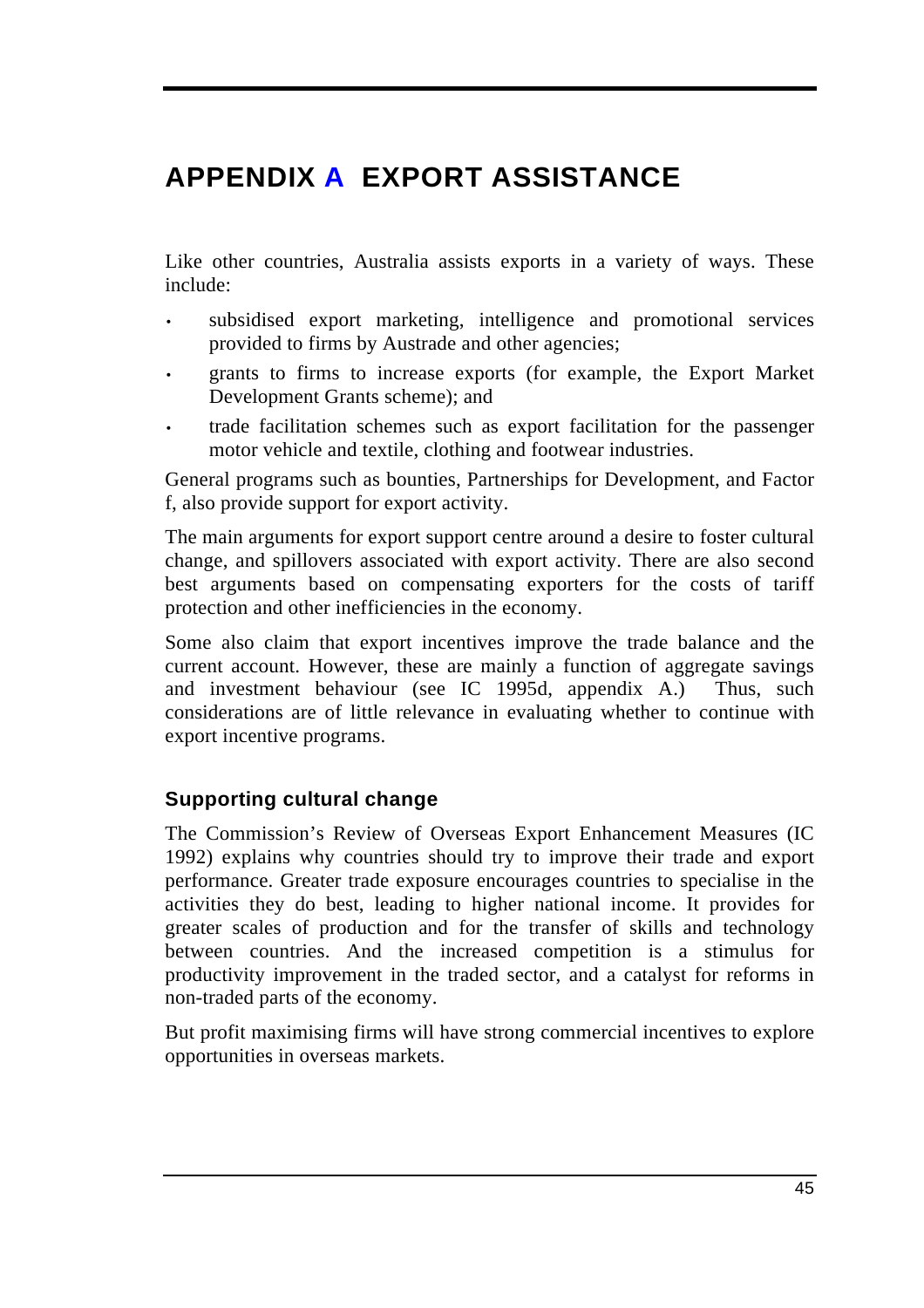Hence failure to achieve an 'optimal' export level or to embrace an 'export culture' must presumably reflect some market failure, or impediments elsewhere in the economy that retard export performance.

## **Spillovers**

The experience of firms undertaking export development activity may provide a benefit to others, for which exporting firms cannot charge. Hence they may under-invest in export development activity from the community's point of view. Some argue that this free-rider problem is particularly significant for SMEs, given the cost and risk of initial entry to export markets.

In considering this argument, it is important to distinguish between the costs of undertaking export development activity and any wider benefits that such activity generates.

## *Information costs of export market development*

Specialist advisory bodies may be able to gather and disseminate information on export prospects at a fraction of the cost for individual firms acting in isolation. Particularly for SMEs, a collective approach may therefore reduce the risk of entry to export markets and allow for the realisation of economies of scale.

But given the benefits of collective action, firms have strong commercial incentives to participate in such arrangements. Thus, such advisory services could be provided on a user pays basis (see IC 1992). The role of government could then be more appropriately limited to the provision of generic information to exporters. Where the exported product is homogeneous, there may also be a case for government to provide legislative backing for a compulsory industry levy to finance export market development and other promotion.

#### *Establishing reputation*

It may be that some pioneering firms can help to establish Australia's reputation in overseas markets and provide market intelligence to other local firms. These represent genuine spillover benefits.

However, there is little evidence that such spillovers accompany all export market development activity in all markets, or that they are generally significant. This militates against the provision of export assistance to firms.

Moreover, the way in which some current export schemes aim to target spillovers is questionable. For example, under the EMDG scheme, assistance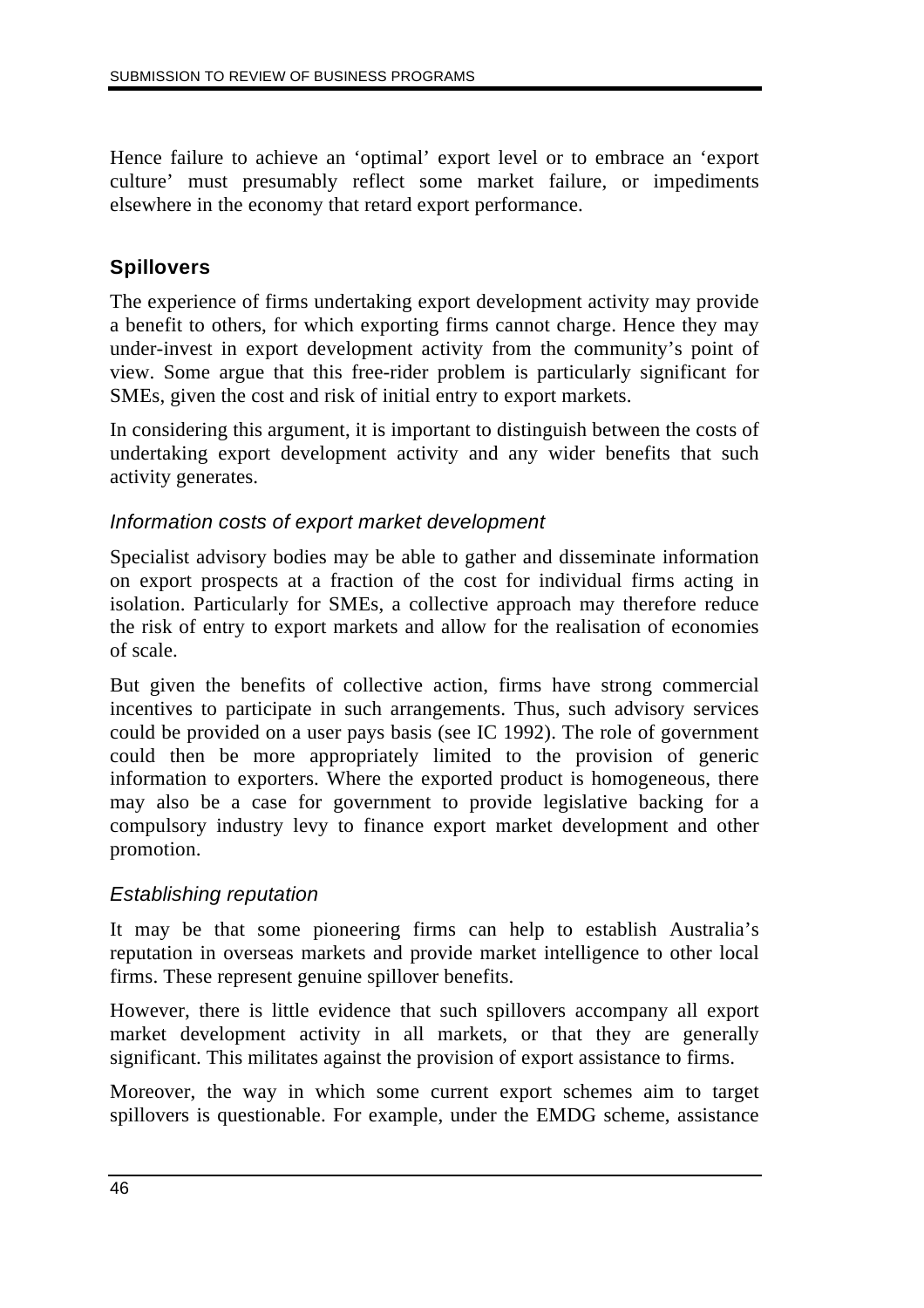is limited to SMEs. Yet it is not clear why only smaller firms would generate information or reputation benefits of wider value to business. Nor is it clear that spillovers would exist in well-established markets.

#### **Compensating exporters for other inefficiencies**

A decade ago, Australia's high tariffs represented a significant tax on exports. Apart from this direct impediment to exporting activity, the tariff wall reduced the need for firms to look for export markets and created an inward looking business culture. There may thus have been a justification for export assistance on second best grounds (see IAC 1989a).

However, over the last decade, Australia has reduced its tariffs significantly. There can be little dispute that these reductions have been much more important than export assistance measures in encouraging a more outward looking business culture. This is one reason why it is important not to slow the tariff reduction program.

Further, Australia has now gone some way down the wider microeconomic reform track. Reforms to the labour market, the provision of infrastructure and the like, have improved the competitiveness of Australian exports. This recently led the Commission to conclude that:

Reductions in the costs imposed on exporters by tariffs, together with the speeding up of microeconomic reform, meet the preconditions for the removal of export market development assistance set by the last comprehensive [Hughes] review (PC 1996, p. 125).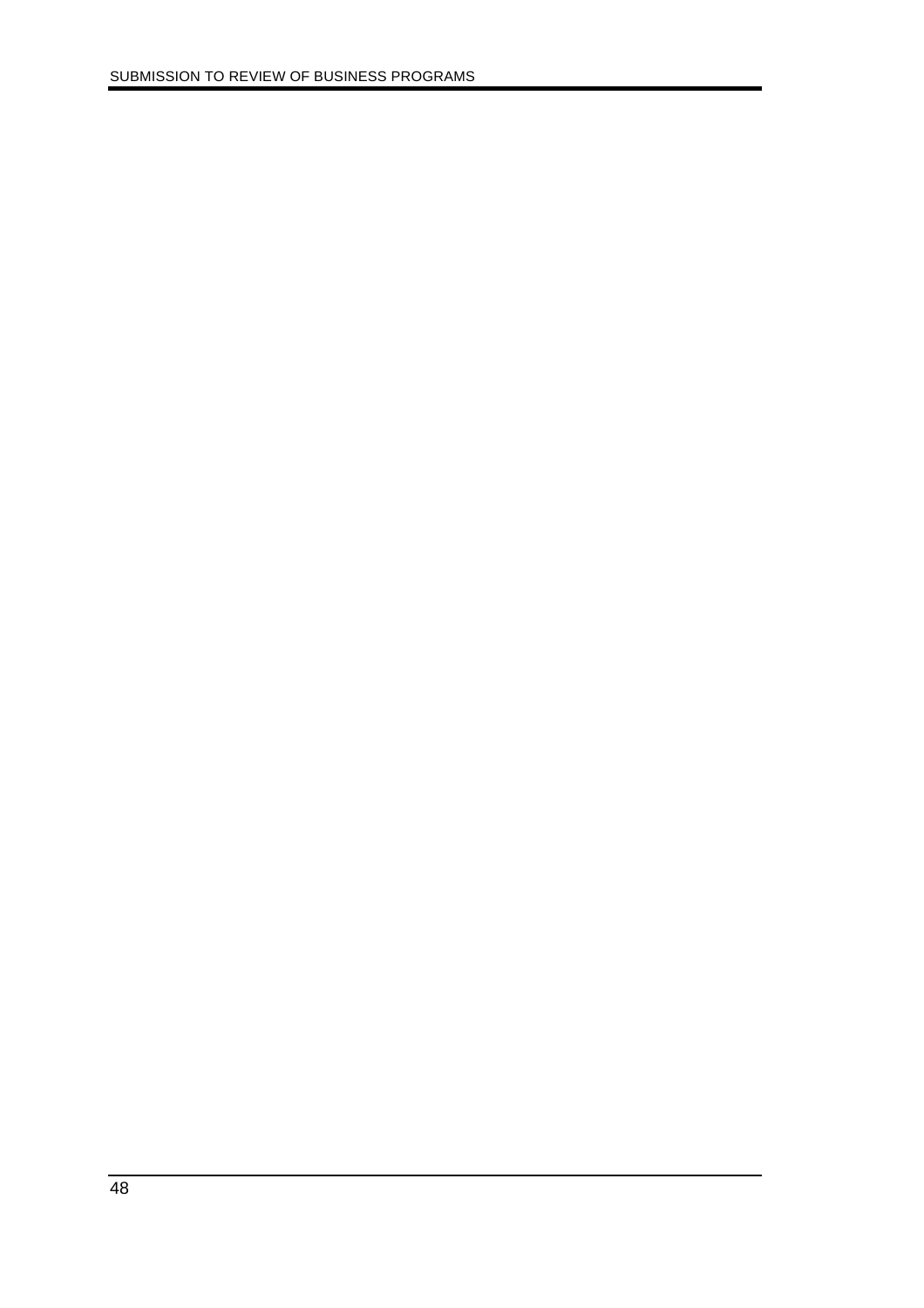## **REFERENCES**

- Bell, C. 1996, *Time for Business*, Report of the Small Business Deregulation Task Force, November.
- BCA (Business Council of Australia) 1994, *Investing in Australia's Future: Achieving Australia 2010 Scorecard*, speeches given to the 1994 National Business Summit, Sydney Convention Centre, 9–10 March.
- BIE (Bureau of Industry Economics) 1990, *Micro-economic Reform and the Structure of Industry*, Discussion Paper no. 9, AGPS, Canberra.
- 1994, *Information Technology and Telecommunication Industries: An Evaluation of the Partnerships for Development and Fixed Term Arrangements Programs*, Research Report 63, AGPS, Canberra.
- 1995a, *Investment Abroad by Australian Companies: Issues and Implications*, Report no. 95/19, AGPS, Canberra.
- 1995b, *International Benchmarking: Rail Freight 1995*, Report no. 95/22, AGPS, Canberra.
- 1996, *Setting the Scene: Micro Reform Impact on Firms*, Report no. 96/1, AGPS, Canberra.

Burgess I. G. 1994, *Review of the Commonwealth's Enterprise Improvement Programs*, Report to the Prime Minister, November.

DIST (Department of Industry, Science and Tourism) 1996, *Evaluation of the Syndicated R&D program*, Canberra, July.

- Dwyer J. 1995, 'Introduction', in Andersen, P., Dwyer, D. and Gruen, D. (eds), *Productivity and Growth: Proceedings of a Conference held at the HC Coombs Centre for Financial Studies, Kirribilli 10–11 July*, Reserve Bank of Australia, Sydney.
- EPAC (Economic Planning Advisory Commission) 1994a, (R. Filmer and D. Dao), *Economic Effects of Microeconomic Reform*, Background Paper no. 38, AGPS, Canberra.
- 1994b, *A Comparison of Economy-Wide Models of Australia: Responses to a Rise in Labour Productivity*, Commission Paper no. 2, AGPS, Canberra.
- 1996, *Tariff Reform and Economic Growth*, Commission Paper no. 10, AGPS, Canberra.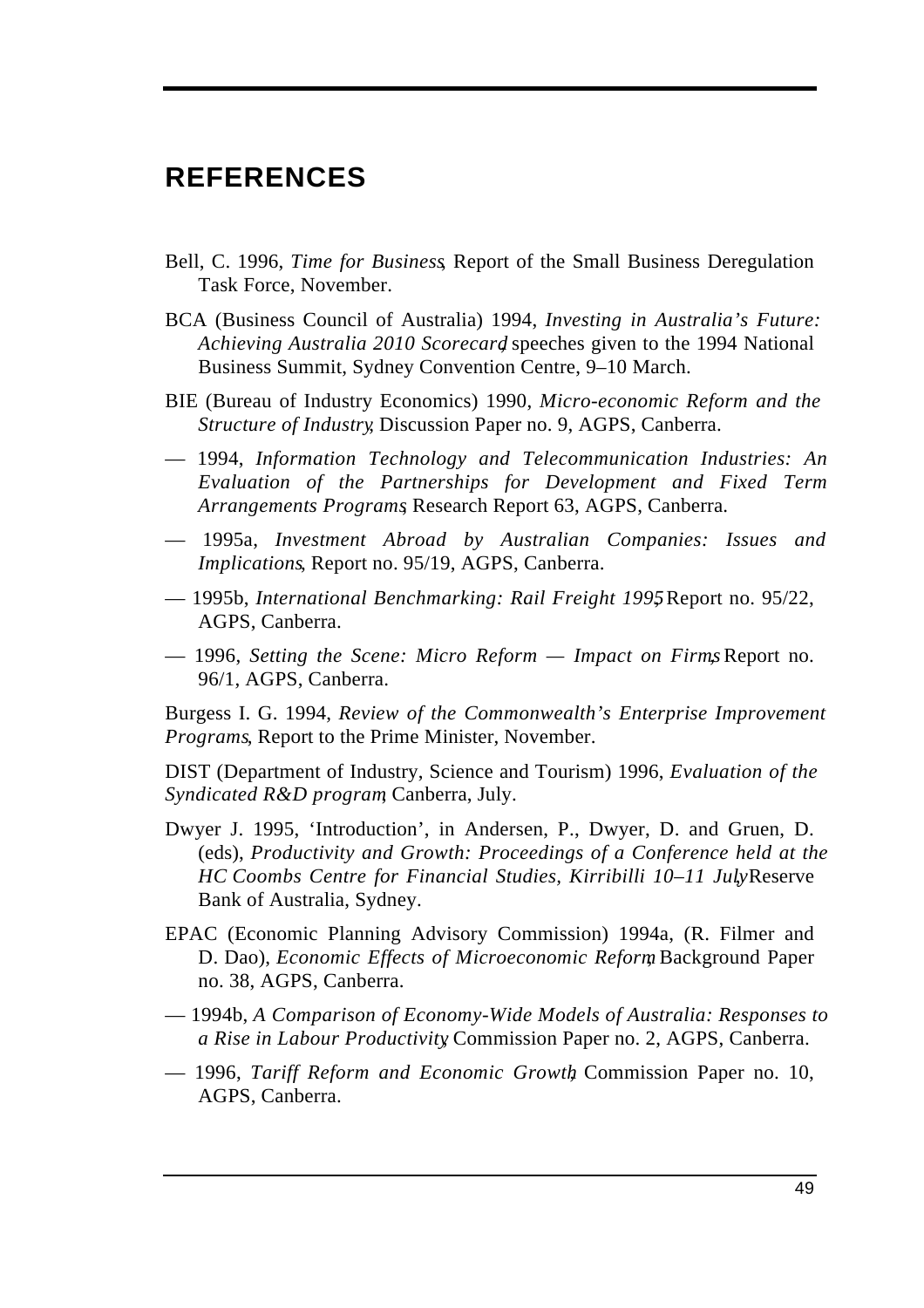- Howard, J. (Prime Minister) 1996, quoted in Porter, I. and Field, N., 'Keep Slashing Car Tariffs — Report', *Australian Financial Review*, 20 December, pp. 1–4.
- IAC (Industries Assistance Commission) 1989a, *Submission to the Committee for Review of Financial Support of Export Market Developmen*Canberra, March.
- 1989b, *Annual Report 1988–89*, AGPS, Canberra.
- IC (Industry Commission) 1990, *Annual Report 1989–90*, AGPS, Canberra.
- 1991, *Availability of Capital*, Report no. 18, AGPS, Canberra.
- 1992, *Review of Overseas Export Enhancement Measures*, Report no. 22, AGPS, Canberra.
- 1993, *Annual Report 1992-93*, AGPS, Canberra.
- 1995a, *The Growth and Revenue Implications of Hilmer and Related Reforms, A Report by the Industry Commission to the Council of Australian Governments, Final Report*, AGPS, Canberra.
- 1995b, *Assistance to Agricultural and Manufacturing Industries*, Information Paper, AGPS, Canberra.
- 1995c, *Research and Development*, Report no. 44, AGPS, Canberra.
- 1995d, *Annual Report 1994–95*, AGPS, Canberra.
- 1996a, *Competitive Tendering and Contracting by Public Sector Agencies,* Report no. 48, AGPS, Melbourne.
- 1996b, *The Pharmaceutical Industry*, Report no. 51, AGPS, Melbourne.
- $-$  1996c, *Implications for Australia of Firms Locating Offshore* Report no. 53, AGPS, Canberra.
- 1996d, *Regulation and its Review: 1995–96*, AGPS, Canberra.
- 1996e, *Annual Report 1995–96*, AGPS, Melbourne.
- 1996f, *Book Printing*, Report no. 54, AGPS, Canberra, forthcoming.
- 1996g, *State, Territory and Local Government Assistance to Industry*, Report no. 55, AGPS, Canberra, forthcoming.
- 1996h, *Submission to the Mid-Term Review of the Rural Adjustment Scheme*, Canberra, November.